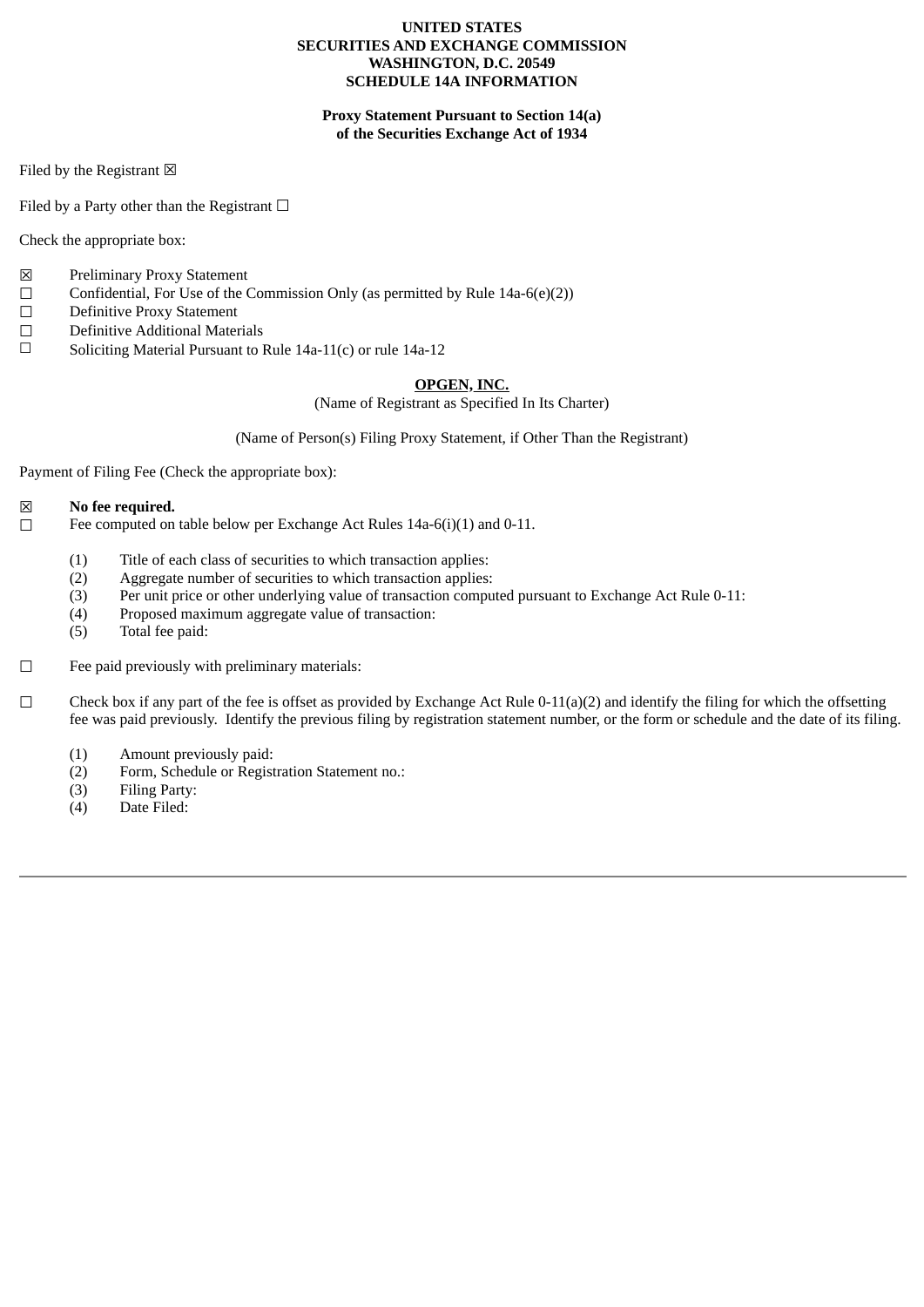

708 Quince Orchard Road, Suite 205 Gaithersburg, MD 20878

# **2019 ANNUAL MEETING OF STOCKHOLDERS TO BE HELD ON AUGUST 22, 2019**

July \_\_, 2019

Dear Stockholders of OpGen, Inc.:

You are cordially invited to the 2019 Annual Meeting of Stockholders (the "Annual Meeting") of OpGen, Inc. to be held at the offices of Ballard Spahr LLP located at 1909 K Street, NW, 12th Floor, Washington, DC 20006 on August 22, 2019, beginning at 10:00 am, local time.

The formal Notice of Annual Meeting of Stockholders and Proxy Statement describing the matters to be acted upon at the Annual Meeting are contained in the following pages. Stockholders also are entitled to vote on any other matters that properly come before the Annual Meeting.

Your vote is important. Enclosed is a proxy that will entitle you to vote your shares on the matters to be considered at the Annual Meeting, even if you are unable to attend in person. Please mark the proxy to indicate your vote, date and sign the proxy and return it in the enclosed envelope as soon as possible for receipt prior to the Annual Meeting, or follow the instructions in the accompanying proxy materials to vote via the internet. Regardless of the number of shares you own, please be sure you are represented at the Annual Meeting either by attending in person or by returning your proxy or voting on the internet as soon as possible.

On behalf of OpGen, Inc., I thank you for your ongoing interest and investment in our company.

Sincerely,

Evan Jones Chairman of the Board and Chief Executive Officer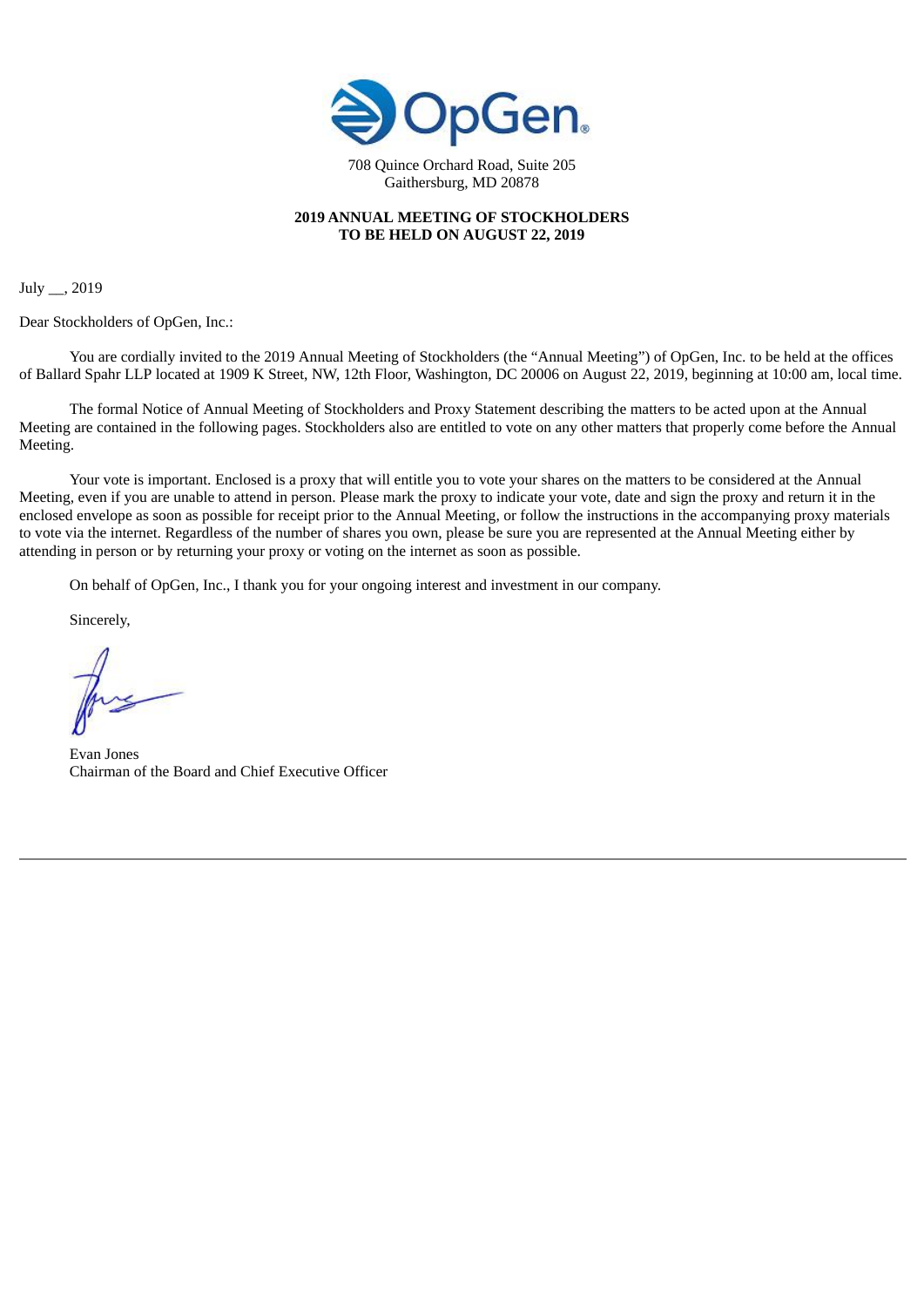

708 Quince Orchard Road, Suite 205 Gaithersburg, MD 20878

# **NOTICE OF ANNUAL MEETING OF STOCKHOLDERS TO BE HELD ON AUGUST 22, 2019**

July \_\_, 2019

Dear Stockholders of OpGen, Inc.:

The 2019 Annual Meeting of Stockholders (the "Annual Meeting") of OpGen, Inc., a Delaware corporation (the "Company") will be held at the offices of Ballard Spahr LLP located at 1909 K Street, NW, 12th Floor, Washington, DC 20006 on August 22, 2019, beginning at 10:00 am local time, for the purpose of considering and voting upon the following:

- 1. **Election of Directors**. The election of the four directors named in the attached Proxy Statement, to serve until the next Annual Meeting of Stockholders and until their successors are elected and qualified;
- 2. **Reverse Stock Split**. To approve the adoption of an amendment to the Company's Amended and Restated Certificate of Incorporation, to effect a reverse stock split at a ratio of not less than five-to-one and not more than twenty-five-to-one, such ratio and the implementation and timing of such reverse stock split to be determined in the discretion of our Board of Directors;
- 3. **Adjournment**. To approve one or more adjournments to the Annual Meeting, if necessary or appropriate, to permit further solicitation of proxies if there are not sufficient votes at the time of the Annual Meeting cast in favor of Proposal No. Two;
- 4. **Ratification of Appointment of Independent Accounting Firm**. Ratification of the appointment of CohnReznick LLP as the Company's independent registered public accounting firm for the fiscal year ending December 31, 2019; and
- 5. **Other Matters**. The transaction of such other business as may lawfully come before the Annual Meeting or any adjournment(s) thereof.

The Board of Directors is not aware of any other business to come before the Annual Meeting. Pursuant to the Company's Amended and Restated Bylaws, the Board of Directors has fixed the close of business on July 9, 2019 as the record date for determination of the stockholders entitled to vote at the Annual Meeting and any adjournments thereof. Please complete, sign and submit your proxy, which is solicited by the Board of Directors, as soon as possible so that your shares can be voted at the Annual Meeting in accordance with your instructions. You can ensure that your shares are voted at the Annual Meeting by voting via the internet or by completing, signing and returning the enclosed proxy. If you do attend the Annual Meeting, you may then withdraw your proxy and vote your shares in person. In any event, you may revoke your proxy prior to its exercise. Shares represented by proxies that are returned properly signed but unmarked will be voted in favor of proposals made by us.

This Notice of Annual Meeting of Stockholders, our Proxy Statement, the proxy card and our 2018 Annual Report to **Stockholders are available online at: http://www.pstvote.com/opgen2019.**

> BY ORDER OF THE BOARD OF DIRECTORS, Timothy C. Dec Corporate Secretary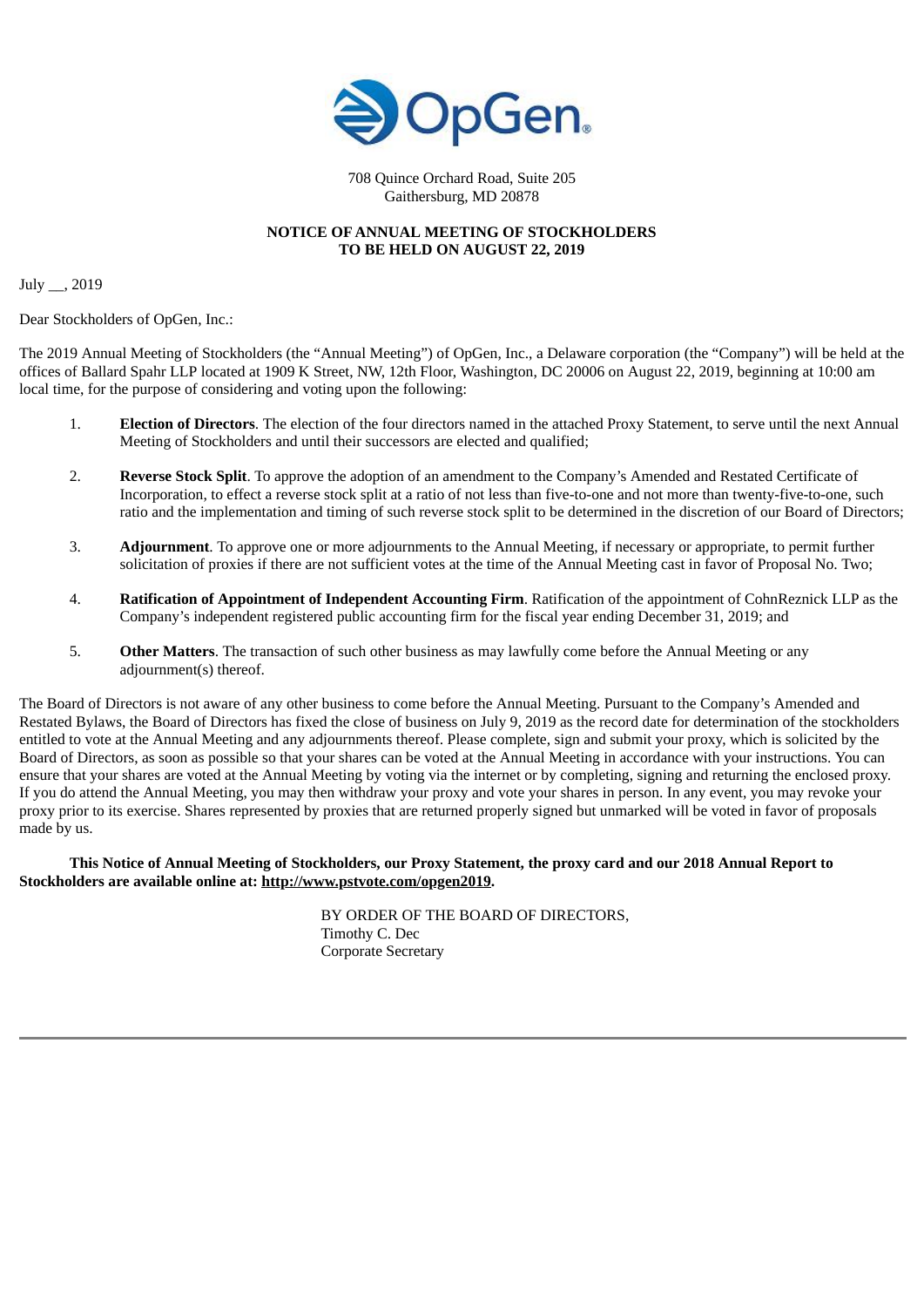# **2019 ANNUAL MEETING OF STOCKHOLDERS**

# **PROXY STATEMENT**

# **Table of Contents**

**Page**

|                                                                                                     | rage                    |
|-----------------------------------------------------------------------------------------------------|-------------------------|
| IMPORTANT NOTICE REGARDING THE AVAILABILITY OF PROXY MATERIALS FOR THE ANNUAL MEETING OF            |                         |
| STOCKHOLDERS TO BE HELD ON AUGUST 22, 2019                                                          | $\mathbf{1}$            |
|                                                                                                     |                         |
| QUESTIONS AND ANSWERS ABOUT THE ANNUAL MEETING                                                      | 2                       |
| What is the purpose of the Annual Meeting?                                                          | $\overline{\mathbf{c}}$ |
| Who is entitled to vote at the Annual Meeting?                                                      | $\overline{c}$          |
| How do I vote?                                                                                      | $\frac{2}{3}$           |
| What is the Reverse Stock Split Proposal and why is it necessary?                                   |                         |
| What else is the Company planning with respect its Nasdaq listing and continuing operations?        | 3                       |
| What shares may I vote?                                                                             | 3                       |
| What is the difference between holding shares as a stockholder of record and as a beneficial owner? | 3                       |
| What are the recommendations of the Board?                                                          | 4                       |
| What constitutes a quorum at the Annual Meeting?                                                    | 4                       |
| What vote is required to approve each proposal?                                                     | 4                       |
| What is the effect of abstentions and broker non-votes?                                             | 5                       |
| May I change my vote?                                                                               | 5                       |
| Who is paying for this proxy solicitation?                                                          | 5                       |
| Am I entitled to dissenters' rights?                                                                | 5                       |
| How can I find out the results of the voting at the Annual Meeting?                                 | 5                       |
| SECURITY OWNERSHIP OF CERTAIN BENEFICIAL OWNERS AND MANAGEMENT                                      | 6                       |
| MANAGEMENT                                                                                          | 7                       |
| <b>Board of Directors</b>                                                                           | $\sqrt{7}$              |
| <b>Executive Officers</b>                                                                           | 8                       |
| <b>Board and Board Committees</b>                                                                   | $9\,$                   |
| Nomination of Directors                                                                             | 13                      |
| <b>Board Leadership Structure</b>                                                                   | 13                      |
| Board Role in Risk Management                                                                       | 13                      |
| Delinquent Section 16(a) Reports                                                                    | 14                      |
| Code of Ethics                                                                                      | 14                      |
| Certain Relationships and Related Person Transactions                                               | 14                      |
| Sales and Purchases of Securities                                                                   | 15                      |
| Policies for Approval of Related Person Transactions                                                | 16                      |
| Communications with the Board of Directors                                                          | 16                      |
| Procedures for Nominating a Director Candidate                                                      | 17                      |
| EXECUTIVE COMPENSATION                                                                              | 18                      |
| Summary Compensation Table for 2018 and 2017                                                        | 18                      |
| Employment Agreements with Our Named Executive Officers                                             | 18                      |
| Outstanding Equity Awards at Fiscal Year-End Table-2018                                             | 21                      |
| <b>Director Compensation</b>                                                                        | 22                      |
| <b>Compensation Risk Assessment</b>                                                                 | 23                      |
| <b>Employee Incentive Plans</b>                                                                     | 23                      |
| Types of Awards                                                                                     | 25                      |
| Other Plan Features                                                                                 | 25                      |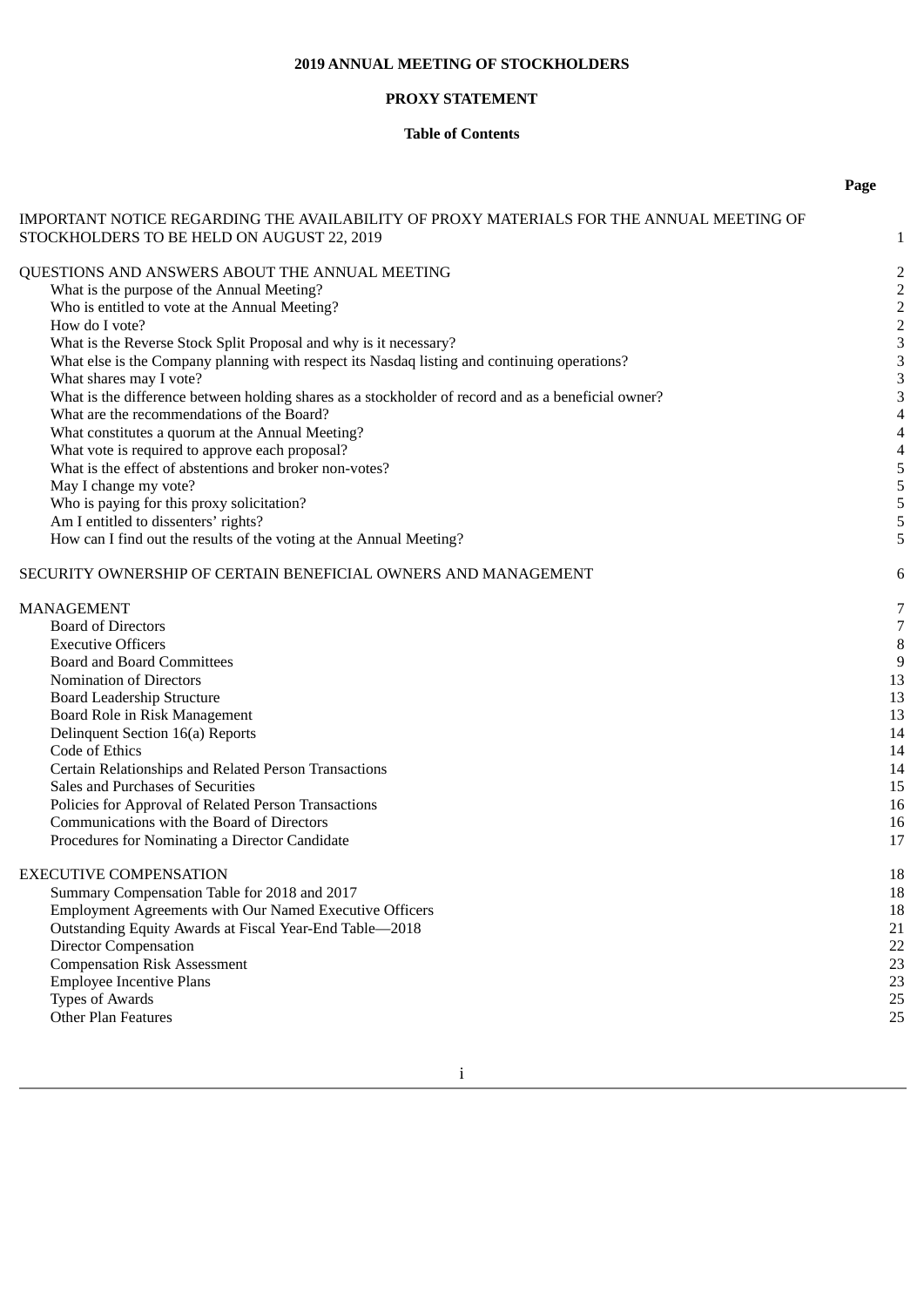| PROPOSALS TO BE ACTED UPON AT THE ANNUAL MEETING                                                                | 27    |
|-----------------------------------------------------------------------------------------------------------------|-------|
| PROPOSAL NO. ONE - ELECTION OF DIRECTORS                                                                        | 27    |
| Nominees for Election of Directors                                                                              | 27    |
| Vote Required and Recommendation                                                                                | 27    |
| PROPOSAL NO. TWO - AMENDMENT TO THE AMENDED AND RESTATED CERTIFICATE OF INCORPORATION TO                        |       |
| IMPLEMENT A REVERSE STOCK SPLIT OF THE COMPANY'S OUTSTANDING COMMON STOCK                                       | 27    |
| General                                                                                                         | 27    |
| Reasons for the Reverse Stock Split                                                                             | 28    |
| Certain Risks Associated with the Reverse Stock Split                                                           | 29    |
| Potential Effects of the Proposed Reverse Stock Split                                                           | 29    |
| Reservation of Right to Abandon the Proposed Amendment to our Amended and Restated Certificate of Incorporation | 30    |
| Procedure for Effecting the Proposed Stock Split and Exchange of Stock Certificates                             | 31    |
| No Appraisal Rights                                                                                             | 31    |
| <b>Accounting Consequences</b>                                                                                  | 31    |
| No Going Private Transaction                                                                                    | 31    |
| Material U.S. Federal Income Tax Consequences of the Reverse Stock Split                                        | 31    |
| <b>Required Vote</b>                                                                                            | 32    |
| Recommendation of the Board of Directors                                                                        | 32    |
| PROPOSAL NO. THREE - GRANT OF DISCRETIONARY AUTHORITY TO ADJOURN THE ANNUAL MEETING IF                          |       |
| NECESSARY TO SOLICIT ADDITIONAL PROXIES                                                                         | 32    |
| General                                                                                                         | 32    |
| <b>Required Vote</b>                                                                                            | 32    |
| Recommendation of the Board of Directors                                                                        | 32    |
| PROPOSAL NO. FOUR - RATIFICATION OF INDEPENDENT ACCOUNTING FIRM                                                 | 33    |
| Independent Registered Public Accounting Firm                                                                   | 33    |
| <b>Audit Fees</b>                                                                                               | 33    |
| Policy on Audit Committee Pre-Approval                                                                          | 33    |
| Vote Required and Recommendation                                                                                | 33    |
| ANNUAL REPORT TO STOCKHOLDERS                                                                                   | 34    |
| <b>OTHER MATTERS</b>                                                                                            | 34    |
| DELIVERY OF DOCUMENTS TO STOCKHOLDERS SHARING AN ADDRESS                                                        | 34    |
| STOCKHOLDER PROPOSALS                                                                                           | 34    |
| Appendix A - CERTIFICATE OF AMENDMENT OF THE AMENDED AND RESTATED CERTIFICATE OF                                |       |
| INCORPORATION OF OPGEN, INC.                                                                                    | $A-1$ |

ii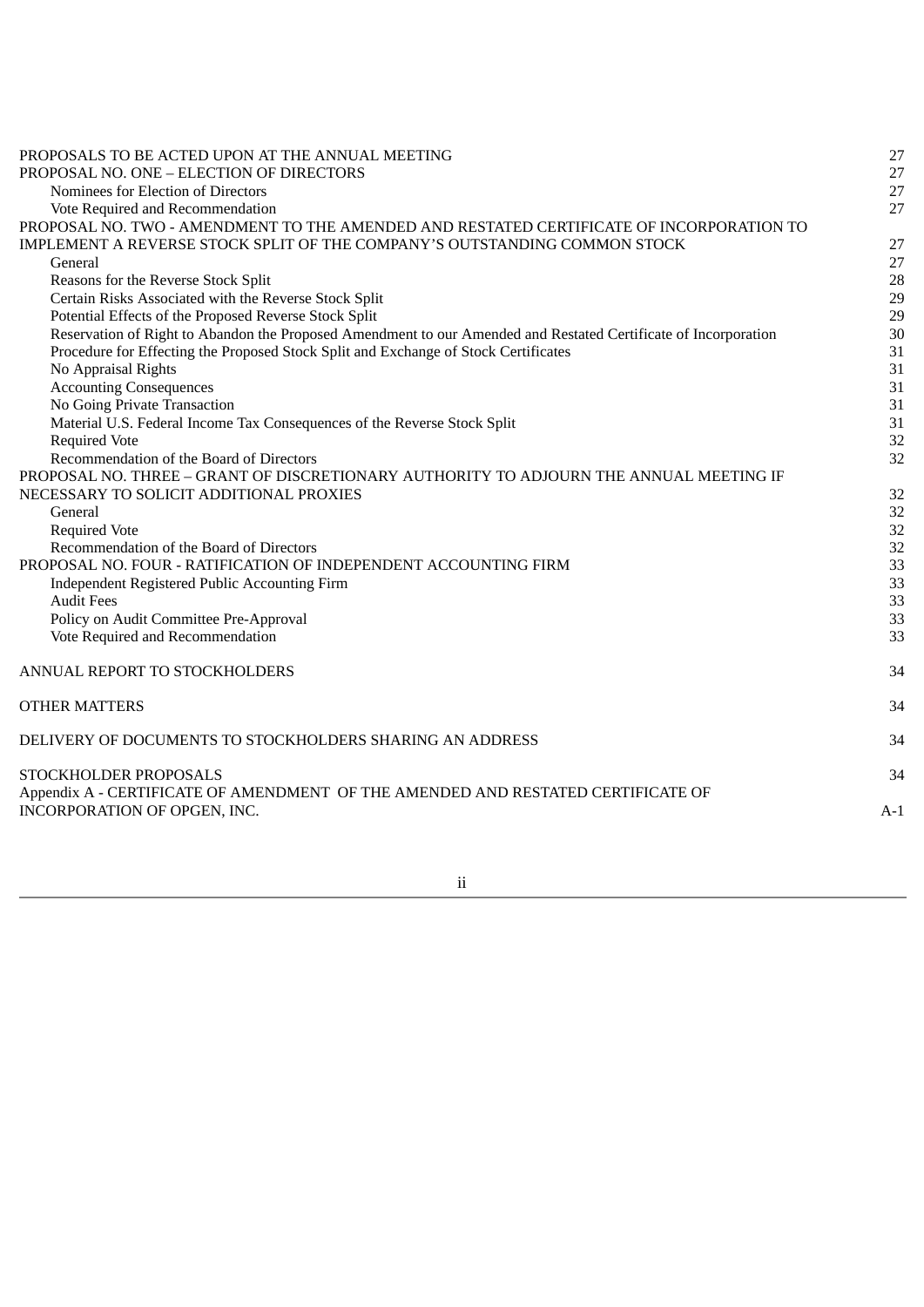#### PRELIMINARY PROXY STATEMENT, DATED JULY 2, 2019



708 Quince Orchard Road, Suite 205 Gaithersburg, MD 20878

# **2019 ANNUAL MEETING PROXY STATEMENT**

## **IMPORTANT NOTICE REGARDING THE AVAILABILITY OF PROXY MATERIALS FOR THE ANNUAL MEETING OF STOCKHOLDERS TO BE HELD ON AUGUST 22, 2019**

The Notice of Annual Meeting, Proxy Statement, Proxy and 2018 Annual Report to Stockholders are available at: *http://www.pstvote.com/opgen2019*

We are making these proxy materials available to you in connection with the solicitation of proxies by the Board of Directors (the "Board") of OpGen, Inc. for the 2019 Annual Meeting of Stockholders (the "Annual Meeting") and for any adjournment or postponement of the Annual Meeting. The mailing of the notice of internet availability of these proxy materials will commence on July \_\_, 2019.

The 2018 Annual Report includes our financial statements for the fiscal year ended December 31, 2018. You can also find a copy of our 2018 Annual Report on Form 10-K on the Internet through the Securities and Exchange Commission's electronic data system called EDGAR at www.sec.gov or through the "Investor" section of our website at www.opgen.com.

The Annual Meeting will be held at the offices of Ballard Spahr LLP located at 1909 K Street, NW, 12th Floor, Washington, DC 20006 on August 22, 2019, beginning at 10:00 am, local time. In this Proxy Statement, "we," "us," "our," "OpGen" and the "Company" refer to OpGen, Inc.

This Proxy Statement is being made available to you because you own shares of our common stock, par value \$0.01 per share as of the record date, which entitles you to vote at the Annual Meeting. By use of a proxy, you can vote whether or not you attend the Annual Meeting. This Proxy Statement describes the matters we would like you to vote on and provides information on those matters.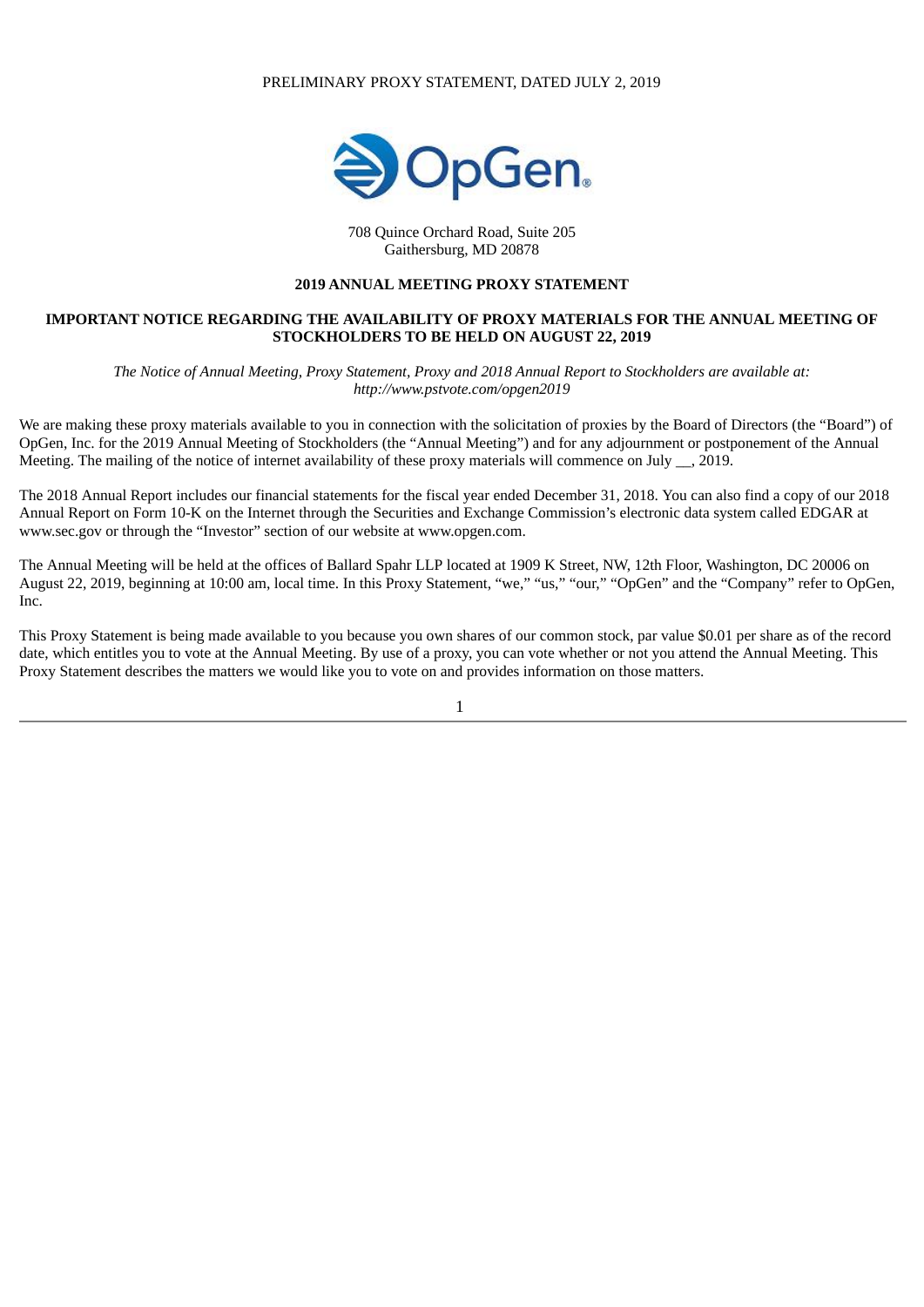## **QUESTIONS AND ANSWERS ABOUT THE ANNUAL MEETING**

# **Q: What is the purpose of the Annual Meeting?**

- A: The purposes of the Annual Meeting are to:
	- 1. **Election of Directors**. The election of the four directors named in the attached Proxy Statement, to serve until the next annual meeting of stockholders and until their successors are elected and qualified;
	- 2. **Reverse Stock Split**. To approve the adoption of an amendment to the Company's Amended and Restated Certificate of Incorporation, to effect a reverse stock split at a ratio of not less than five-to-one and not more than twenty-five-to-one, or the "Reverse Stock Split," such ratio and the implementation and timing of such Reverse Stock Split to be determined in the discretion of our Board of Directors, or the "Reverse Stock Split Proposal;"
	- 3. **Adjournment**. To approve one or more adjournments to the Annual Meeting, if necessary or appropriate, to permit further solicitation of proxies if there are not sufficient votes at the time of the Annual Meeting cast in favor of Proposal No. Two;
	- 4. **Ratification of Appointment of Independent Accounting Firm**. Ratification of the appointment of CohnReznick LLP as the Company's independent registered public accounting firm for the fiscal year ending December 31, 2019; and
	- 5. **Other Matters**. The transaction of such other business as may lawfully come before the Annual Meeting or any adjournment(s) thereof.

Other than these proposals, the Board is not aware of any other matters to be presented for a vote at the Annual Meeting.

# **Q: Who is entitled to vote at the Annual Meeting?**

A: Holders of record of our common stock as of the close of business on July 9, 2019, the record date for the Annual Meeting, will be entitled to notice of and to vote at the Annual Meeting and at any adjournments or postponements thereof. Holders of record of shares of common stock are entitled to vote on all matters brought before the Annual Meeting.

As of July 1, 2019, there were 17,645,720 shares of common stock outstanding and entitled to vote on the election of directors and all other matters. We expect that there will be the same number of shares outstanding and entitled to vote on the election of directors on the record date. Holders of common stock will vote on all matters as a class. Holders are entitled to one vote for each share of common stock outstanding as of the record date.

You do not need to attend the Annual Meeting to vote your shares. Instead, you may vote your shares by marking, signing, dating and returning the enclosed proxy card or voting through the internet.

# **Q: How do I vote?**

A: You may vote in person at the Annual Meeting, vote by proxy through the internet or vote by proxy using the enclosed proxy card. To vote through the internet, go to http://www.pstvote.com/opgen2019 and complete an electronic proxy card. You will be asked for a Control Number, which has been provided with the Notice of Internet Availability.

Whether you plan to attend the Annual Meeting or not, we urge you to vote by proxy to ensure your vote is counted. Voting by proxy will not affect your right to attend the Annual Meeting and vote. If you vote via the internet or properly complete your proxy card and submit it to us in time, the "proxy" (one of the individuals named on the proxy card) will vote your shares as you have directed. If you sign the proxy card but do not make specific choices, the proxy will vote your shares as recommended by the Board and, as to any other matters properly brought before the Annual Meeting, in the sole discretion of the proxy.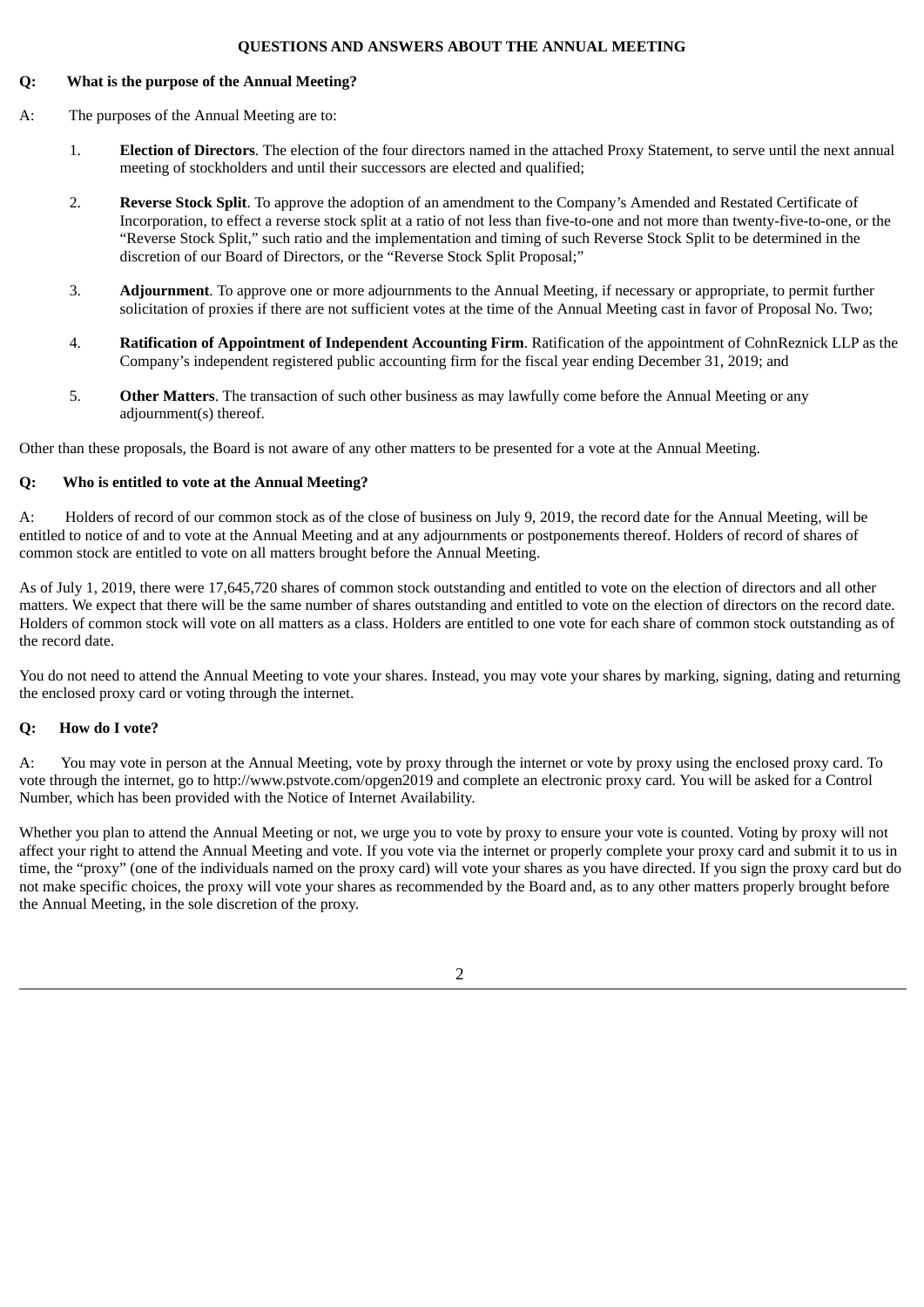# **Q: What is the Reverse Stock Split Proposal and why is it necessary?**

A: The OpGen common stock, par value \$0.01 per share, or common stock, is currently listed on The Nasdaq Capital Market but the trading price of our common stock does not meet the \$1.00 per share minimum bid price required by The Nasdaq Capital Market pursuant to Nasdaq Marketplace Rule 5550(a)(2). As of July 1, 2019, the closing price of our common stock was \$0.395 per share. We have until November 4, 2019 to regain such compliance. We do not believe we will be in compliance with the minimum bid price requirement by November 4, 2019, and do not believe we meet all of the other initial listing requirements of the Nasdaq Capital Market in order to be afforded a second 180 calendar day grace period. We expect to receive a delisting notice from Nasdaq after November 4, 2019. We believe the implementation of the Reverse Stock Split will assist us in regaining compliance with The Nasdaq Capital Market minimum bid price requirements so that we can keep our Nasdaq Capital Markets listing.

## **Q: What else is the Company planning with respect to its Nasdaq listing?**

A: In addition to completing the Reverse Stock Split, the Company is considering conducting a public offering of its securities and other capital-raising alternatives to raise sufficient capital to allow the Company to implement its product development, regulatory approval strategy and initial commercialization plans for its Acuitas AMR Gene Panel diagnostic tests and Acuitas Lighthouse Software informatics. We expect that any securities sold in a public offering would be registered on a Form S-1 Registration Statement. We believe it is important to complete the Reverse Stock Split prior to such financing.

#### **Q: What shares may I vote?**

A: You may vote all shares of common stock of the Company that you owned as of the close of business on the record date. These shares include:

- 1. those held directly in your name as the *stockholder of record;* and
- 2. those held for you as the *beneficial owner* through a bank, broker or other financial intermediary at the close of business on the record date.

Each share of common stock is entitled to one vote.

#### O: What is the difference between holding shares as a stockholder of record and as a beneficial owner?

A: Most stockholders hold their shares through a bank, broker or other financial intermediary rather than directly in their own name. As summarized below, there are some distinctions between shares held of record and shares held beneficially.

**Stockholder of Record:** If your shares are registered directly in your name with OpGen's transfer agent, Philadelphia Stock Transfer, Inc., or the Transfer Agent, you are considered, with respect to those shares, the stockholder of record. As the stockholder of record, you have the right to grant your proxy directly to OpGen or to vote your shares in person at the Annual Meeting.

**Beneficial Owner:** If you hold shares in a stock brokerage account or through a bank or other financial intermediary, you are considered the *beneficial owner* of shares held *in street name*. Your bank, broker or other financial intermediary is considered, with respect to those shares, the stockholder of record. As the beneficial owner, you have the right to direct your bank, broker or other financial intermediary on how to vote your shares, but because you are not the stockholder of record, you may not vote these shares in person at the Annual Meeting unless you obtain a signed proxy from the stockholder of record giving you the right to vote the shares. As a beneficial owner, you are, however, welcome to attend the Annual Meeting.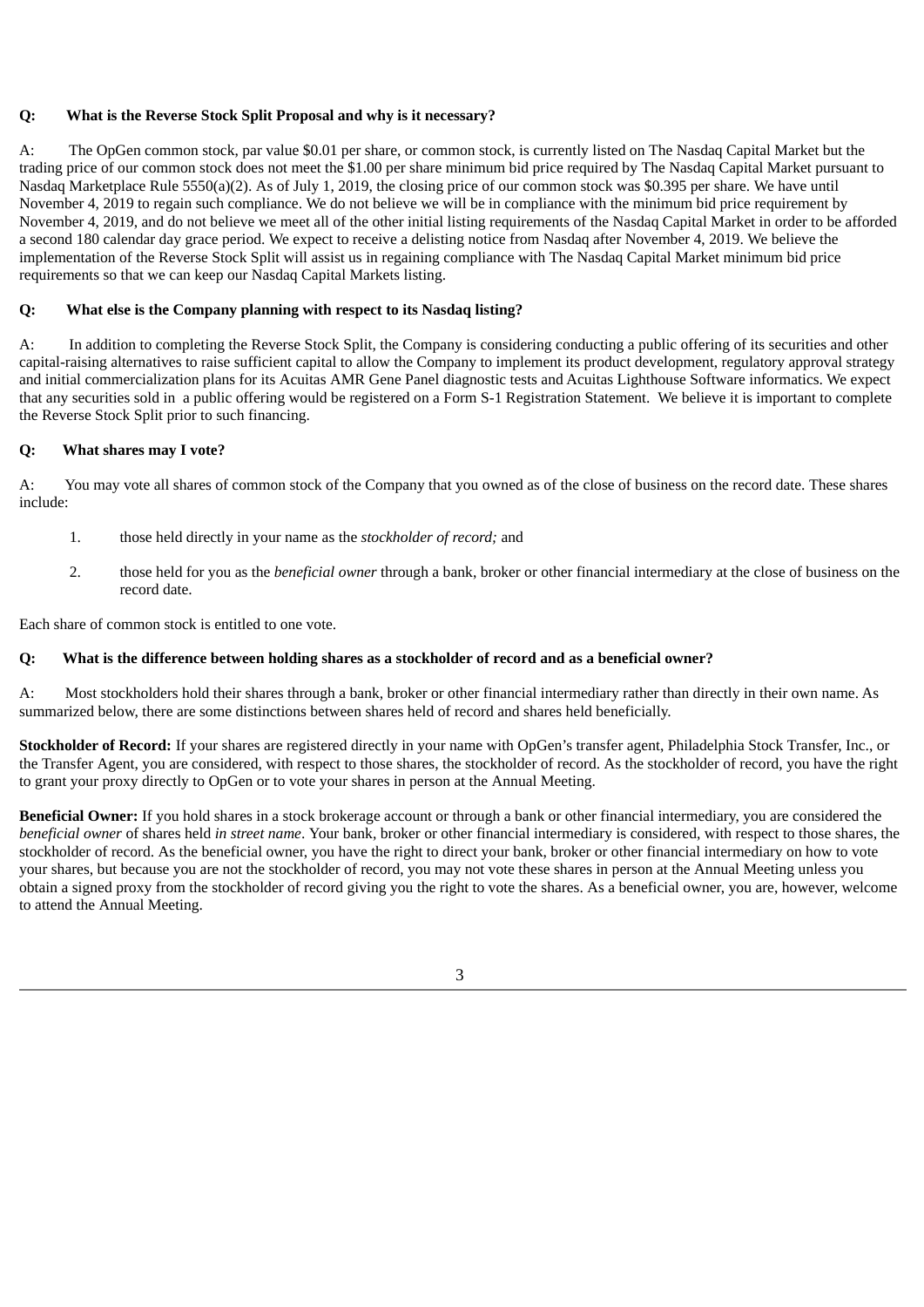# **Q: What are the recommendations of the Board?**

- A. The Board recommends that you vote:
	- 1. "**FOR**" the election of all four nominees for director named in this Proxy Statement;
	- 2. "**FOR**" the Reverse Stock Split Proposal;
	- 3. "**FOR**" the Adjournment Proposal; and
	- 4. "**FOR**" the ratification of the appointment of CohnReznick as our independent registered public accounting firm for the 2019 fiscal year.

The Board knows of no matters that are likely to be brought before the Annual Meeting. If any other matters properly come before the Annual Meeting, the proxy will be authorized to vote or otherwise act in his discretion on those matters.

# **Q: What constitutes a quorum at the Annual Meeting?**

A: The presence in person or by proxy of the holders of a majority of the outstanding common stock is necessary to constitute a quorum at the Annual Meeting. As of July 1, 2019, there were 17,645,720 shares of our common stock outstanding, representing the same number of votes. We expect that the number of shares of our common stock outstanding on July 9, 2019, the record date of the Annual Meeting, will be the same. Accordingly, the presence of the holders of at least 8,822,860 shares of our common stock will be required to establish a quorum. Both abstentions and broker non-votes, if any, are counted as present for determining the presence of a quorum.

In order for the Reverse Split Proposal to be adopted, the proposal must be approved by the affirmative vote of at least sixty-six and two-thirds percent (66 2/3%) of the outstanding shares of common stock of the Company present in person or represented by proxy and entitled to vote on the proposal. Therefore, at least 11,763,814 shares of common stock must be present in person or by proxy and vote for the Reverse Stock Split Proposal in order for it to be adopted.

# **Q: What vote is required to approve each proposal?**

A: Each proposal has its own vote requirement as follows:

*Proposal 1: Election of Directors.* The nominees for election as directors at the Annual Meeting will be elected by the vote of a plurality of the shares of our common stock entitled to vote on the election, represented in person or by proxy at the Annual Meeting. This means the director nominees receiving the highest number of affirmative votes will be elected as directors. Votes withheld from a director nominee will have no effect on the election of the director from whom votes are withheld.

*Proposal 2: Reverse Stock Split Proposal*. Pursuant to our Amended and Restated Certificate of Incorporation and the Delaware General Corporation Law, the Reverse Stock Split Proposal must be approved by the affirmative vote of at least sixty-six and two-thirds percent (66 2/3%) of the outstanding shares of common stock of the Company present in person or represented by proxy and entitled to vote on the proposal.

*Proposal 3: Adjournment Proposal*. The Adjournment Proposal requires an affirmative vote of a majority of the votes cast on the Adjournment Proposal by the shares present in person or represented by proxy at the Annual Meeting and entitled to vote on the proposal.

*Proposal 4: Ratification of CohnReznick's Appointment*. The ratification of the appointment of CohnReznick as our independent registered public accounting firm for the 2019 fiscal year requires the affirmative vote of a majority of the votes cast by all stockholders present in person or represented by proxy at the Annual Meeting and entitled to vote on the proposal. If the selection of CohnReznick as our independent registered public accounting firm is not ratified, the Audit Committee of the Board may reconsider its selection.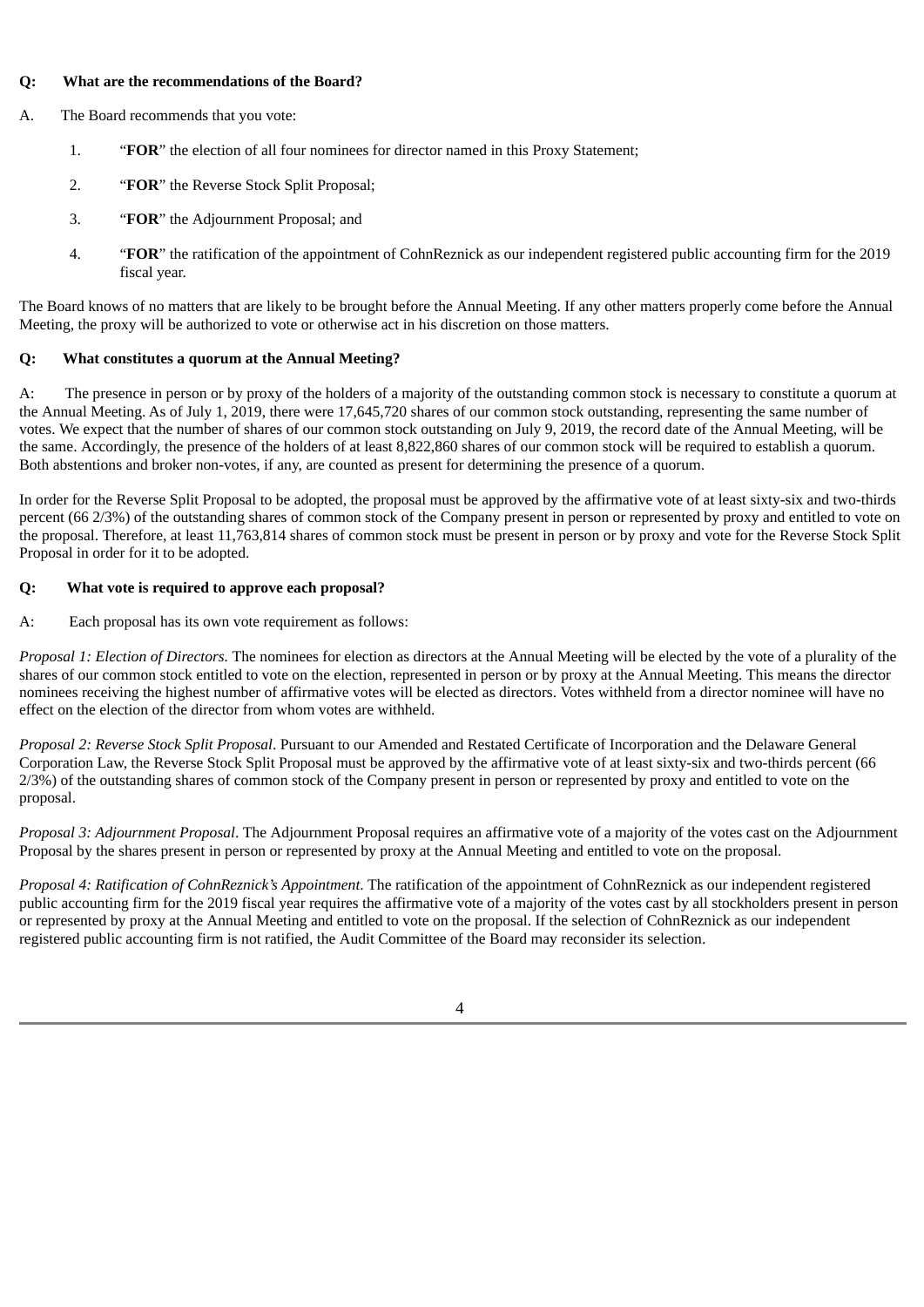# **Q: What is the effect of abstentions and broker non-votes?**

A: An "abstention" occurs when a stockholder sends in a proxy with explicit instructions to decline to vote regarding a particular matter or attends the Annual Meeting and elects not to vote or fails to cast a ballot. Abstentions are treated as shares present in person or by proxy and entitled to vote, so abstaining has the same effect as a negative vote for purposes of determining whether the Reverse Stock Split Proposal and Adjournment Proposal are adopted and whether our stockholders ratified the appointment of CohnReznick as our independent registered public accounting firm for the 2019 fiscal year. However, because the election of directors is determined by a plurality of the votes cast, abstentions will not be counted in determining the outcome of such proposal.

A "broker non-vote" occurs when a broker has not received voting instructions from the beneficial owner and the broker does not have discretionary authority to vote the shares because the proposal is non-routine. Brokers do not have discretionary authority to vote on the election of directors, on the Reverse Stock Split Proposal or on the Adjournment Proposal. Accordingly, brokers who do not receive instructions from the beneficial owner will be entitled to vote only on the ratification of CohnReznick's appointment as our independent registered public accounting firm for the 2019 fiscal year.

# **Q: May I change my vote?**

A: Yes. You may change your proxy instructions or revoke your proxy at any time prior to the vote at the Annual Meeting. For shares held directly in your name, you may accomplish this by: (a) delivering a written notice of revocation to the Secretary of the Company or the Secretary's designated agent bearing a later date than the proxy being revoked, (b) signing and delivering a later dated written proxy relating to the same shares, or (c) attending the Annual Meeting and voting in person (although attendance at the Annual Meeting will not in and of itself constitute a revocation of a proxy). For shares held in street name, you may change your vote by submitting new voting instructions to your broker, trustee or nominee.

# **Q: Who is paying for this proxy solicitation?**

A: We are paying for this proxy solicitation. Our officers and other regular employees may solicit proxies by mail, in person or by telephone or telecopy. These officers and other regular employees will not receive additional compensation. The Company has not retained a third party proxy solicitor for the Annual Meeting. We will reimburse banks, brokers, nominees, custodians and fiduciaries for their reasonable out-of-pocket expenses incurred in sending the proxy materials to beneficial owners of the shares.

# **Q: Am I entitled to dissenters' rights?**

A: No dissenters' rights are available under the General Corporation Law of the State of Delaware, our Charter, or our bylaws to any stockholder with respect to either of the matters proposed to be voted on at the Annual Meeting.

# **Q: How can I find out the results of the voting at the Annual Meeting?**

A: Preliminary voting results will be announced at the annual meeting. In addition, final voting results will be published in a Current Report on Form 8-K that we expect to file within three business days after the completion of the Annual Meeting. If final voting results are not available to us in time to file a Form 8-K within three business days after the Annual Meeting, we intend to file a Form 8-K to publish preliminary results and, within three business days after the final results are known to us, file an additional Form 8-K to publish the final results of the Annual Meeting.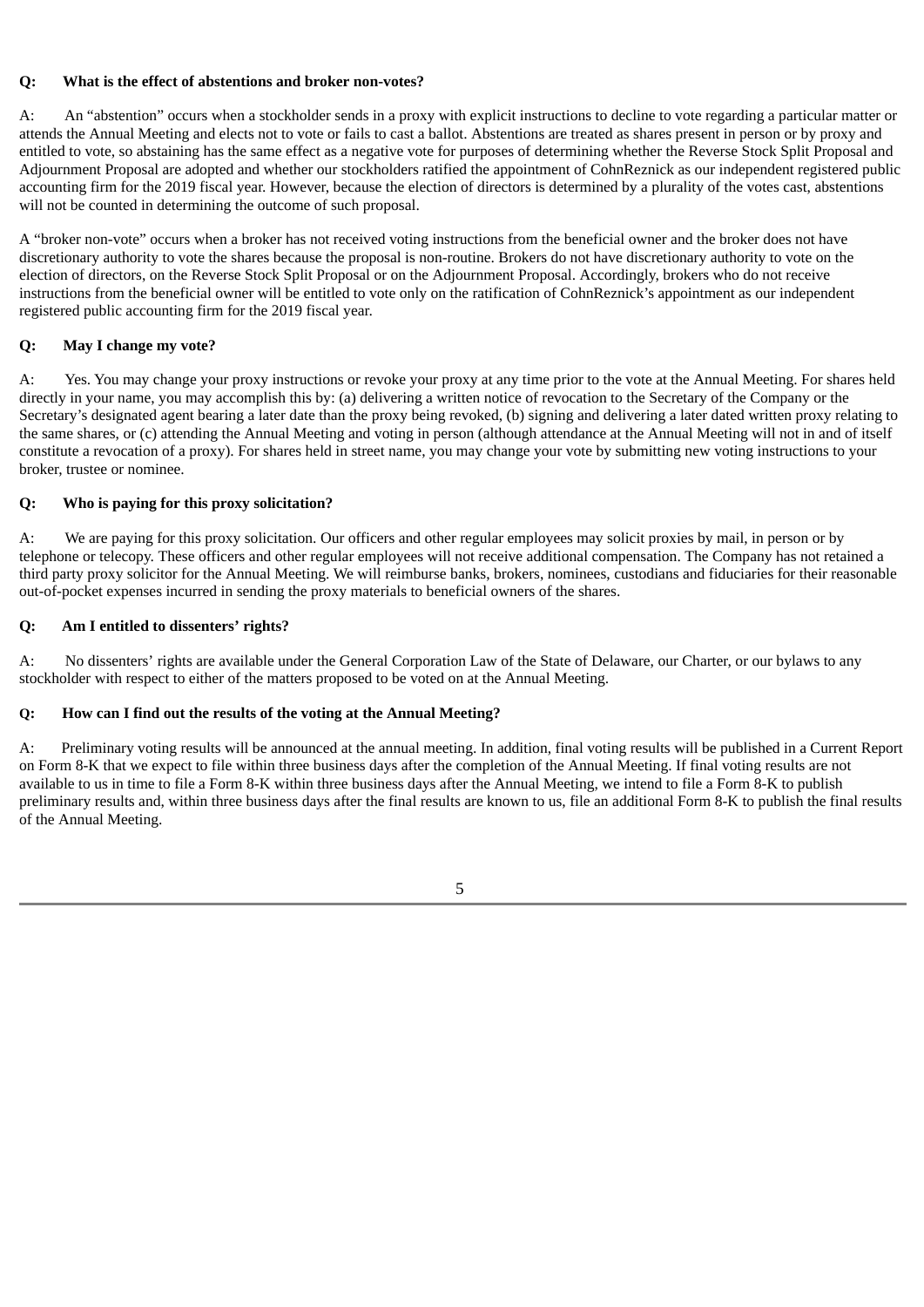# **SECURITY OWNERSHIP OF CERTAIN BENEFICIAL OWNERS AND MANAGEMENT**

The number of shares of the Company's common stock outstanding at the close of business on July 1, 2019 was 17,645,720 shares. The following table sets forth the beneficial ownership of the Company's common stock as of July 1, 2019 by each Company director and executive officer, and by all directors and executive officers as a group. Beneficial ownership is determined in accordance with Rule 13d-3 under the Exchange Act. In computing the number of shares beneficially owned by a person or a group and the percentage ownership of that person or group, shares of our common stock subject to options and warrants currently exercisable or exercisable within 60 days after July 1, 2019 are deemed outstanding, but are not deemed outstanding for the purpose of computing the percentage ownership of any other person. To the knowledge of the directors and executive officers of the Company, as of July 1, 2019, there are no persons and/or companies who or which beneficially own, directly or indirectly, shares representing more than 5% of the voting rights attached to all outstanding shares of the Company, other than as set forth below. Unless otherwise indicated, the address of each beneficial owner listed below is c/o OpGen, Inc., 708 Quince Orchard Road, Suite 205, Gaithersburg, MD 20878.

| <b>Name and Address of Beneficial Owner</b>                             | <b>Number of Shares of common</b><br>stock | <b>Percentage Beneficially</b><br>Owned |  |  |
|-------------------------------------------------------------------------|--------------------------------------------|-----------------------------------------|--|--|
| <b>Directors and Named Executive Officers</b>                           |                                            |                                         |  |  |
| Evan Jones (1)                                                          | 834,449                                    | 4.68%                                   |  |  |
| R. Donald Elsey (2)                                                     |                                            |                                         |  |  |
| Tina S. Nova, $Ph.D.$ (3)                                               | 3,800                                      | $\ast$                                  |  |  |
| Misti Ushio, Ph.D. (4)                                                  | 5,071                                      | $\ast$                                  |  |  |
| Timothy C. Dec (5)                                                      | 27,726                                     | $\ast$                                  |  |  |
| Vadim Sapiro (6)                                                        | 17,193                                     | $\ast$                                  |  |  |
| All current Directors and Executive Officers as a group (6 individuals) |                                            |                                         |  |  |
| (7)                                                                     | 888,239                                    | 4.96%                                   |  |  |

#### Constitutes less than 1%

- (1) Consists of (i) 644,224 shares of common stock and currently exercisable warrants to acquire an additional 134,317 shares of common stock beneficially owned by jVen Capital, LLC, (ii) 5,246 shares of common stock and currently exercisable warrants to acquire an additional 834 shares of common stock owned by Mr. Jones' spouse, and (iii) stock options to purchase 49,828 shares of common stock that are currently vested or that will become vested within 60 days. Mr. Jones is a managing member of jVen Capital, LLC and has voting and investment authority over the shares owned by that entity.
- (2) Mr. Elsey was elected to the Board of Directors on February 21, 2019.
- (3) Consists of stock options to purchase 3,800 shares of common stock that are currently vested or that will become vested within 60 days.
- (4) Consists of (i) 1,571 shares of common stock and (ii) stock options to purchase 3,500 shares of common stock that are currently vested or that will become vested within 60 days.
- (5) Consists of (i) 6,658 shares of common stock, (ii) currently exercisable warrants to acquire an additional 4,071 shares of common stock, and (iii) stock options to purchase 16,997 shares of common stock that are currently vested or that will become vested within 60 days.
- (6) Consists of (i) 3,004 shares of common stock, (ii) currently exercisable warrants to acquire an additional 1,393 shares of common stock, and (iii) stock options to purchase 12,796 shares of common stock that are currently vested or that will become vested within 60 days.
- (7) See the beneficial ownership described in footnotes (2) through (6).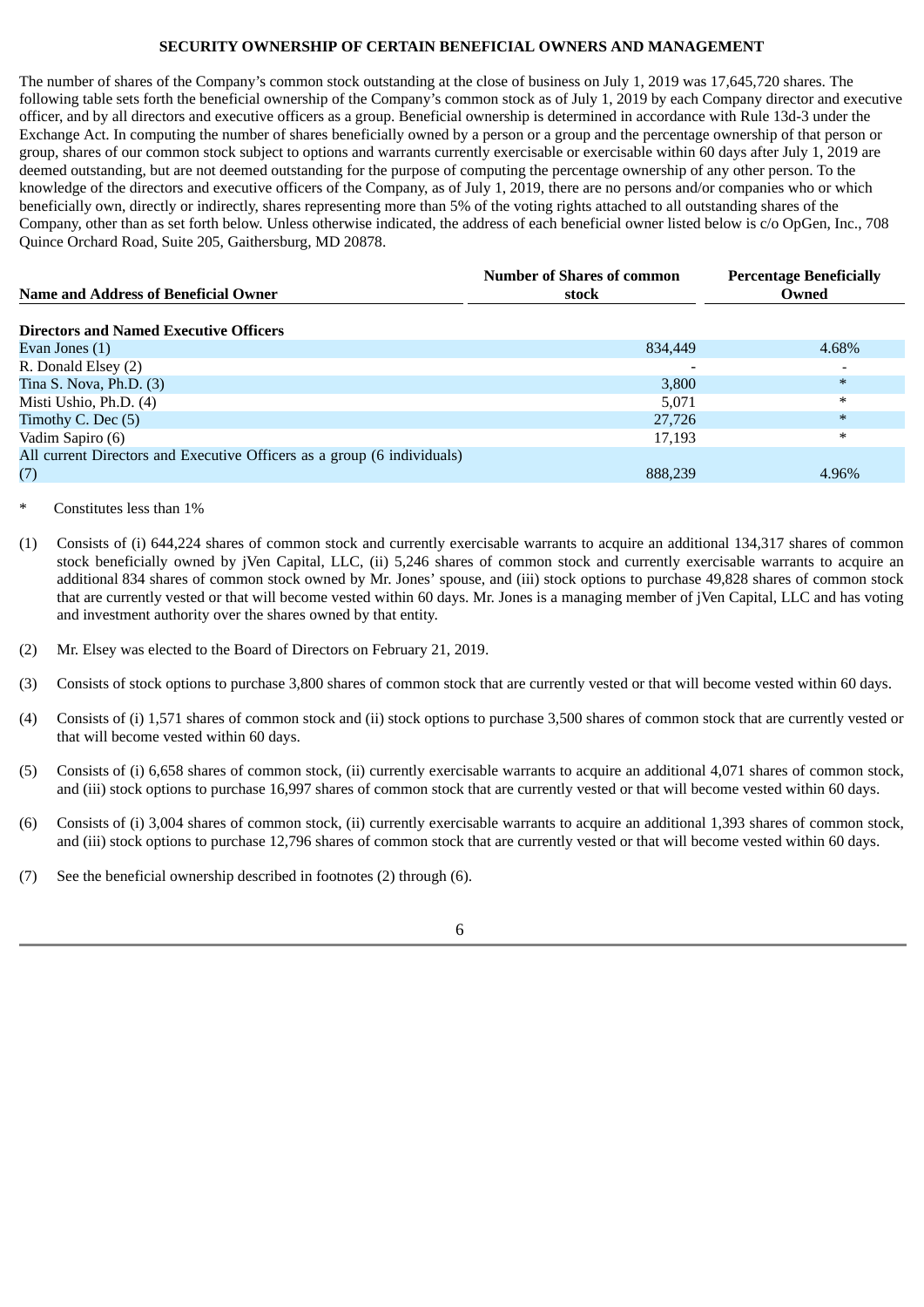#### **MANAGEMENT**

The Board of Directors of the Company, or the "Board," are elected at the annual meeting of stockholders, and serve for the term for which each director is elected and until his or her successor is elected and qualified. Executive officers of the Company are elected by the Board, and serve for a term of one year and until their successors have been elected and qualified or until their earlier resignation or removal by the Board. There are no family relationships among any of the directors and executive officers of the Company. None of the executive officers or directors has been involved in any legal proceedings of the type requiring disclosure by the Company during the past ten years.

Since the annual meeting of stockholders for 2018 held in June 2018, three directors have resigned from the Board – Harry D'Andrea on November 16, 2018, Timothy J.R. Harris, Ph.D., effective June 30, 2019 and David M. Rubin, Ph.D., effective June 30, 2019. We thank Mr. D'Andrea and Dr. Harris and Dr. Rubin for their service on the Company's Board. None of such resignations were a result of any disagreement with the Company.

On February 21, 2019, R. Donald Elsey was elected to the Board and appointed to the Audit Committee. Such election and appointment were made by the Board.

The following table sets forth the names and ages of all directors continuing in office, director nominees and executive officers of the Company and their respective positions with the Company as of the date of this Proxy Statement:

| Name                            | Age | Position                                                    |
|---------------------------------|-----|-------------------------------------------------------------|
| <b>Directors</b>                |     |                                                             |
| Evan Jones                      | 62  | Chief Executive Officer, Director and Chairman of the Board |
| R. Donald Elsey                 | 66  | Director                                                    |
| Tina S. Nova, Ph.D.             | 65  | Director                                                    |
| Misti Ushio, Ph.D.              | 47  | <b>Director</b>                                             |
| <b>Other Executive Officers</b> |     |                                                             |
| Timothy C. Dec                  | 60  | Chief Financial Officer and Corporate Secretary             |
| Vadim Sapiro                    | 48  | <b>Chief Information Officer</b>                            |

# **Board of Directors**

The following information summarizes, for each of our directors, his or her principal occupations and other public company directorships for at least the last five years and information regarding the specific experiences, qualifications, attributes and skills of such director:

*Evan Jones*. Mr. Jones has served as our Chief Executive Officer since October 2013 and as Chairman of our Board since September 2010. He served as our President from October 2013 until April 2015. Since 2007, Mr. Jones has served as managing member of jVen Capital, LLC, a life sciences investment company. Previously, he co-founded Digene Corporation, a publicly traded biotechnology company focused on women's health and molecular diagnostic testing that was sold to Qiagen N.V. (Nasdaq: QGEN) in 2007. He served as chairman of Digene's board of directors from 1995 to 2007, as Digene's chief executive officer from 1990 to 2006, and as Digene's president from 1990 to 1999. Mr. Jones serves on the board of directors of Veracyte, Inc. (Nasdaq: VCYT), a leading genomic diagnostics company, since 2008 and served on the board of directors of Foundation Medicine, Inc. (Nasdaq: FMI), a cancer testing molecular informatics company, from January 2013 to July 2018. Mr. Jones received a B.A. from the University of Colorado and an M.B.A. from The Wharton School at the University of Pennsylvania. We believe that Mr. Jones' qualifications to serve as CEO of the Company and as Chairman of our Board include his extensive experience in the molecular diagnostic testing industry, including as chief executive officer of a public company focused on molecular diagnostic testing, as well as his service as a board member with other public and private companies and Vice Chair of the board at Children's National Medical Center in Washington, D.C.

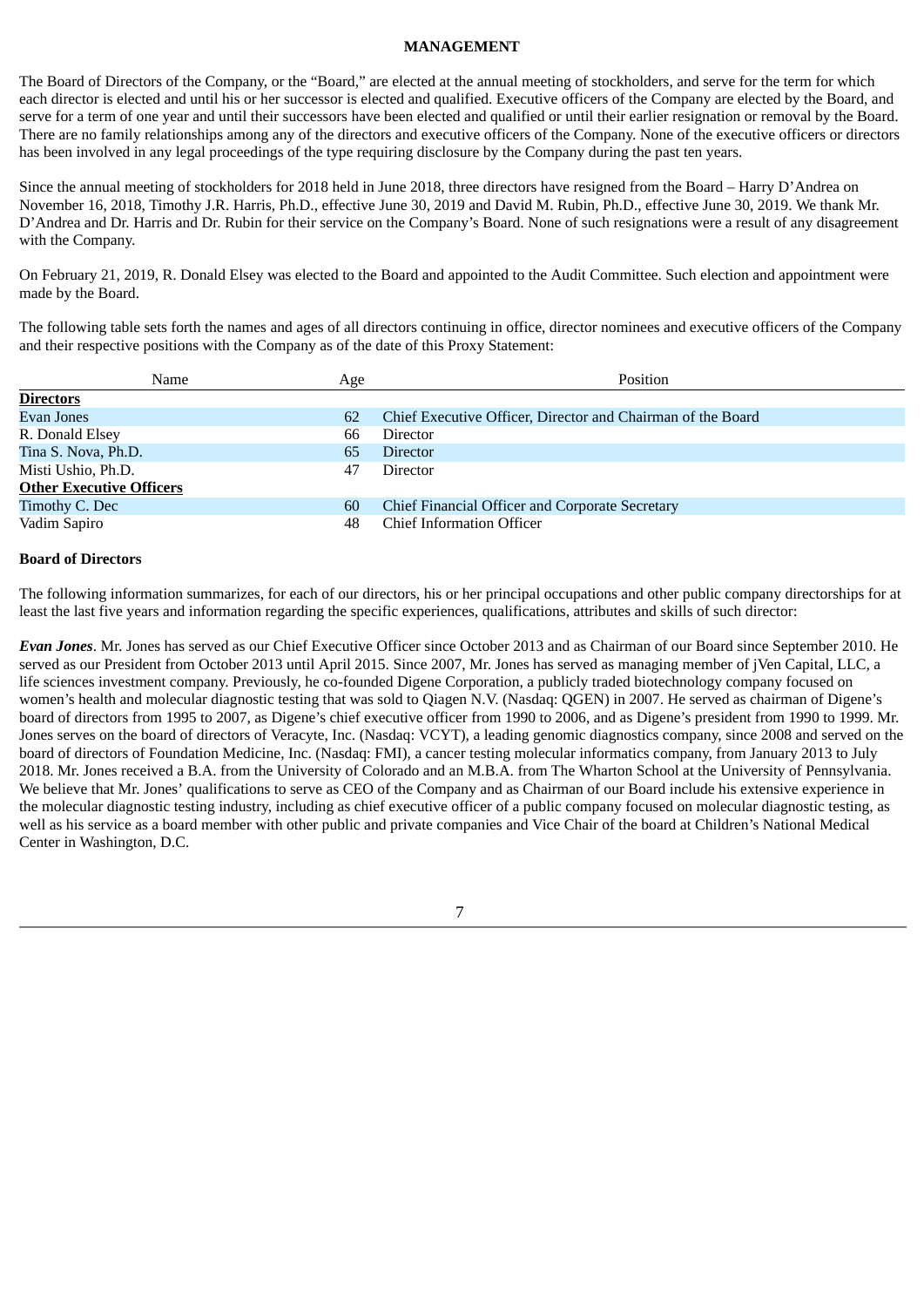*R. Donald Elsey*. Mr. Elsey has served on our Board since February 2019. Mr. Elsey is a biotechnology, life sciences and high technology industries veteran with extensive experience in international financial management and operations with both large cap and small cap companies. Most recently he served as Chief Financial Officer of Senseonics, Inc., a position he has held from February 2015 to January 2019. Prior to Senseonics, he was chief financial officer of Regado Biosciences Corporation. He has also served as chief financial officer of LifeCell Corporation, a privately held regenerative medicine company, and as chief financial officer of Emergent Biosolutions, a biodefense company. He also has held senior financial positions at BioVeris Corporation, Igen, Inc. and PE Corporation (Applera). Mr. Elsey currently serves on the board of directors and audit committee for RegeneRx Biopharmaceuticals, Inc. and on the board of directors and treasurer for Cancer Support Community. He holds a B.A. degree in Economics and an M.B.A. in Finance from Michigan State University and is a Certified Management Accountant. Mr. Elsey's significant in senior financial positions at both public and privately held companies, and his experience as a board and audit committee member of a public reporting company qualifies him for service on the Board and as Chair of the Audit Committee.

*Tina S. Nova, Ph.D*. Dr. Nova has been a director of OpGen since April 2017. Dr. Nova is a life science industry veteran with extensive experience building and leading novel genomics- based businesses. She currently serves as president and chief executive officer of Genome Dx, Inc., a molecular diagnostics company, a position she had held since August 2018. From September 2015 to July 2018, she served as president and chief executive officer of Molecular Stethoscope, Inc. Prior thereto, she served as senior vice president and general manager of Illumina's oncology business unit from July 2014 to August 2015. From March 2000 to April 2014, Dr. Nova was a co-founder and director, president and chief executive officer of Genoptix Medical Laboratory, which was purchased by Novartis Pharmaceuticals Corporation for nearly \$500 million in 2011. She has also held senior executive positions with Nanogen, Inc., Ligand Pharmaceuticals, Inc. and Hybritech, Inc. Dr. Nova currently serves on the board of directors for Arena Pharmaceuticals, Veracyte, Inc. and is vice chairman of the board of directors for the newly formed Rady Pediatric Genomics and Systems Medicine Institute, which is part of Rady Children's Hospital-San Diego. She holds a B.S. degree in Biological Sciences from the University of California, Irvine, and a Ph.D. in Biochemistry from the University of California, Riverside. Dr. Nova's qualifications and skills include her experience building and leading a number of companies in the health care and life science industry and her board experience on other public reporting companies.

*Misti Ushio, Ph.D*. Dr. Ushio has been a director of OpGen since March 2012. Dr. Ushio is the co-founding chief executive officer and a director of TARA Biosystems, a position she has held since February 2016. Prior thereto, she was Chief Strategy Officer and a Managing Director at Harris & Harris Group, Inc. from May 2007 to February 2016. Prior to joining Harris & Harris, Dr. Ushio worked at Merck & Co. (NYSE: MRK) for over ten years in bioprocess research & development, and was a Technology Licensing Officer at Columbia University. Dr. Ushio currently serves or has served on the boards of Accelerator-NYC, AgBiome, Enumeral Biomedical, Lodo Therapeutics, Petra Pharma, Senova Systems and SynGlyco. Dr. Ushio holds a B.S. in Chemical Engineering from Johns Hopkins University, an M.S. in Chemical Engineering from Lehigh University, and a Ph.D. in Biochemical Engineering from University College London. Dr. Ushio's qualifications to serve on our Board include her industry experience as a chief executive officer and an investor and her deep industry knowledge.

# **Executive Officers**

The following information summarizes, for each of our officers, his principal occupations and other employment for at least the last five years:

*Evan Jones*. See above under "Board of Directors."

*Timothy C. Dec*. Mr. Dec joined OpGen as our interim Chief Financial Officer in April 2015 and became our Chief Financial Officer in May 2015. Prior to joining OpGen, Mr. Dec served as Senior Vice President and Chief Financial Officer for Clubwidesports, LLC, a start-up sports management software company, from January 2014 to April 2015. From August 2007 to December 2012, Mr. Dec served as Senior Vice President and Chief Financial Officer of Fortress International Group, Inc., a publicly traded company. Mr. Dec has served in chief financial officer or other senior financial executive roles at companies in a number of industries from September 1986 through August 2007, including three publicly traded companies listed on Nasdaq or NYSE American, such as Corvis Corporation, and with private equity-backed companies. Mr. Dec also has public accounting firm experience. Mr. Dec received his B.S. in Accounting from Mount St. Mary's University and an M.B.A. from American University.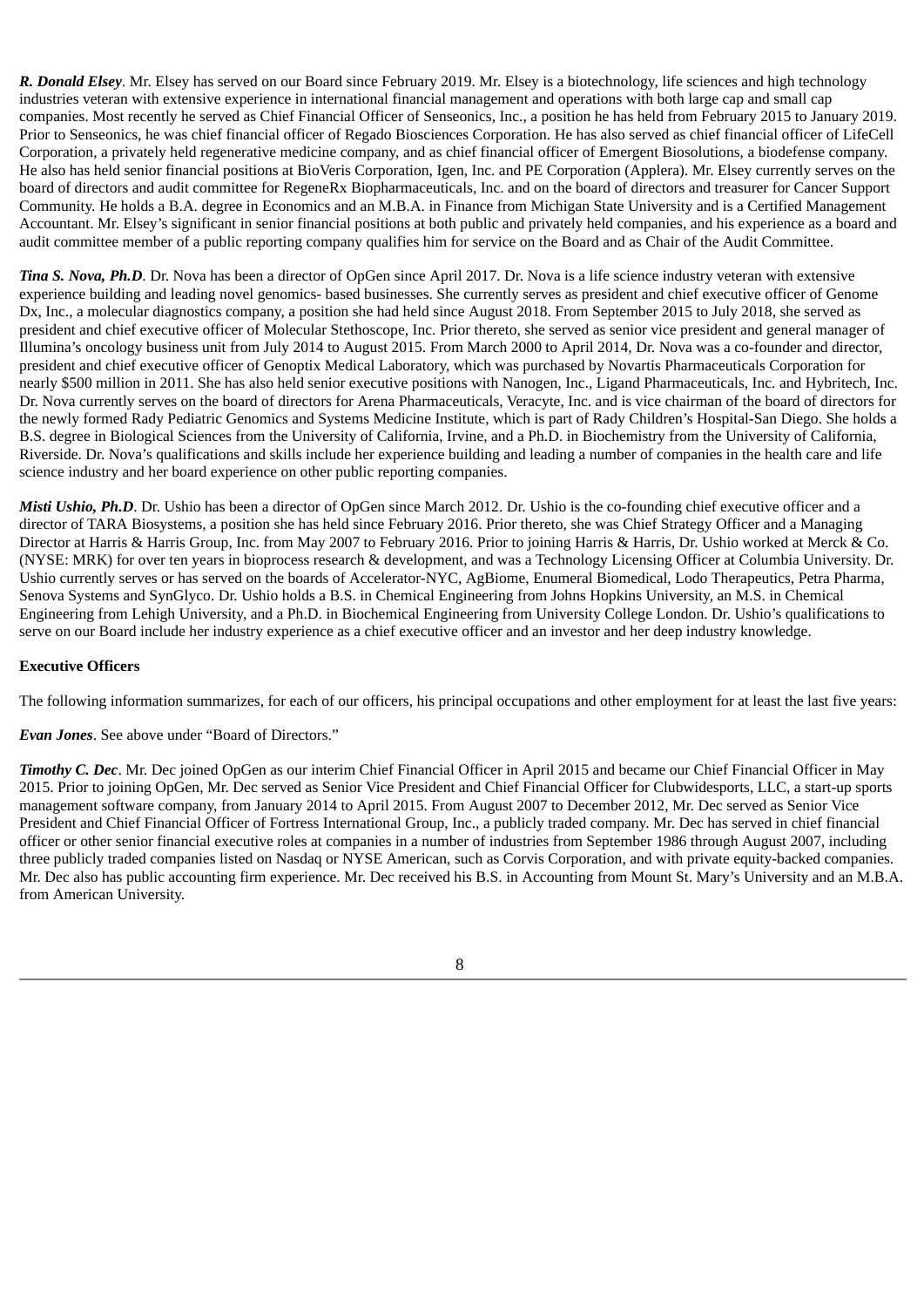*Vadim Sapiro*. Mr. Sapiro joined OpGen in December 2011 as Chief Information Officer. Mr. Sapiro is responsible for leading the development of the Company's informatics applications, software, databases and information technology operations. Prior to joining OpGen, Mr. Sapiro was Senior Vice President at SAIC-Frederick, Inc. (now Leidos Biomedical Research, Inc.) from June 2008 to December 2011, overseeing the Information Systems Program for the National Cancer Institute at Frederick (now The Frederick National Laboratory for Cancer Research). From October 2006 to May 2008, Mr. Sapiro served as Vice President for Information Technology of J. Craig Venter Institute, a non-profit research institute. Mr. Sapiro served in other senior information technology roles from July 1999 through October 2006, including another nonprofit research institute. Mr. Sapiro holds a B.S. in Mathematics and Computer Science from the University of Maryland.

# **Board and Board Committees**

The Company's Amended and Restated Bylaws provide that the Board, by resolution adopted by a majority of the whole Board, may designate one or more other committees, with each such committee to consist of two or more directors. As of the date of this Proxy Statement, the Board consists of four members. The Board annually elects from its members the Audit, Compensation and Compliance Committees. The Board may also from time to time appoint ad hoc committees. At the current time the Board has not appointed a Nominating and Corporate Governance Committee. The Board believes the nominating and corporate governance responsibilities are best handled at this time by the full Board given the small size of the Board and it status as an emerging growth company.

The Board held eleven meetings and acted by unanimous written consent four times in 2018. Each director attended at least 75% of the aggregate of all meetings of the Board and the Committees on which each such director served in 2018. The Board encourages all directors to attend the Company's annual meeting of stockholders. At last year's annual meeting of stockholders, all members of the then-current Board were present in person or by telephone.

Each of the standing Committees of the Board operates pursuant to a written Committee Charter. Copies of these Charters can be obtained free of charge from the Corporate Governance portion of the Investors section of the Company's website, *www.opgen.com*.

#### **Independence of the Board of Directors**

The Board currently consists of Messrs. Jones and Elsey and Drs. Nova and Ushio. The Board is currently considering the addition of independent directors given the departure of Drs. Harris and Rubin effective June 30, 2019, but as of the date of the Proxy Statement has not identified new candidates. The members of the Committees of the Board as of the date of this Proxy Statement are:

|                 | <b>Audit</b>                  |                               |                             |
|-----------------|-------------------------------|-------------------------------|-----------------------------|
| <b>Name</b>     | Committee<br>$\left(1\right)$ | Compensation<br>Committee (2) | Compliance<br>Committee (3) |
| Evan Jones      |                               |                               |                             |
| R. Donald Elsey | Chair                         |                               |                             |
| Tina S. Nova    | X                             |                               | Chair                       |
| Misti Ushio     | X                             | Chair                         |                             |

(1) Harry D'Andrea was Chair of the Audit Committee until his departure from the Board on November 16, 2018. Mr. Elsey was appointed as Chair of the Audit Committee on February 21, 2019.

(2) During 2018 and until June 30, 2019, the Compensation Committee consisted of Drs. Ushio (Chair) and Harris. Until a new independent director can be named to the Compensation Committee, the non-employee members of the Board will serve as the Compensation Committee.

(3) During 2018 and until June 30, 2019, the Compliance Committee consisted of Drs. Nova (Chair) and Harris. Until a new independent director can be named to the Compliance Committee, the entire Board will serve as the Compliance Committee.

#### **Board Committees**

*Audit Committee:* As of the date of this Proxy Statement, Mr. Elsey (Chair) and Drs. Nova and Ushio serve on the Audit Committee. During 2018, Mr. D'Andrea and Drs. Rubin and Ushio served on the Audit Committee, which was chaired by Mr. D'Andrea. During 2018, Mr. D'Andrea was the designated "audit committee financial expert" as defined in the rules of the SEC. Mr. D'Andrea resigned from the Board in November 2018 and Dr. Nova was appointed to the Audit Committee in his place. In February 2019, Mr. Elsey was elected to the Board of Directors and Audit Committee, and was appointed as Chair of the Audit Committee. At that time, Dr. Nova left the Audit Committee. She was re-appointed to the Audit Committee effective July 1, 2019. Our Board has determined that each member of the Audit Committee who served during 2018 and 2019 to date is "independent" and "financially literate" for Audit Committee purposes as such terms are defined in the rules of the Securities and Exchange Commission, or SEC, and the applicable rules of The Nasdaq Stock Market. Mr. Elsey is currently identified as an "audit committee financial expert" as defined in the rules of the SEC.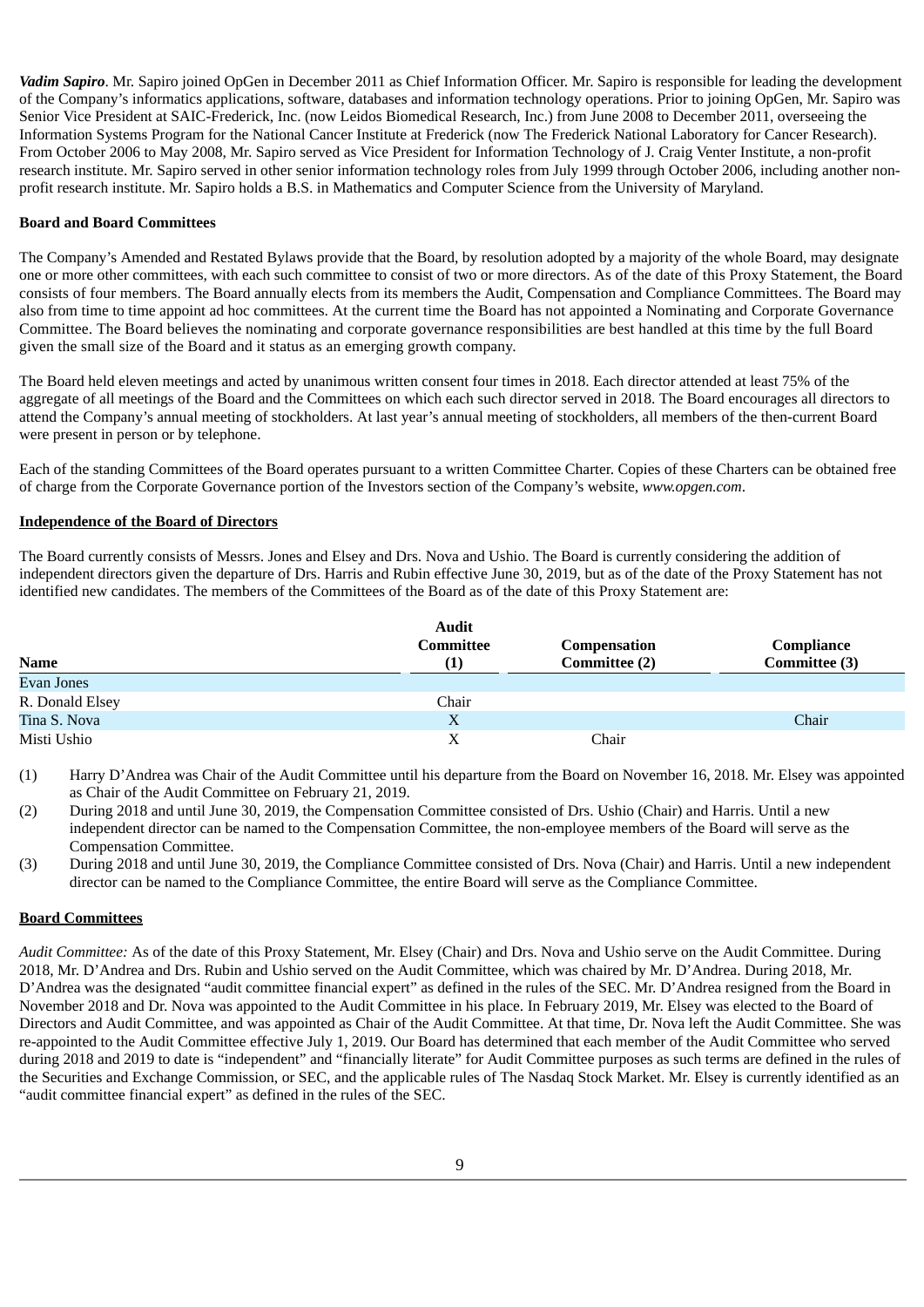The Audit Committee held eight meetings in 2018. Pursuant to its charter, the responsibilities of the Audit Committee include:

- · appointing, approving the compensation of, and assessing the independence of our independent registered public accounting firm;
- · approving auditing and permissible non-audit services, and the terms of such services, to be provided by our independent registered public accounting firm;
- reviewing the audit plan with the independent registered public accounting firm and members of management responsible for preparing our financial statements;
- reviewing and discussing with management and the independent registered public accounting firm our annual and quarterly financial statements and related disclosures as well as critical accounting policies and practices used by us;
- reviewing the adequacy of our internal control over financial reporting;
- establishing policies and procedures for the receipt and retention of accounting-related complaints and concerns;
- reviewing the Company's periodic reports to be filed with the SEC;
- · recommending, based upon the Audit Committee's review and discussions with management and the independent registered public accounting firm, whether our audited financial statements shall be included in our Annual Report on Form 10-K;
- · monitoring the integrity of our financial statements and our compliance with legal and regulatory requirements as they relate to our financial statements and accounting matters;
- preparing the Audit Committee report required by SEC rules to be included in our annual proxy statement;
- overseeing our compliance with applicable legal and regulatory requirements;
- reviewing all related person transactions for potential conflict of interest situations and approving all such transactions; and
- reviewing quarterly earnings releases.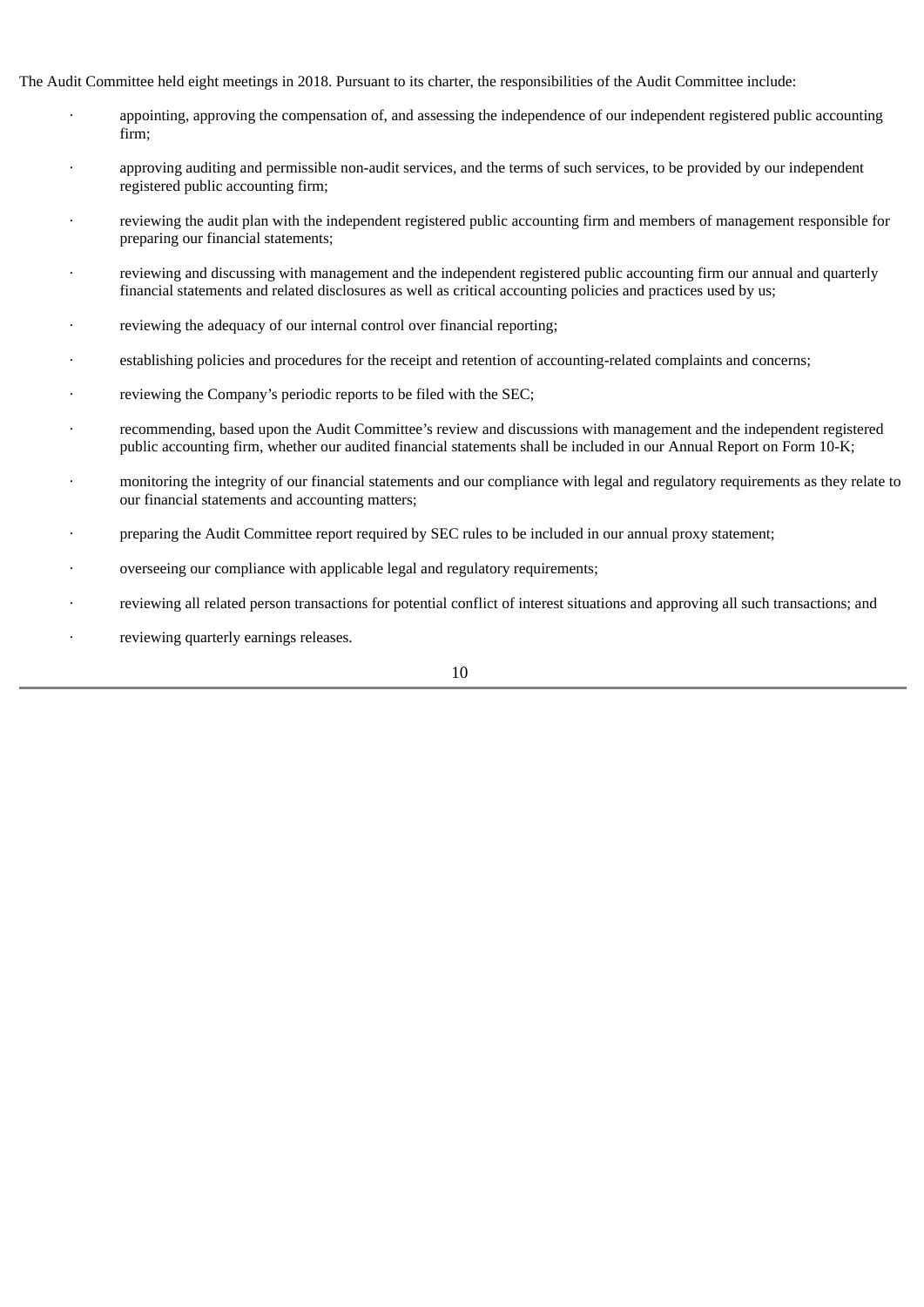The following constitutes the report the Audit Committee made to the Board with respect to the Company's 2018 financial statements:

# **Report of the Audit Committee**

February 25, 2019

To the Board of Directors of OpGen, Inc.

Management is responsible for our internal controls and the financial reporting process. The independent registered public accounting firm is responsible for performing an independent audit of our financial statements in accordance with generally accepted auditing standards and to issue a report on our financial statements. Our responsibility is to monitor and oversee those processes. We hereby report to the Board that, in connection with the financial statements for the year ended December 31, 2018, we have:

- reviewed and discussed the audited financial statements with management and our independent registered public accounting firm;
- approved the appointment of our independent registered public accounting firm;
- reviewed and discussed with our independent registered public accounting firm the matters required to be discussed by the applicable requirements of the Public Company Accounting Oversight Board and the SEC; and
- received the written disclosures and the letter from our independent registered public accounting firm required by the applicable requirements of the Public Company Accounting Oversight Board regarding our independent registered public accounting firm's communications with the Audit Committee concerning independence, and discussed with our independent registered public accounting firm its independence.

Based on the discussions and our review discussed above, we recommended to the Board that the audited financial statements be included in the Company's 2018 Annual Report on Form 10-K for the fiscal year ended December 31, 2018.

Respectfully submitted,

The Audit Committee of OpGen, Inc. R. Donald Elsey, Chair David M. Rubin, Member Misti Ushio, Member

*Compensation Committee:* The Company's Compensation Committee is currently comprised of Dr. Ushio. During 2018, the Compensation Committee was comprised of Drs. Harris and Ushio, each of whom was an independent director. Dr. Harris resigned as a director effective June 30, 2019. Dr. Ushio chairs our Compensation Committee. The Compensation Committee held eight meetings and acted by consent twice during 2018. Pursuant to its charter, the duties of the Compensation Committee include:

- · annually reviewing and recommending to our Board corporate goals and objectives, and determining the achievement thereof, relevant to the compensation of our Chief Executive Officer and other executive officers;
- evaluating the performance of our Chief Executive Officer in light of such corporate goals and objectives and recommending to our Board the compensation of our Chief Executive Officer;
- determining, or reviewing and recommending to our Board for approval, the compensation of our other executive officers;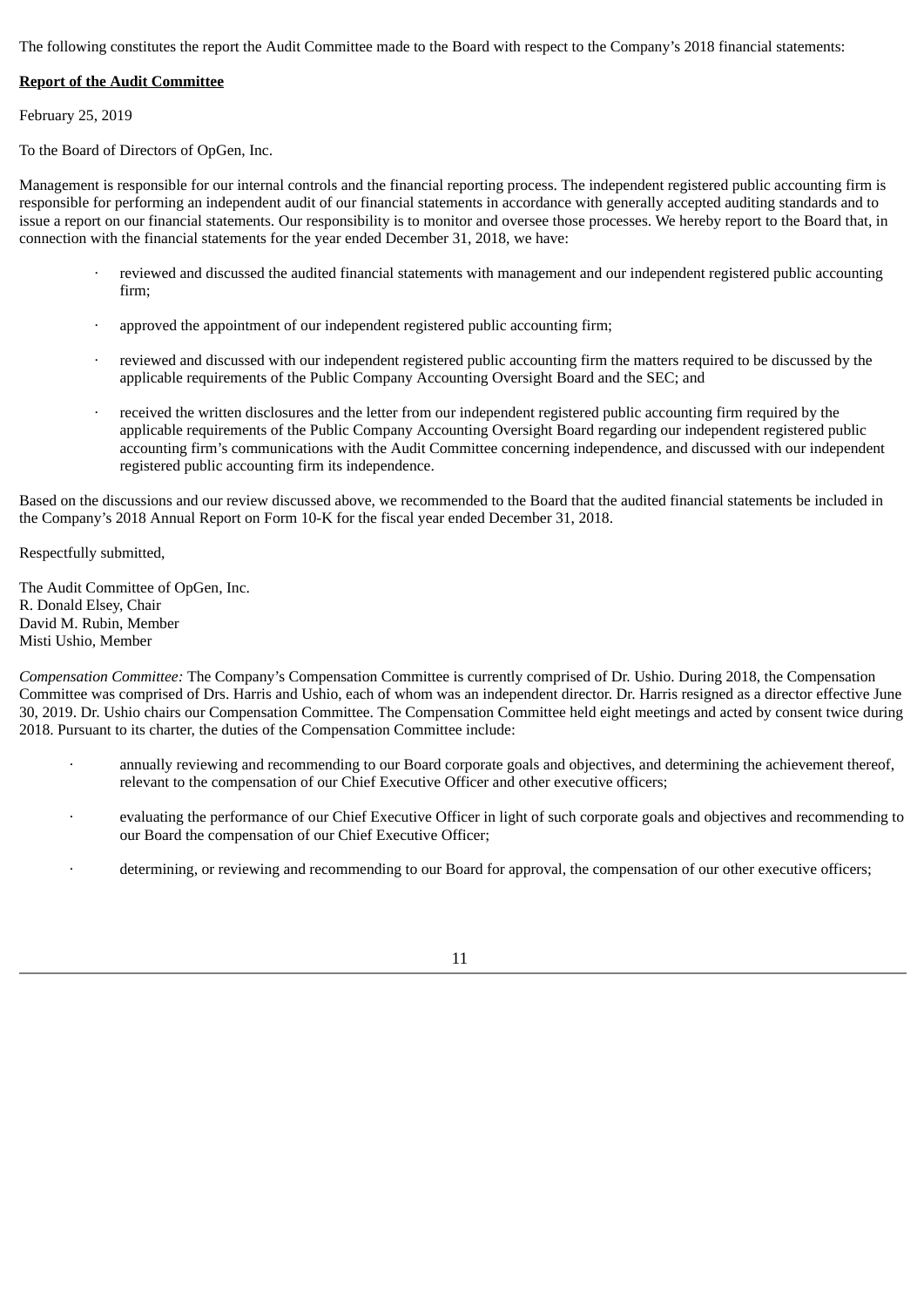- reviewing and establishing our overall management compensation philosophy and policy;
- · overseeing and administering our compensation and similar plans;
- evaluating and assessing potential current compensation advisors in accordance with the independence standards identified in the applicable Nasdaq Stock Market rules;
- retaining and approving the compensation of any compensation advisors:
- reviewing and approving, or reviewing and recommending to our Board for approval, our policies and procedures for the grant of equity-based awards;
- determining or reviewing and making recommendations to our Board with respect to director compensation;
- · preparing the compensation committee report required by SEC rules to be included in our annual proxy statement;
- reviewing and discussing with management the compensation discussion and analysis to be included in our annual proxy statement or Annual Report on Form 10-K; and
- reviewing and discussing with our Board corporate succession plans for the Chief Executive Officer and other key officers.

Until an additional Board member can be recruited, the Compensation Committee obligations will be fulfilled by the independent directors of the Board.

The Compensation Committee may delegate its authorities with respect to equity compensation to the Chief Executive Officer for employees, other than executive officers, and consultants. The Chief Executive Officer makes recommendations to the Compensation Committee with respect to the compensation of employees, including executive officers, other than himself. The Compensation Committee also has the authority and responsibility: (1) to review the fees paid to non-employee directors for service on the Board and its committees, and make recommendations to the Board with respect thereto; and (2) to review the Company's incentive compensation and other stock-based plans and recommend changes in such plans to the Board as needed. The policy regarding compensation paid to non-employee directors is described in this Proxy Statement and posted on our website.

*Compliance Committee*. The Compliance Committee, which was formed in September 2015, consisted of Drs. Nova and Harris during 2018, each of whom meets the Nasdaq listing standards for independence. Dr. Nova chairs our Compliance Committee. Prior to his resignation from the Board in June 2019, Dr. Harris served as a member of the Compliance Committee. Pursuant to its charter, the duties of the Compliance Committee include:

- overseeing the Company's implementation of compliance programs, policies and procedures that are designed to respond to the various compliance, legal and regulatory risks facing the Company;
- assisting the Audit Committee in fulfilling the Audit Committee's oversight responsibility for the Company's risk assessment and risk management activities relating to the integrity of the Company's financial statements; and
- performing any other duties as directed by the Board.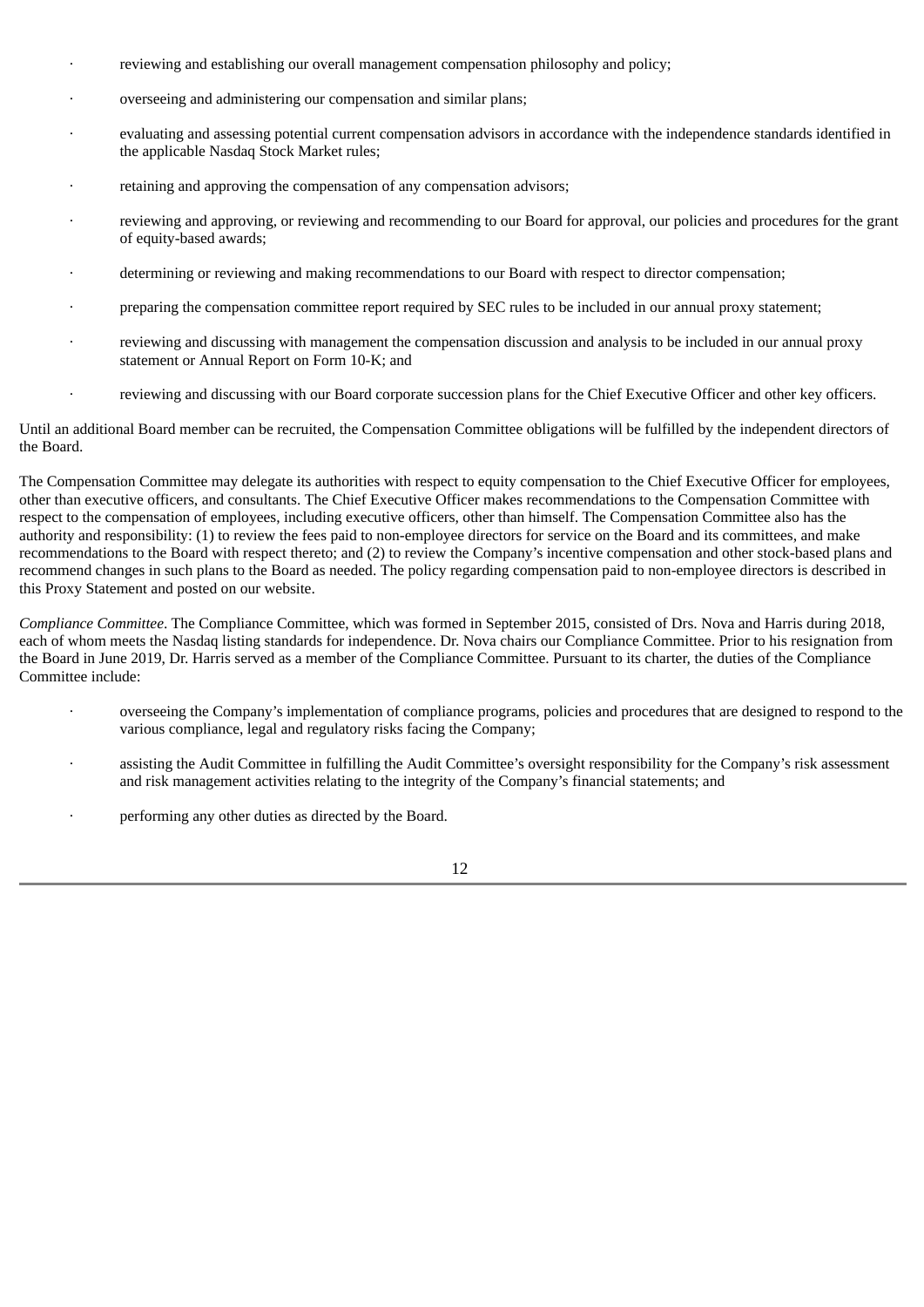Until an additional Board member can be recruited, the Compliance Committee obligations will be fulfilled by the Board.

The Compliance Committee's responsibilities are limited to oversight of the Company's non-financial compliance matters, including the Company's overall compliance programs, policies and procedures, significant legal or regulatory compliance exposures and material reports to or inquiries from government or regulatory agencies. The Audit Committee retains sole oversight over matters of financial compliance including auditing, financial planning and disclosures to investors.

The Compliance Committee held four meetings in 2018.

# **Nomination of Directors**

The full Board acts to evaluate, on an annual basis, the composition of the Board and the skills, qualifications, business attributes and experience of the existing Board members. The specific process for identifying and evaluating new directors, including stockholderrecommended nominees, if any, will vary based on an assessment of the then-current needs of the Board and the Company. The Board will determine the desired profile of a new director, the competencies we are seeking, including experience in one or more areas of need, as determined by the Board. Candidates will be evaluated in light of the target criteria chosen. The Board does not have a formal diversity policy; in addition to the foregoing, it considers race and gender diversity in selection of qualified candidates. See page 17 for a description of the process by which a stockholder can propose a candidate for consideration by the Board.

# **Board Leadership Structure**

Our Board leadership structure consists of a Chairman of the Board who is also our Chief Executive Officer. Our Board assesses this leadership structure on an annual basis to ensure the interests of the Company and its stockholders are best served. Both the Chairman and the Chief Executive Officer positions are currently held by Evan Jones. Our Board has determined that its current structure, with combined Chairman and Chief Executive Officer roles is in the best interests of the Company and its stockholders at this time. A number of factors support the leadership structure chosen by the Board, including, among other:

- · Mr. Jones' long term involvement with the Company has given him extensive knowledge and unique insights into the Company's business and risks, its industries and its customers, including leading the Company through a change in business focus;
- · Mr. Jones involvement in the day-to-day operations of the Company positions him to elevate the most critical business issues for consideration by the Board;
- · the Board's belief that having Mr. Jones serve in both capacities allows him to more effectively execute the Company's strategic initiatives and business plans and confront its challenges, particularly given the relatively small number of employees;
- · the Board's understanding that a combined Chairman of the Board and CEO structure provides the Company with decisive and effective leadership with clearer accountability to our stockholders and customers; and
- · the Board's view that splitting the roles would potentially make our management and governance processes less effective through undesirable duplication of work and possibly lead to blurring of clear lines of accountability and responsibility.

# **Board Role in Risk Management**

Our Board oversees the management of risks inherent in the operation of our business and the implementation of our business strategies. Our Board performs this oversight role by using several different levels of review. In connection with its reviews of the operations and corporate functions of our Company, our Board addresses the principal risks associated with those operations and corporate functions. In addition, our Board reviews the risks associated with our Company's business strategies periodically throughout the year as part of its consideration of undertaking any such business strategies.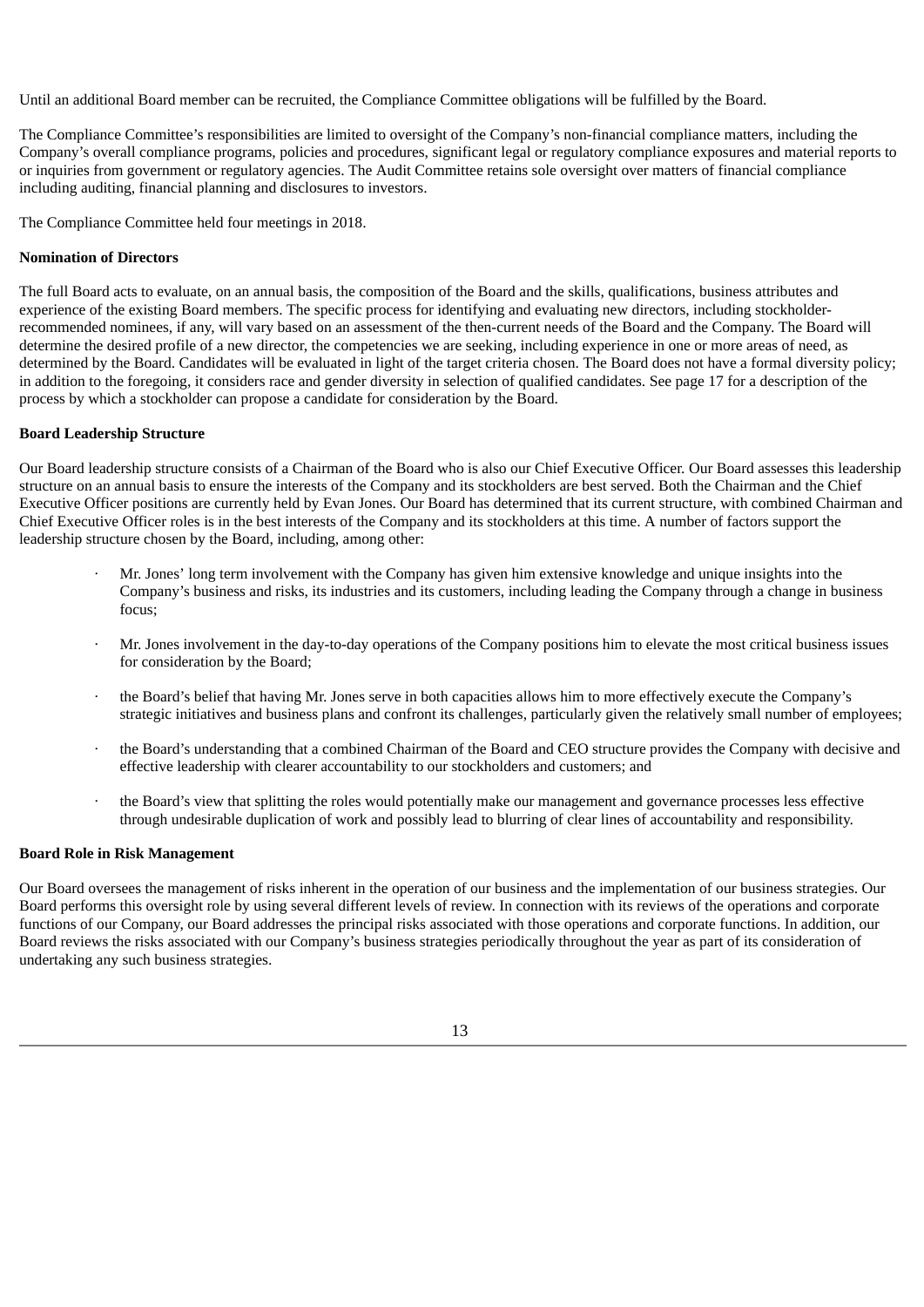Each of our Board committees also oversees the management of our risk that falls within the committee's areas of responsibility. In performing this function, each committee has full access to management, as well as the ability to engage advisors. Our Chief Financial Officer is responsible for identifying, evaluating and implementing risk management controls and methodologies to address any identified financial statement-related risks and reporting the same to the Audit Committee. In connection with its risk management role, our Audit Committee meets privately with representatives from our independent registered public accounting firm, and privately with our Chief Financial Officer. The Audit Committee oversees the operation of our risk management program, including the identification of the principal risks associated with our business and periodic updates to such risks, and reports to our Board regarding these activities.

The Compliance Committee oversees the management of our operational and business risks, with particular emphasis on the operational, healthcare and regulatory risks and compliance needs of the organization. Our Chief Compliance Officer is responsible for identifying, evaluating and implementing risk management controls and methodologies to address any identified operationally, healthcare and regulatoryrelated risks and reporting the same to the Compliance Committee.

The Compensation Committee assesses the impact risks inherent in the annual and long-term incentive plans could have on the Company. After review, the Compensation Committee does not believe that the Company's executive compensation practices or programs are likely to have a material adverse effect on the Company.

# **Delinquent Section 16(a) Reports**

Section 16(a) of the Securities Exchange Act of 1934, as amended, requires the Company's officers and directors and persons who own more than 10% of the Company's outstanding common stock to file with the SEC initial reports of ownership and reports of changes in ownership of common stock and any other equity securities of the Company. Directors, officers, and greater than 10% stockholders are required by SEC regulations to furnish the Company with copies of all Section 16(a) forms they file. Based solely on a review of the Company's records and written representations by the persons required to file such reports, all filing requirements of Section 16(a) were satisfied with respect to the 2018 fiscal year except that Mr. Dec did not file a Form 4 in November 2018 to report the vesting of a tranche of restricted stock units.

# **Code of Ethics**

We have adopted a written code of business conduct and ethics that applies to our directors, officers and employees, including our principal executive officer, principal financial officer, principal accounting officer or controller, or persons performing similar functions. A current copy of the code is posted on the Corporate Governance section of our website, which is located at www.opgen.com. If we make any substantive amendments to, or grant any waivers from, the code of business conduct and ethics for any officer, we will disclose the nature of such amendment or waiver on our website or in a Current Report on Form 8-K.

# **Certain Relationships and Related Person Transactions**

Other than compensation arrangements, we describe below there were and are no transactions or series of similar transactions, during our last two fiscal years, to which we were a party or will be a party, in which: (i) the amounts involved exceeded or will exceed the lesser of \$120,000 or one percent of the average of the Company's total assets at year end for the past two completed fiscal years; and (ii) any of our directors, executive officers or holders of more than 5% of our capital stock, or any member of the immediate family of the foregoing persons, had or will have a direct or indirect material interest.

Compensation arrangements for our directors and named executive officers are described elsewhere in this Proxy Statement.

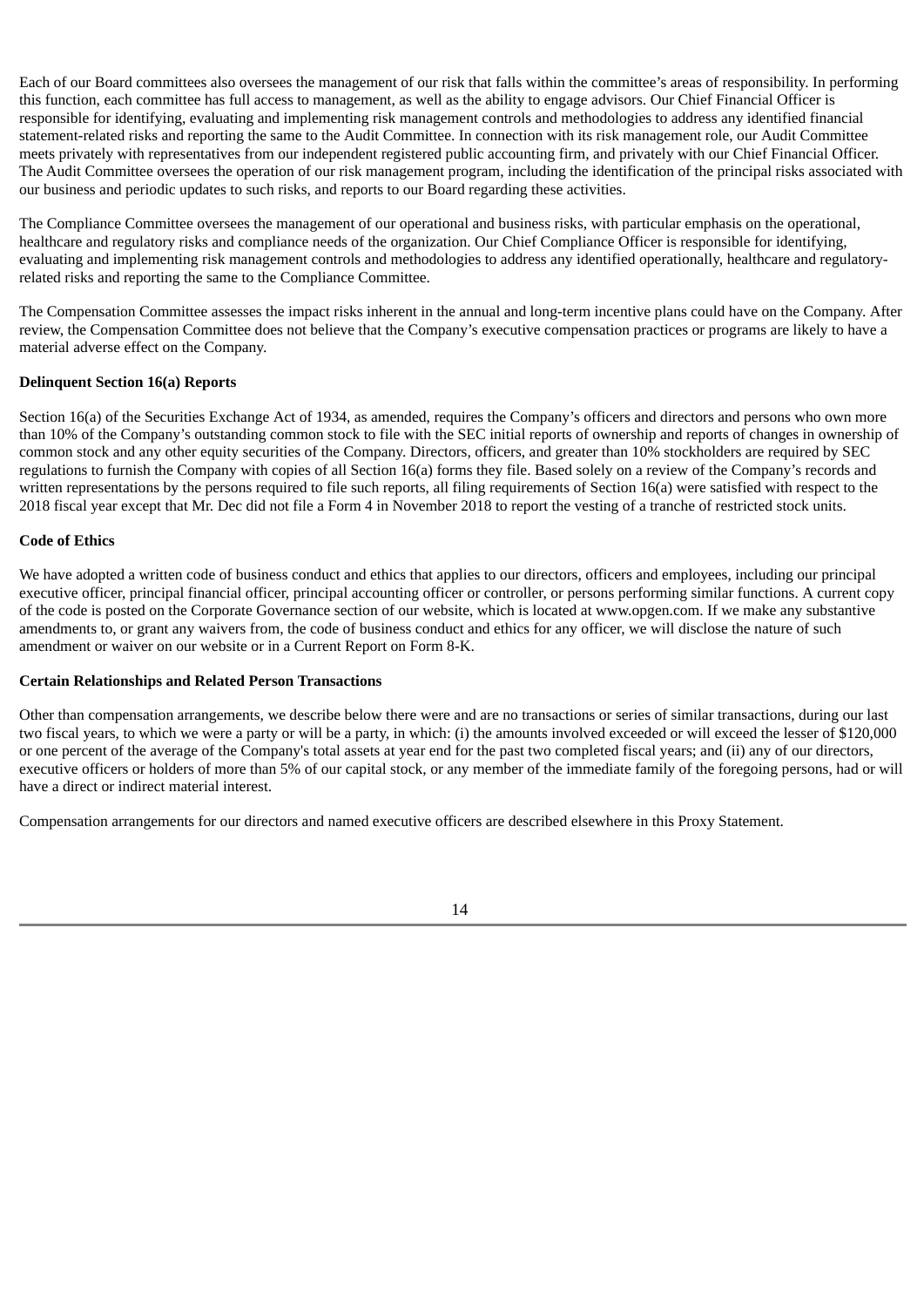Prior to his departure from the Board on June 30, 2019, Dr. Rubin served on our Board as a representative of Merck Global Health Innovation Fund, or MGHIF, an affiliate of Merck, Inc. The Company has the following relationships with Merck and its subsidiaries:

In October 2016, the Company entered into an agreement with Merck Sharp & Dohme, a wholly-owned subsidiary of Merck Co. & Inc. ("Merck"), an affiliate of MGHIF, a principal stockholder of the Company and a related party to the Company. Under the agreement, Merck provided access to its archive of over 200,000 bacterial pathogens. The Company is initially performing molecular analyses on up to 10,000 pathogens to identify markers of resistance to support rapid decision making using the Acuitas Lighthouse, and to speed development of its rapid diagnostic products. Merck gains access to the high-resolution genotype data for the isolates as well as access to the Acuitas Lighthouse informatics to support internal research and development programs. The Company is required to expend up to \$175,000 for the procurement of materials related to the activities contemplated by the agreement. Contract life-to-date, the Company has incurred \$171,646 of procurement costs which have been recognized as research and development expense, including \$22,603 and \$146,177 during the years ended December 31, 2018 and 2017, respectively.

In December 2017, the Company entered into a subcontractor agreement with ILÚM Health Solutions, LLC, or ILÚM, an entity created by Merck's Healthcare Services and Solutions division, whereby ILÚM provided services to the Company in the performance of the Company's CDC contract to deploy ILÚM's commercially-available cloud- and mobile-based software platform for infectious disease management in up to three medical sites in Colombia with the aim of improving antibiotic use in resource-limited settings. During the years ended December 31, 2018 and 2017, the Company recognized \$329,162 and \$210,180 of cost of services expense related to the contract, respectively.

In December 2017, we entered into a subcontractor agreement with ILÚM Health Solutions, LLC, or ILÚM, an entity created by Merck's Healthcare Services and Solutions division, whereby ILÚM Health Solutions will provide services to the Company in the performance of the Company's CDC contract to deploy ILÚM's commercially-available cloud- and mobile-based software platform for infectious disease management in up to three medical sites in Colombia with the aim of improving antibiotic use in resource-limited settings. During the year ended December 31, 2017, the Company recognized \$210,180 of cost of services expense related to the contract.

The Company and ILÚM Health Solutions are parties to an agreement with the New York State Department of Health, or DOH, and ILÚM to develop a state-of-the-art research program to detect, track, and manage antimicrobial-resistant infections at healthcare institutions in New York State. The collaboration is called the New York State Infectious Disease Digital Health Initiative. The first portion of the collaboration is the completion of a development project, expected to last one year, that we believe will lead to a statewide program. Under the demonstration project, OpGen will work with DOH's Wadsworth Center and ILÚM to develop an infectious disease digital health and precision medicine platform that connects healthcare institutions to DOH and uses genomic microbiology for statewide surveillance and control of antimicrobial resistance. The DOH, ILÚM and OpGen will work collaboratively to build a sustainable, flexible infectious diseases reporting, tracking and surveillance tool for antimicrobial resistance that can be applied across New York State. The Company received no revenue under the agreement during 2018.

# **Sales and Purchases of Securities**

On May 19, 2016 and June 27, 2016, the Company offered and sold units in a private offering to members of management and employees and to accredited investors, including MGHIF and jVen Capital, each unit consisting of either (i) one twenty-fifth of a share of common stock and a detachable stock purchase warrant to purchase an additional 0.03 of one share of common stock, or (ii) one share of non-voting convertible preferred stock a detachable stock purchase warrant to purchase an additional 0.03 of one share of common stock, at a price of \$1.14 per unit. The total net proceeds to the Company, after deducting offering commissions and expenses was \$9.5 million. Pursuant to the private offering the Company issued 269,765 shares of common stock, 2,309,428 shares of Series A non-voting convertible preferred stock and stock purchase warrants to acquire an additional 271,606 shares of common stock. Each share of non-voting convertible preferred stock was convertible at the option of the holder in whole or in part and from time to time into one twenty-fifth of a share of common stock, is entitled to dividends on as "as converted basis" when and if dividends are issued to common stockholders, and participates in liquidation on a *pari passu* basis with common stockholders. Holders of the Series A non-voting convertible preferred stock subsequently converted all 2,309,428 shares of preferred stock into 92,377 shares of common stock. The stock purchase warrants issued as part of the units are exercisable \$32.8125 per share beginning 90 days after closing for five years, expiring on May 18, 2021. Evan Jones, our Chief Executive Officer and Chairman of the Board is a managing member of jVen Capital, LLC and has voting and investment authority over the shares owned by jVen Capital; Timothy Harris, a director of the Company; and Timothy Dec and Vadim Sapiro, executive officers of the Company, were all investors in these offerings.

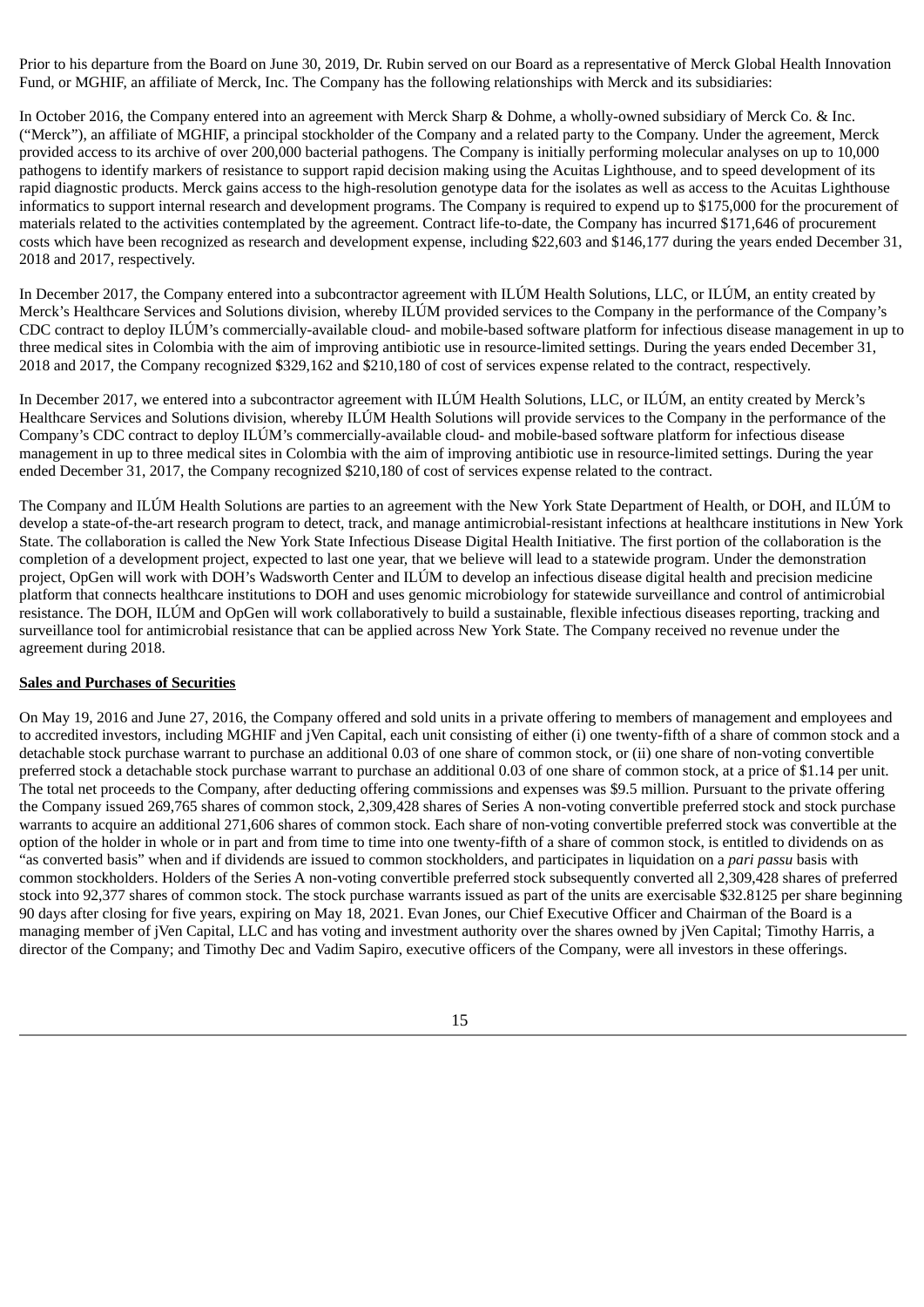On May 31, 2017, the Company entered into the Note Purchase Agreement with jVen Capital, under which jVen Capital agreed to lend bridge financing in an aggregate principal amount of up to \$1,500,000 to the Company in the form of three \$500,000 secured convertible promissory notes. On June 14, 2017, the Company drew down on the first of three Bridge Financing Notes, with \$1 million remaining capacity available. The Company drew down on the second Bridge Financing Note on July 5, 2017 and the third Bridge Financing Note was never issued. The Company issued warrants to purchase an aggregate 25,102 shares of common stock to jVen Capital and MGHIF in connection with the Bridge Financing. The outstanding Bridge Financing Notes were repaid in full upon the closing of the July 2017 Public Offering.

As a condition to the receipt of the bridge financing, the Company issued the Second Amended & Restated Senior Secured Promissory Note ("MGHIF Note") to MGHIF, which extended the maturity date of the promissory note from, July 14, 2017 to July 14, 2018. In return for MGHIF's consent to such extension, the Company increased the interest rate of the MGHIF Note to 10% per annum and issued warrants to purchase shares of common stock to MGHIF equal to 20% of the principal balance of the MGHIF Note, plus interest accrued thereon, as of June 28, 2017.

On July 18, 2017, the Company closed a public offering of 18,164,195 units at \$0.40 per unit, and 6,835,805 pre-funded units at \$0.39 per prefunded unit, raising gross proceeds of approximately \$10 million and net proceeds of approximately \$8.8 million (the "July 2017 Public Offering"). jVen Capital was one of the investors participating in the offering. Each unit included one twenty-fifth of a share of common stock and one common warrant to purchase one twenty-fifth of a share of common stock at an exercise price of \$10.625 per share. Each pre-funded unit included one pre-funded warrant to purchase one twenty-fifth of a share of common stock for an exercise price of \$0.25 per share, and one common warrant to purchase one twenty-fifth of a share of common stock at an exercise price of \$10.625 per share. The common warrants are exercisable immediately and have a five-year term from the date of issuance. Approximately \$1 million of the gross proceeds was used to repay the outstanding Bridge Financing Notes to jVen Capital in July 2017. As of December 31, 2017, all of the pre-funded warrants were exercised.

jVen Capital and three employees of the Company participated in the July 2017 Public Offering in an aggregate amount of \$816,000: (i) jVen Capital participated for \$750,000; (ii) Timothy C. Dec, Chief Financial Officer of the Company participated for \$26,000; and (iii) Vadim Sapiro, Chief Information Officer of the Company, participated \$10,000. One non-executive officer of the Company also participated in the July 2017 Public Offering.

# **Policies for Approval of Related Person Transactions**

We have adopted a written policy that transactions with directors, officers and holders of 5% or more of our voting securities and their affiliates, each, a related person, must be approved by our Audit Committee.

#### **Communications with the Board of Directors**

Stockholders who want to communicate with members of the Board, including the independent directors, individually or as a group, should address their communications to the Board, the Board members or the Board committee, as the case may be, and send them to c/o Chair of the Audit Committee, OpGen, Inc., 708 Quince Orchard Road, Suite 205, Gaithersburg, MD 20878. The Chair of the Audit Committee will forward all such communications directly to such Board members. Any such communications may be made on an anonymous and confidential basis.

There have been no changes to the procedures by which interested parties may communicate with the Board.

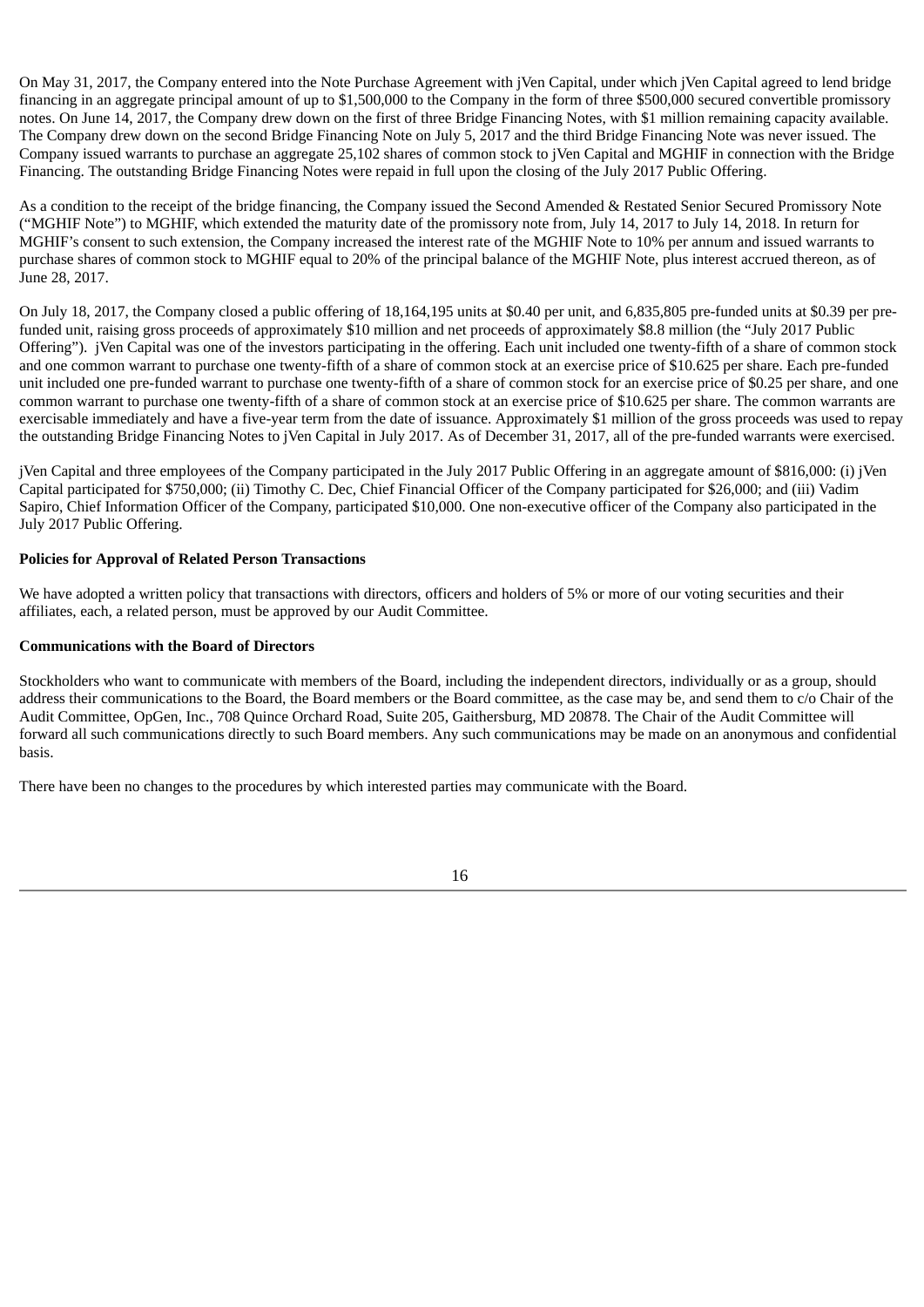#### **Procedures for Nominating a Director Candidate**

The Board considers nominations by stockholders who recommend candidates for election to the Board. The Board evaluates nominees recommended by stockholders in the same manner as it evaluates other nominees. A stockholder seeking to recommend a prospective candidate for the Board's consideration may do so by writing to the Corporate Secretary c/o OpGen, Inc., 708 Quince Orchard Road, Suite 205, Gaithersburg, Maryland 20878. Recommendations submitted for consideration by the Board in preparation for the 2020 Annual Meeting of Stockholders must be received after the close of business on March 18, 2020, which is the 120th day prior to the first anniversary of the date on which this Proxy Statement was first made available to our stockholders in connection with this Annual Meeting, and no later than the close of business on April 18, 2020, which is the 90th day prior to the first anniversary of the date on which this Proxy Statement was first made available to our stockholders in connection with this Annual Meeting. If we change the date of the 2020 Annual Meeting of Stockholders by more than 30 days from the anniversary of this year's Annual Meeting, recommendations for director candidates must be received not later than the close of business on the tenth day following the earlier of the day on which notice of the date of the meeting was mailed and public disclosure was made.

Each notice of recommendation must contain the information required under our Amended and Restated Bylaws, including: (a) for each person whom the stockholder proposes to nominate for election or reelection as a director, all information relating to such person that is required to be disclosed in solicitations of proxies for elections of directors, or is otherwise required, in each case pursuant to Regulation 14A under the Exchange Act (including such person's written consent to being named in the proxy statement as a nominee and to serving as a director if elected); (b) as to the stockholder giving the notice, (i) the name and address, as they appear on the Company's books, of such stockholder and (ii) the class and number of shares of the Company which are owned beneficially and of record by such stockholder of record and by the beneficial owner, if any, on whose behalf the nomination is made; and (c) as to the beneficial owner, if any, on whose behalf the nomination is made, (i) the name and address of such person and (ii) the class and number of shares of the Company which are beneficially owned by such person. At the request of the Board, any person nominated by the Board for election as a director shall furnish to the Secretary of the Company that information required to be set forth in a stockholder's notice of nomination which pertains to the nominee.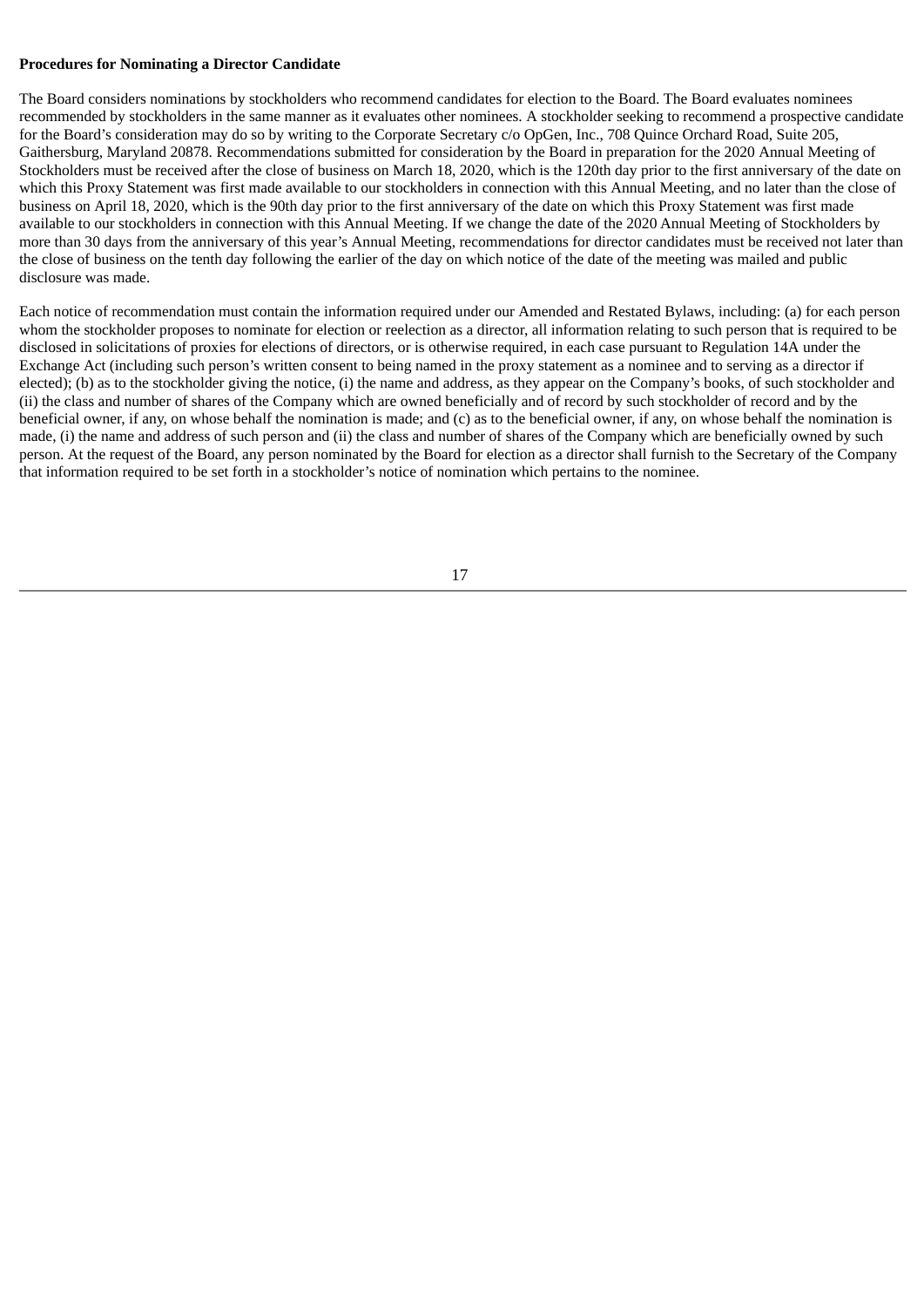#### **EXECUTIVE COMPENSATION**

#### **Summary Compensation Table for 2018 and 2017**

This table provides disclosure, for the years ended December 31, 2018 and 2017 for the named executive officers, who are (1) any individual serving in the office of Chief Executive Officer during any part of 2018 and (2) the Company's two most highly compensated officers, other than the Chief Executive Officer, who were serving in such capacity on December 31, 2018.

| <b>Named Executive</b><br><b>Officer and Principal</b><br><b>Position</b> | Year |    | <b>Salary</b><br>(\$) | <b>Bonus</b><br>$(2)(\$)$ |            |               | <b>Stock</b><br>Awards<br>$(1)(\$)$ |               | <b>Option</b><br><b>Awards</b><br>$(1)(\$)$ |              | <b>Non-Equity</b><br><b>Incentive Plan</b><br>Compensation<br>$(2)(\$)$ |      | <b>All Other</b><br><b>Compensation</b><br>$(\$\mathfrak{D})$ |     | <b>Total</b><br>$($ \$ |
|---------------------------------------------------------------------------|------|----|-----------------------|---------------------------|------------|---------------|-------------------------------------|---------------|---------------------------------------------|--------------|-------------------------------------------------------------------------|------|---------------------------------------------------------------|-----|------------------------|
| <b>Evan Jones</b>                                                         | 2018 | \$ | 351.442               | \$                        | $\sim$     | $\mathbf{s}$  | $\Delta \phi$                       | \$            | 42,767                                      | <b>S</b>     | 75,000                                                                  | -S   | $\Delta \sim 10$                                              | \$. | 469,209                |
| <b>Chief Executive Officer</b>                                            | 2017 | \$ | 375,962               | S                         | $\sim$     | S             | ÷.                                  | \$            | 43,210                                      | \$           | $\sim$                                                                  | -S   | $\sim 10$                                                     | S   | 419,172                |
|                                                                           |      |    |                       |                           |            |               |                                     |               |                                             |              |                                                                         |      |                                                               |     |                        |
| <b>Timothy Dec</b>                                                        | 2018 | S  | 289.615 \$            |                           | $\sim$     |               | $\Delta \phi$                       | <sup>\$</sup> | 24.438                                      | -S           | 65,000                                                                  | -S   | $\sim$ 10 $\pm$                                               |     | 379,053                |
| <b>Chief Financial Officer</b>                                            | 2017 | \$ | 291.102               | - S                       | $\sim$     | <sup>\$</sup> | 10.325                              | \$.           | 45.580                                      | <sup>S</sup> | $\sim$                                                                  | - \$ | $\sim 100$                                                    | \$. | 347,007                |
|                                                                           |      |    |                       |                           |            |               |                                     |               |                                             |              |                                                                         |      |                                                               |     |                        |
| Vadim Sapiro                                                              | 2018 | S  | 289.615               | -S                        | $\omega$ . | -S            | $\Delta \phi$                       | \$            | 24,438                                      | S            | 50,000                                                                  | -S   | $\sim$ 10 $\pm$                                               |     | 364,053                |
| <b>Chief Information</b><br>Officer                                       | 2017 | \$ | 291,102               | <sup>S</sup>              | $\sim$     |               | 10,325                              | \$            | 38,559                                      | \$           | 50,000                                                                  | -S   | $\sim$ $-$                                                    |     | 389,986                |

- (1) The "Stock Awards" column reflects the grant date fair value for all restricted stock units awarded under the Amended and Restated 2015 Incentive Plan, or the 2015 Plan, during 2018 and 2017. The "Option Awards" column reflects the grant date fair value for all stock option awards granted under the 2015 Plan during 2018 and 2017, respectively. These amounts are determined in accordance with FASB Accounting Standards Codification 718 (ASC 718), without regard to any estimate of forfeiture for service vesting. Assumptions used in the calculation of the amounts in these columns for 2018 and 2017 are included in a footnote to the Company's condensed consolidated audited financial statements for the year ended December 31, 2018, located in Item 8 of the Company's Annual Report on Form 10-K filed with the SEC on February 27, 2019, or the Annual Report.
- (2) On February 19, 2019, the Compensation Committee approved the aggregate accrual for 2018 incentive bonuses for the named executive officers and other employees of the Company. On April 30, 2019, the Compensation Committee recommended, and on May 1, 2019, the Board approved the 2018 incentive bonuses for the named executive officers. The 2018 bonuses were earned under a 2018 Annual Incentive Compensation Program approved by the Compensation Committee in early 2018. The incentive bonuses were earned based on the progress made during 2018 on FDA submissions for the Company's Acuitas AMR Gene Panel in vitro diagnostic tests, progress towards anticipated 2019 commercialization of such tests once cleared by the FDA, advancing on the Company's publication strategy, completion of the CDC contract and finalization of the demonstration project with New York State Department of Health, and advancement of the Company's corporate compliance programs. In order to conserve cash, and to serve as a retention incentive, the payment of the approved 2018 incentive bonuses will occur on October 31, 2020 as long as the named executive officer remains with the Company.

# **Employment Agreements with Our Named Executive Officers**

On September 21, 2018, the Board approved a Retention Plan for Executives, or the "Retention Plan." The Company considers the establishment and maintenance of a sound and vital management team to be essential to protecting and enhancing the best interests of the Company and its stockholders. In this connection, the Company recognizes that, as is the case with many publicly held corporations, the possibility of a change in control may arise and that such possibility, and the uncertainty and questions which it may raise among management, may result in the departure or distraction of management personnel to the detriment of the Company and its stockholders. Accordingly, the Board has determined that appropriate steps should be taken to reinforce and encourage the continued attention and dedication of members of the Company's management to their assigned duties without distraction in circumstances arising from the possibility of a change in control of the Company. The executive officers of the Company, as that term is defined under the Securities Exchange Act of 1934, as amended, and the rules and regulations promulgated thereunder, are the eligible participants in the Retention Plan, or the "Executives." The Executives include the named executive officers – Evan Jones, Timothy Dec and Vadim Sapiro.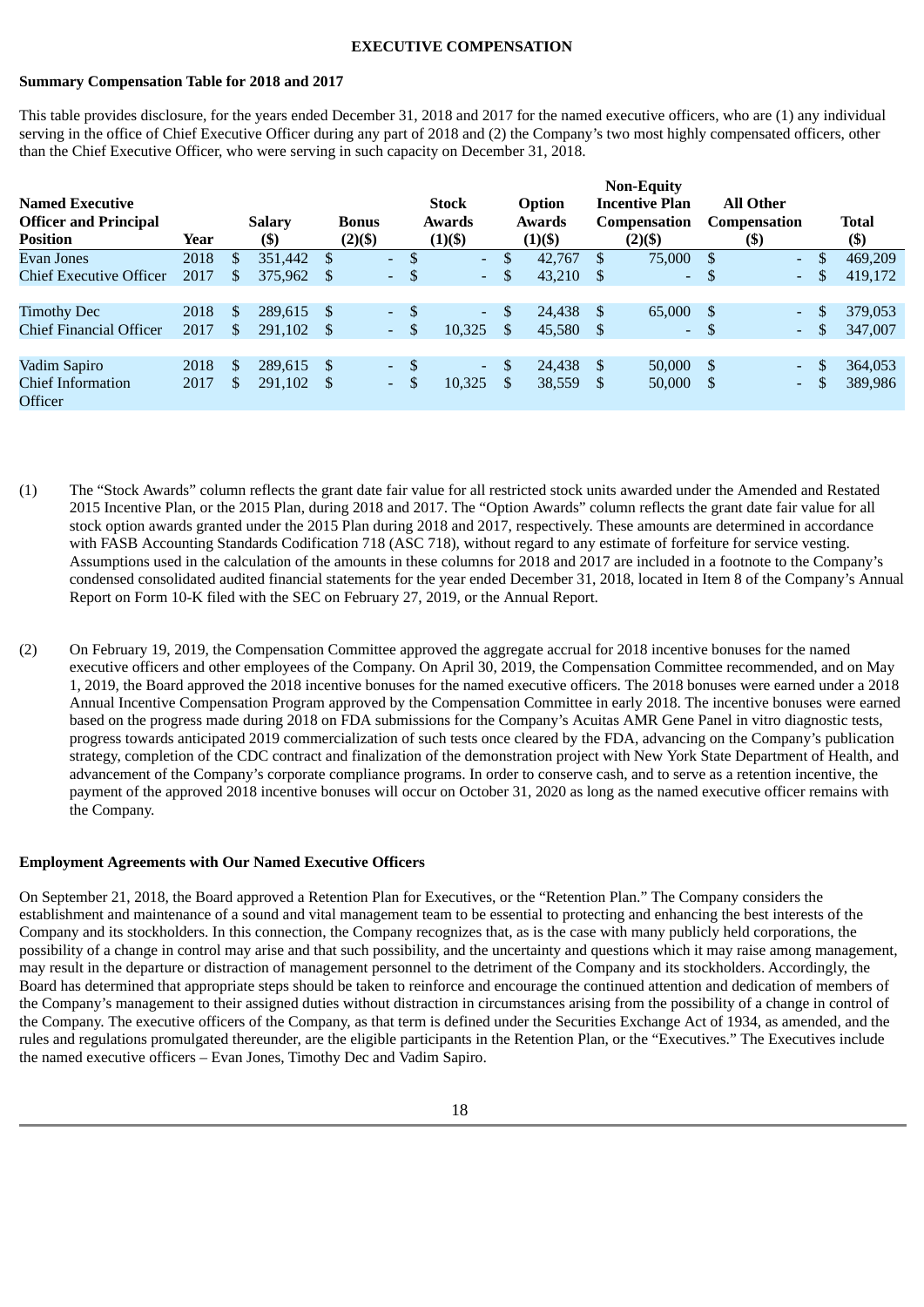The initial term of the Retention Plan is three (3) years, its term is automatically extended for one (1) year terms thereafter unless the Company provides notice of termination to the Executives at least six (6) months before the termination date; provided, that if a change in control (as defined in the Retention Plan) does occur, the term is then set at two (2) years after the date of the change in control.

The Retention Plan provides for Units to be awarded to the Executives, which can be issued in fractional Units, with each Unit equal to one percent (1%) of the "transaction value" of a change in control transaction. A total of four Units are available for award under the Retention Plan. "Transaction value" means all economic value of a change in control transaction to the Company, including any debt or other obligations assumed by the surviving entity in the transaction, amounts paid to the Company or its stockholders, milestone payments, earn-outs and forgiveness of indebtedness. For purposes of this definition, (i) in the case of the sale, exchange or purchase of the Company's equity securities, the total consideration paid for such securities (including amounts paid to holders of options, warrants and convertible securities), and (ii) in the case of a sale or disposition by the Company of assets, the total consideration paid for such assets, plus the net value of any current assets not sold by the Company.

The Units will vest and be payable only in the event an Executive has a "qualifying termination" during a defined change in control period, or remains employed by the Company or its successor at the termination date of the Retention Plan. A "qualifying termination" is a termination without cause by the Company or a termination for good reason by the Executive in the change in control period that spans from six (6) months before the change in control to the second anniversary after the change in control consummation.

The Retention Plan is binding on any successor to the Company.

On September 24, 2018, the Company entered into an Executive Change In Control and Severance Benefits Agreement with Evan Jones and amended its Executive Change In Control and Severance Benefits Agreement, each, an "Agreement," with each of Timothy C. Dec and Vadim Sapiro.

The Agreement with Mr. Jones is a new agreement that provides that, in the event of a termination without cause by the Company or a termination for good reason by Mr. Jones, he will receive severance equal to six (6) months base salary at the time of termination. In addition, if Mr. Jones' employment is terminated without cause by the Company or any successor, or by Mr. Jones for good reason at any time within two years after a change of control of the Company, he shall receive the following additional benefits: (1) the severance payment obligation is increased to twelve (12) months; (2) acceleration, vesting and lapse of forfeiture on any outstanding equity awards granted to the Executive, and, if applicable, extended time to exercise vested stock options; and (3) payment by the Company or its successor, for a period of six (6) months, of health benefits for the Executive and/or the Executive's family at levels substantially equal to those which would have been provided to him or them in accordance with the plans, programs, practices and policies in effect as of the date immediately before the change in control consummation date.

The Agreements with the other Executives amend prior agreements to provide the same terms as described above.

For purposes of the Agreements, the following terms have the following meanings (where applicable):

"cause" means (i) executive's commission of a felony; (ii) any act or omission of executive constituting dishonesty, fraud, immoral or disreputable conduct that causes material harm to the Company; (iii) executive's violation of Company policy that causes material harm to the Company; (iv) executive's material breach of any written agreement between executive and the Company which, if curable, remains uncured after notice; or (v) executive's breach of fiduciary duty. The termination of executive's employment as a result of the death or disability is not deemed to be a termination without cause.

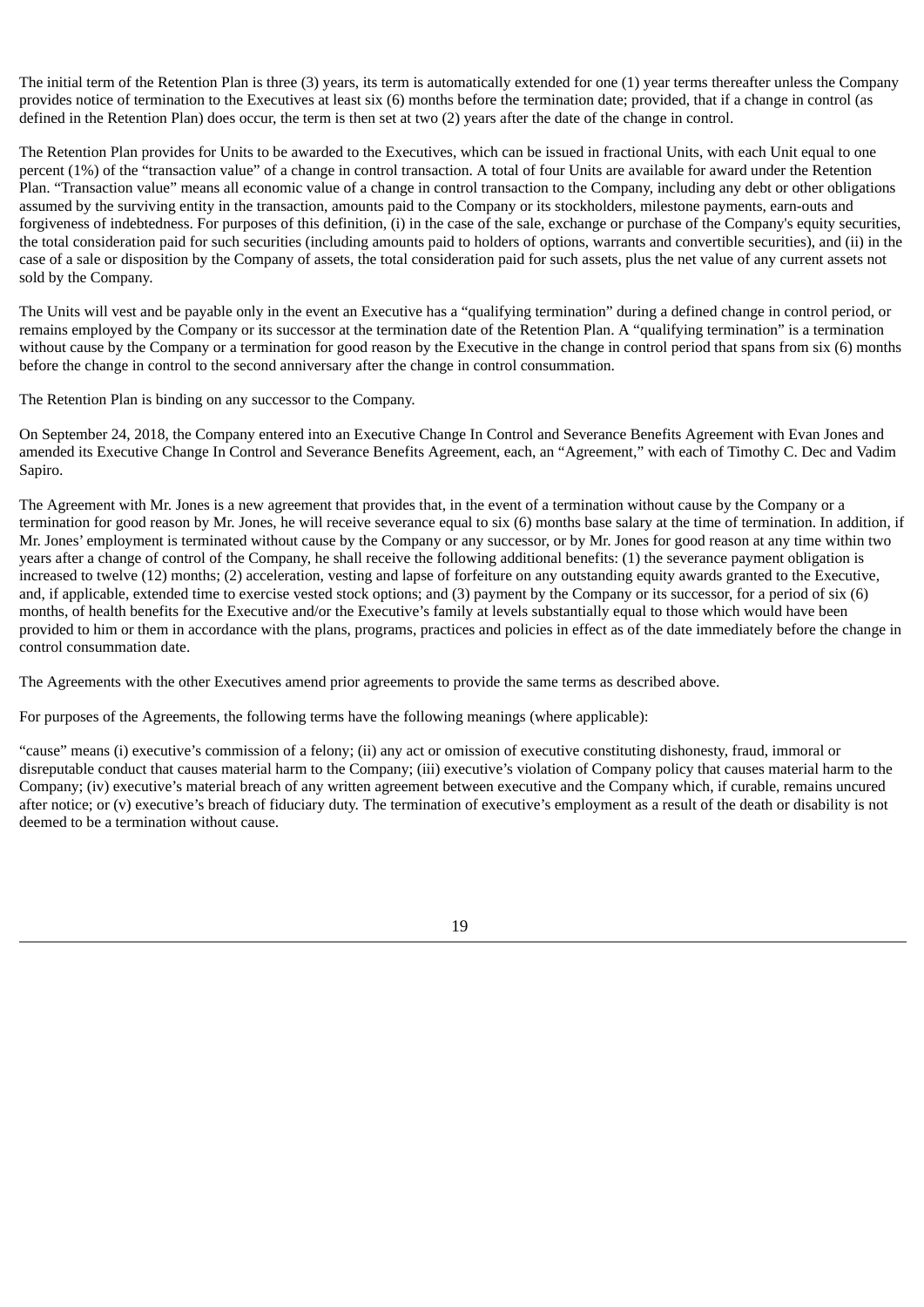## "change in control" means:

(i) a transaction or series of transactions (other than an offering of common stock to the general public through a registration statement filed with the SEC) whereby any "person" or related "group" of "persons" (as such terms are used in Sections 13(d) and 14(d)(2) of the Exchange Act (other than the Company, any of its subsidiaries, an employee benefit plan maintained by the Company or any of its subsidiaries or a "person" that, prior to such transaction, directly or indirectly controls, is controlled by, or is under common control with, the Company) directly or indirectly acquires beneficial ownership (within the meaning of Rule 13d-3 under the Exchange Act) of securities of the Company possessing more than 50% of the total combined voting power of the Company's securities outstanding immediately after such acquisition; or

(ii) the consummation by the Company (whether directly involving the Company or indirectly involving the Company through one or more intermediaries) of (x) a merger, consolidation, reorganization, or business combination or (y) a sale or other disposition of all or substantially all of the Company's assets in any single transaction or series of related transactions or (z) the acquisition of assets or stock of another entity, in each case other than a transaction: (1) which results in the Company's voting securities outstanding immediately before the transaction continuing to represent (either by remaining outstanding or by being converted into voting securities of the Company or the person that, as a result of the transaction, controls, directly or indirectly, the Company or owns, directly or indirectly, all or substantially all of the Company's assets or otherwise succeeds to the business of the Company (the Company or such person, the Successor) directly or indirectly, at least a majority of the combined voting power of the Successor's outstanding voting securities immediately after the transaction, and (2) after which no person or group beneficially owns voting securities representing 50% or more of the combined voting power of the Successor; provided, however, that no person or group shall be treated for purposes of this definition as beneficially owning 50% or more of the combined voting power of the Successor solely as a result of the voting power held in the Company prior to the consummation of the transaction; or

#### (iii) the Company's stockholders approve a liquidation or dissolution of the Company.

"good reason" means any of the following, without executive's consent: (i) a material diminution of executive's responsibilities or duties (provided, however, that the acquisition of the Company and subsequent conversion of the Company to a division or unit of the acquiring company will not by itself be deemed to be a diminution of executive's responsibilities or duties); (ii) material reduction in the level of executive's base salary (and any such reduction will be ignored in determining executive's base salary for purposes of calculating the amount of severance pay); (iii) relocation of the office at which executive is principally based to a location that is more than fifty (50) miles from the location at which executive performed his duties immediately prior to the effective date of a change in control; (iv) failure of a successor in a change in control to assume the severance agreement; or (v) the Company's material breach of any written agreement between executive and the Company. Notwithstanding the foregoing, any actions taken by the Company to accommodate a disability of executive or pursuant to the Family and Medical Leave Act shall not be a good reason for purposes of the agreement. Additionally, before executive may terminate employment for a good reason, executive must notify the Company in writing within thirty (30) days after the initial occurrence of the event, condition or conduct giving rise to good reason, the Company must fail to remedy or cure the alleged good reason within the thirty (30) day period after receipt of such notice if capable of being cured within such thirty-day period, and, if the Company does not cure the good reason (or it is incapable of being cured within such thirty-day period), then executive must terminate employment by no later than thirty (30) days after the expiration of the last day of the cure period (or, if the event condition or conduct is not capable of being cured within such thirty-day period, within thirty (30) days after initial notice to the Company of the violation). Transferring executive's employment to a successor is not itself good reason to terminate employment under the agreement, provided, however, that subparagraphs (i) through (v) above shall continue to apply to executive's employment by the successor. This definition is intended to constitute a "substantial risk of forfeiture" as defined under Treasury Regulation 1.409A-1(d).

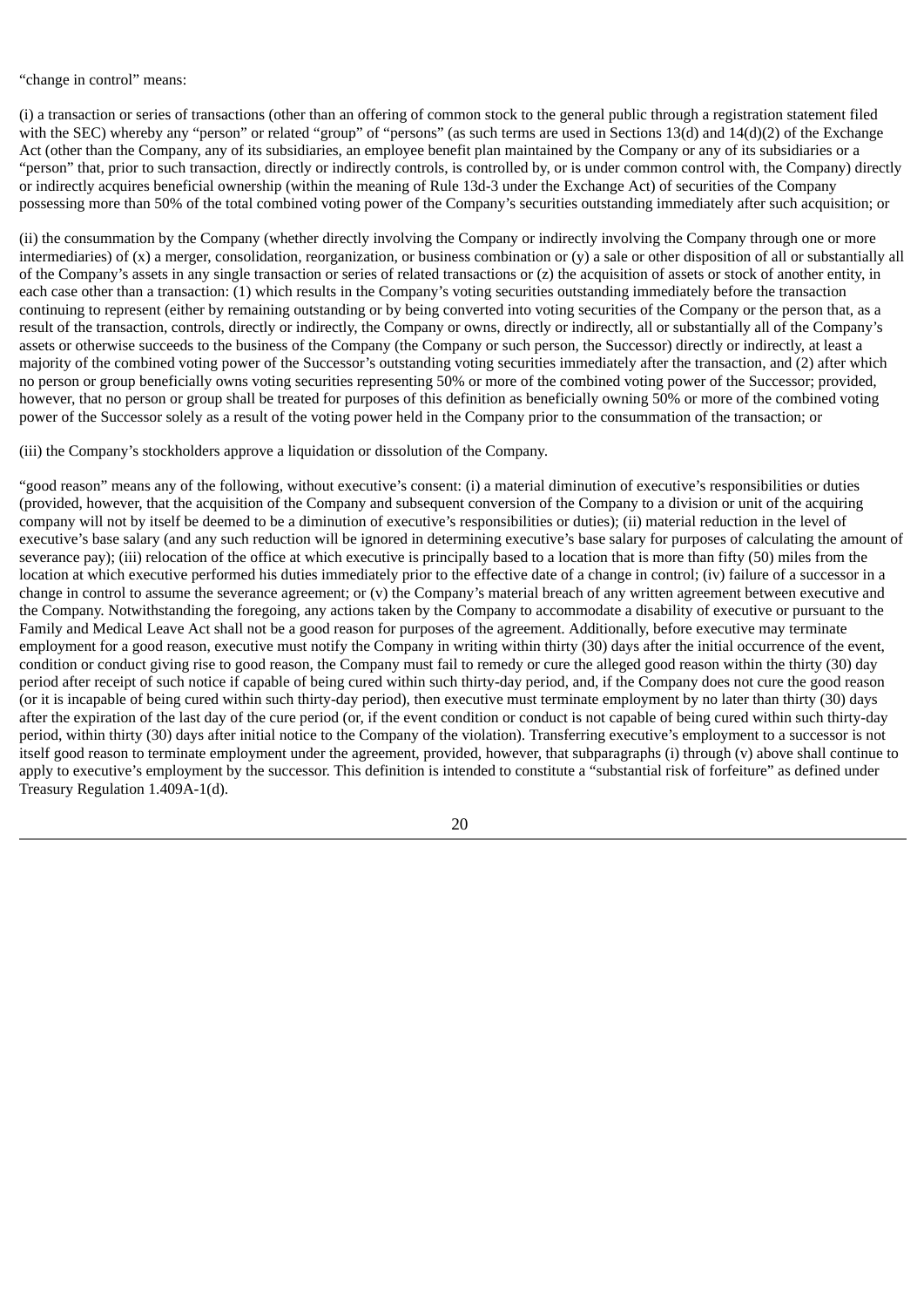#### **Outstanding Equity Awards at Fiscal Year-End Table—2018**

The following table shows the outstanding equity awards held by the named executive officers as of December 31, 2018.

|                  |                                                                                                                          | <b>OPTION AWARDS</b>                                                                                                       |                                                                                                                                                                        |                                                                                              |                                                                                                                                                  |                                            |                                                      | <b>STOCK AWARDS</b>                                                                                                                                                                                          |                                                                                                                                                                                                             |
|------------------|--------------------------------------------------------------------------------------------------------------------------|----------------------------------------------------------------------------------------------------------------------------|------------------------------------------------------------------------------------------------------------------------------------------------------------------------|----------------------------------------------------------------------------------------------|--------------------------------------------------------------------------------------------------------------------------------------------------|--------------------------------------------|------------------------------------------------------|--------------------------------------------------------------------------------------------------------------------------------------------------------------------------------------------------------------|-------------------------------------------------------------------------------------------------------------------------------------------------------------------------------------------------------------|
| Name             | <b>Number of</b><br><b>Securities</b><br><b>Underlying</b><br><b>Unexercised</b><br><b>Options</b><br>Exercisable<br>(1) | <b>Number of</b><br><b>Securities</b><br><b>Underlying</b><br><b>Unexercised</b><br><b>Options</b><br>Unexercisable<br>(1) | <b>Equity</b><br><b>Incentive</b><br>Plan<br>Awards:<br><b>Number of</b><br><b>Securities</b><br><b>Underlying</b><br>Unexercised<br><b>Unearned</b><br><b>Options</b> | Option<br>Price (\$)                                                                         | Option<br><b>Exercise Expiration</b><br><b>Date</b>                                                                                              | Number Market<br>of Shares Value of<br>not | of Stock Shares of<br>have not<br>Vested Vested (\$) | <b>Equity</b><br><b>Incentive</b><br>Plan<br>Awards:<br><b>Number of Unearned</b><br><b>Unearned</b><br>Shares,<br><b>Units or</b><br>Other<br>that have Stock that Rights that<br>have not<br><b>Vested</b> | <b>Equity</b><br><b>Incentive</b><br>Plan<br>Awards:<br><b>Market</b> or<br><b>Payout</b><br><b>Value of</b><br>Shares,<br><b>Units or</b><br>other<br><b>Rights that</b><br>have not<br>Vested (\$)<br>(2) |
| Evan Jones (3)   | $\overline{73}$<br>6,969<br>8,000<br>21,079<br>1,400                                                                     | 9,581<br>1,800<br>21,000                                                                                                   |                                                                                                                                                                        | $-2,767.00$<br>1.25<br>33.75<br>25.75<br>4.02                                                | 9/21/2020<br>4/24/2024<br>15.25 10/23/2024<br>4/28/2026<br>2/23/2027<br>1/28/2028                                                                | ÷,                                         |                                                      | $\blacksquare$                                                                                                                                                                                               |                                                                                                                                                                                                             |
| Timothy Dec (4)  | 4,286<br>1,625<br>1,650<br>1,190<br>2,400                                                                                | 286<br>375<br>750<br>1,530<br>12,000                                                                                       | $\blacksquare$<br>$\overline{a}$<br>$\overline{a}$<br>$\overline{\phantom{a}}$                                                                                         | 150.00<br>42.50<br>38.75<br>25.75<br>7.375<br>4.02                                           | 5/4/2025<br>11/10/2025<br>6/13/2026<br>2/23/2027<br>8/9/2027<br>1/23/2028                                                                        | 250                                        | 325                                                  | $\sim$                                                                                                                                                                                                       |                                                                                                                                                                                                             |
| Vadim Sapiro (5) | $\overline{2}$<br>36<br>10<br>5<br>25<br>143<br>2,000<br>1,000<br>1,100<br>962<br>2,400                                  | 500<br>1,238                                                                                                               | $\blacksquare$                                                                                                                                                         | 197.75<br>197.75<br>197.75<br>197.75<br>197.75<br>1.25<br>150.00<br>38.750<br>25.75<br>7.375 | 3/23/2022<br>3/23/2022<br>2/12/2023<br>2/12/2023<br>7/25/2023<br>4/24/2024<br>15.25 10/23/2024<br>5/4/2025<br>6/13/2026<br>2/23/2027<br>8/9/2027 |                                            |                                                      |                                                                                                                                                                                                              |                                                                                                                                                                                                             |
|                  |                                                                                                                          | 12,000                                                                                                                     |                                                                                                                                                                        | 4.02                                                                                         | 1/23/2028                                                                                                                                        |                                            |                                                      |                                                                                                                                                                                                              |                                                                                                                                                                                                             |

- (1) The standard vesting schedule for all stock option grants is vesting over four years with twenty-five percent (25%) vesting on the first anniversary of the date of grant and six and one-quarter percent (6.25%) vesting on the last day of the next fiscal quarter over three years.
- (2) Calculated based on the closing price of the common stock the Nasdaq Capital Market on December 31, 2018 of \$1.30 per share.
- (3) The stock option awards made to Mr. Jones were awarded on February 15, 2011 (73 shares), April 24, 2014 (6,969 shares), October 23, 2014 (8,000 shares) and April 28, 2016 (30,660 shares) and have the vesting schedule set forth in footnote (1). Mr. Jones was granted a stock option award on February 23, 2017 (3,200), which vests over four years with twenty-five percent (25%) vesting on February 23, 2018 and six and one-quarter percent (6.25%) vesting on the first business day of each quarter thereafter over the next three years. Mr. Jones was granted a stock option award on January 23, 2018 (21,000), which vests over four years with twenty-five percent (25%) vesting on January 23, 2019 and six and one-quarter percent (6.25%) vesting on the quarterly anniversary of the first vesting date thereafter over the next three years.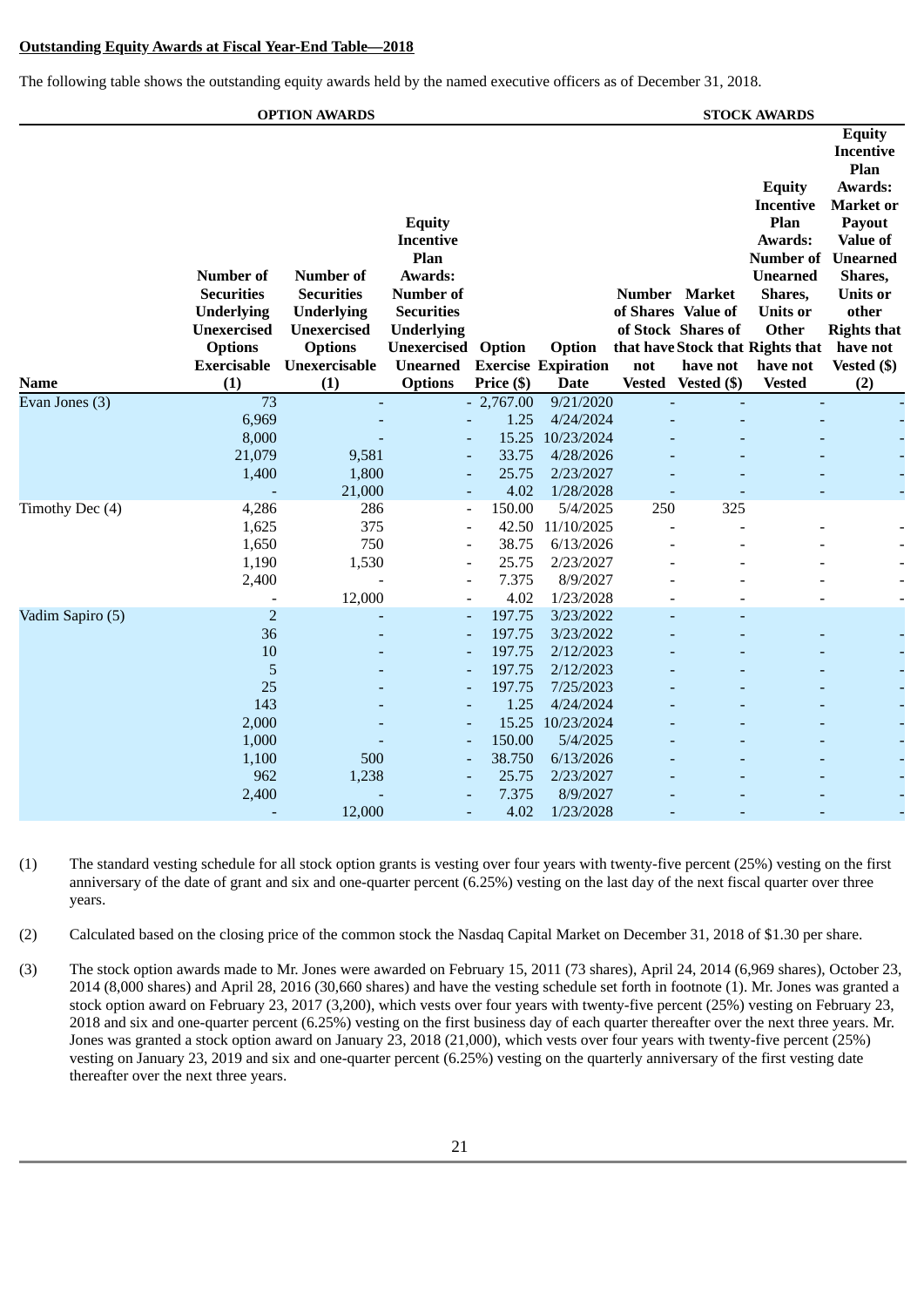- (4) Mr. Dec was granted stock option awards on May 4, 2015 (4,572 shares), November 10, 2015 (2,000 shares), June 13, 2016 (2,400 shares), February 23, 2017 (2,720), and August 9, 2017 (2,400). One-forty-eighth of Mr. Dec's stock option award granted on May 4, 2015 vested on the one month anniversary of the date of grant and thereafter vest over four years with twenty-five percent (25%) vesting on the first yearly anniversary of the date of grant and six and one-quarter percent (6.25%) vesting on the last day of the next fiscal quarter over three years. Mr. Dec's stock option awards granted on November 10, 2015 and June 13, 2016 have the vesting schedule set forth in footnote (1). Mr. Dec's stock option award granted on February 23, 2017 vests over four years with twenty-five percent (25%) vesting on February 23, 2018 and six and one-quarter percent (6.25%) vesting on the first business day of each quarter thereafter over the next three years. Mr. Dec's stock option award granted on August 9, 2017 vested on August 9, 2018. Mr. Dec was granted a stock option award on January 23, 2018 (12,000), which vests over four years with twenty-five percent (25%) vesting on January 23, 2019 and six and one-quarter percent (6.25%) vesting on the quarterly anniversary of the first vesting date thereafter over the next three years. Mr. Dec was granted restricted stock units on November 10, 2015. Twenty-five percent (25%) of the entire restricted stock units award vests on the first four anniversaries of the date of grant. Mr. Dec was granted restricted stock units on August 9, 2017. The restricted stock units vested in February 2018 upon the successful launch of the Company's Acuitas AMR Gene Panel tests in the research use only, or RUO, market.
- (5) The stock option awards granted to Mr. Sapiro on March 23, 2012 (2 shares and 36 shares), February 12, 2013 (10 shares), July 25, 2013 (25 shares), October 23, 2014 (2,000 shares) and June 13, 2016 (1,600 shares) have the vesting schedule set forth in footnote (1). The stock option award granted to Mr. Sapiro on February 12, 2013 for 5 shares vested in full on the first anniversary of the date of grant, February 12, 2014. The stock option award granted to Mr. Sapiro on April 24, 2014 for 143 shares is vesting over four years with twenty-five percent (25%) vesting on December 31, 2014 and six and one-fourth percent (6.25%) vesting quarterly thereafter in equal proportions over the remaining three years. The stock option granted to Mr. Sapiro on May 4, 2015 vested quarterly over the first year following the date of grant. The stock option award granted to Mr. Sapiro on February 23, 2017 for 2,200 shares vest over four years with twenty-five percent (25%) vesting on February 23, 2018 and six and one-quarter percent (6.25%) vesting on the first business day of each quarter over the next three years. The stock option award granted to Mr. Sapiro on August 9, 2017 for 2,400 shares vested on August 9, 2018. Mr. Sapiro was granted a stock option award on January 23, 2018 (12,000), which vests over four years with twentyfive percent (25%) vesting on January 23, 2019 and six and one-quarter percent (6.25%) vesting on the quarterly anniversary of the first vesting date thereafter over the next three years. Mr. Sapiro was granted restricted stock units on August 9, 2017. The restricted stock units vested in February 2018 upon the successful launch of the Company's Acuitas AMR Gene Panel tests in the RUO market.

#### **Director Compensation**

Since May 2015, each non-employee director receives an annual cash retainer of \$25,000, payable quarterly, plus additional annual cash compensation for committee chairs (\$15,000 for Audit Committee, \$10,000 for Compensation Committee and \$7,500 for Compliance Committee) and for committee members (\$7,000 for Audit Committee, \$5,000 for Compensation Committee and \$3,500 for Compliance Committee). In addition, each new non-employee director receives an initial equity grant and each non-employee director receives an annual equity grant. On April 30, 2019, the Compensation Committee recommended, and on May 1, 2019 the Board approved, an adjusted nonemployee director compensation program to include an initial grant of 30,000 restricted stock units and an annual grant to non-employee directors of 15,000 restricted stock units. All such awards are made under the 2015 Plan. The annual equity award may be pro-rated in the first year of service depending on when the non-employee director joins the Board or may be deferred until the following year.

Evan Jones, Chairman of the Board and CEO, does not receive additional compensation for service on our Board. See "**Summary Compensation Table for 2018 and 2017**" for his 2018 compensation.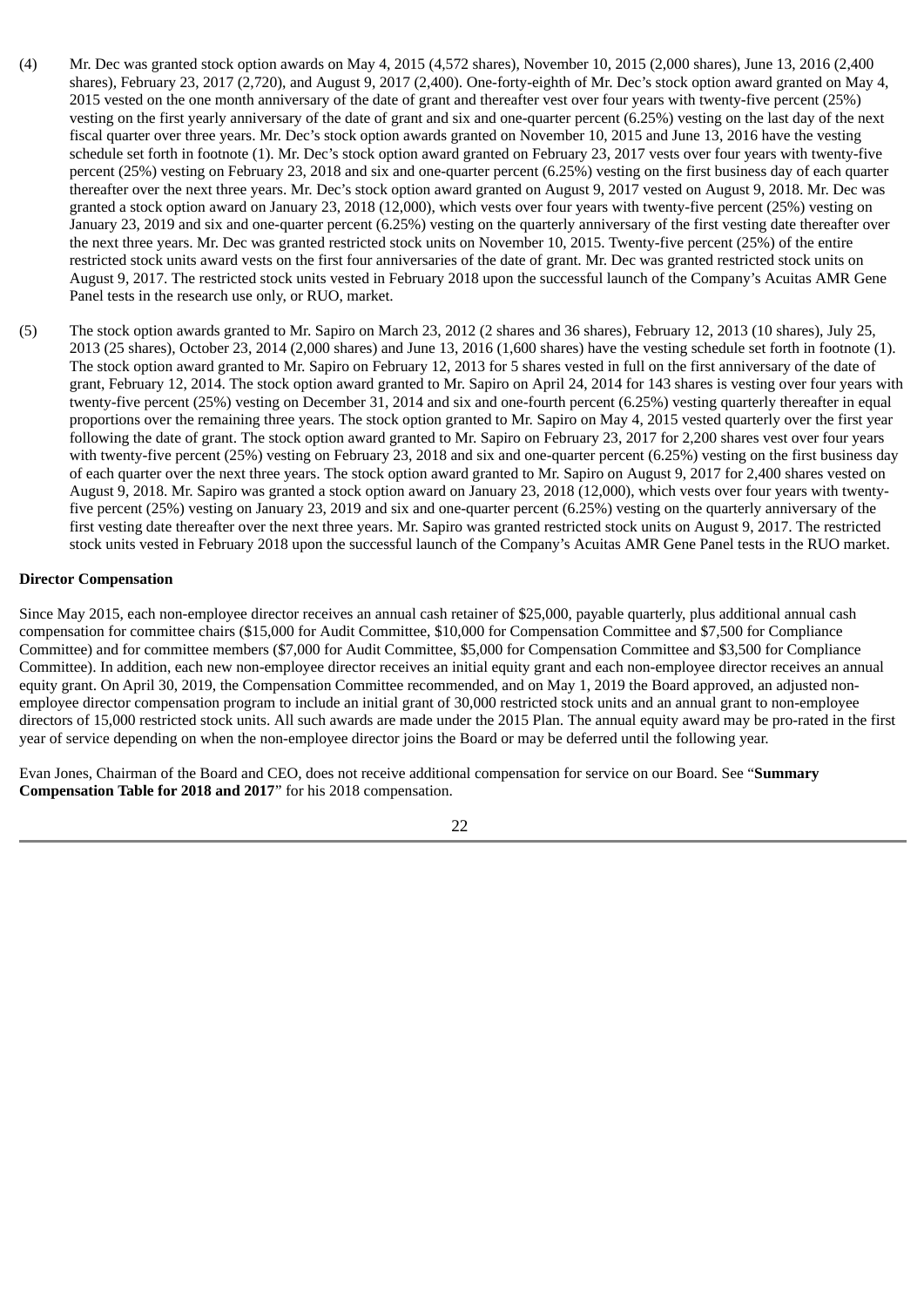Compensation for the non-employee directors for the year ended December 31, 2018 was:

|   |        | <b>Option Awards</b><br>(\$)(1)            | All Other<br>Compensation<br>(S) | Total $($ ) |
|---|--------|--------------------------------------------|----------------------------------|-------------|
| Φ | 40,000 | 2,568                                      |                                  | 42,658      |
| S | 33,500 | 2,568                                      |                                  | 36,068      |
| S | 32,500 | 2,568                                      |                                  | 35,068      |
|   |        |                                            |                                  |             |
| S | 42,000 | 2,568                                      |                                  | 44,568      |
|   |        | <b>Fees Earned or</b><br>Paid in Cash (\$) |                                  |             |

**All Other**

- (1) The "Option Awards" column reflects the grant date fair value for all stock option awards granted under the 2015 Plan during 2018. These amounts are determined in accordance with FASB Accounting Standards Codification 718 (ASC 718), without regard to any estimate of forfeiture for service vesting. Assumptions used in the calculation of the amounts are included in a footnote to the Company's consolidated audited financial statements for the year ended December 31, 2018 in Item 8 of the Annual Report.
- (2) As of December 31, 2018, the non-employee directors held the following vested stock options: D'Andrea 4,700; Harris 4,481; Nova 2,775; and Ushio 2,875.
- (3) As managing director of MGHIF, Dr. Rubin was precluded from receiving compensation for serving as a director of OpGen, Inc.

# **Compensation Risk Assessment**

We believe that although a portion of the compensation provided to our executive officers and other employees is performance-based, our executive compensation program does not encourage excessive or unnecessary risk taking. This is primarily due to the fact that our compensation programs are designed to encourage our executive officers and other employees to recognize and support both short-term and long-term strategic goals, in particular in connection with our pay-for-performance compensation philosophy. As a result, we do not believe that our compensation programs are reasonably likely to have a material adverse effect on us.

# **Employee Incentive Plans**

The following table shows, as of December 31, 2018, the Company's equity compensation plans under which the Company's equity securities are authorized for issuance:

| <b>Plan Category</b>                                       | Number of<br>securities to be<br>issued upon<br>exercise of<br>outstanding<br>options, warrants<br>and rights $(1)$ | Weighted<br>average exercise<br>price of<br>outstanding<br>options,<br>warrants and<br>rights(2) | Number of<br>securities<br>remaining<br>available for<br>future issuance |
|------------------------------------------------------------|---------------------------------------------------------------------------------------------------------------------|--------------------------------------------------------------------------------------------------|--------------------------------------------------------------------------|
| Equity compensation plans approved by security holders     | 211,809                                                                                                             | 20.58                                                                                            | 50,863                                                                   |
| Equity compensation plans not approved by security holders |                                                                                                                     |                                                                                                  |                                                                          |
| Total                                                      | 211,809                                                                                                             | 20.58                                                                                            | 50,863                                                                   |

(1) Includes 250 outstanding restricted stock units for which there is no exercise price.

(2) Includes the weighted-average exercise price of stock options only.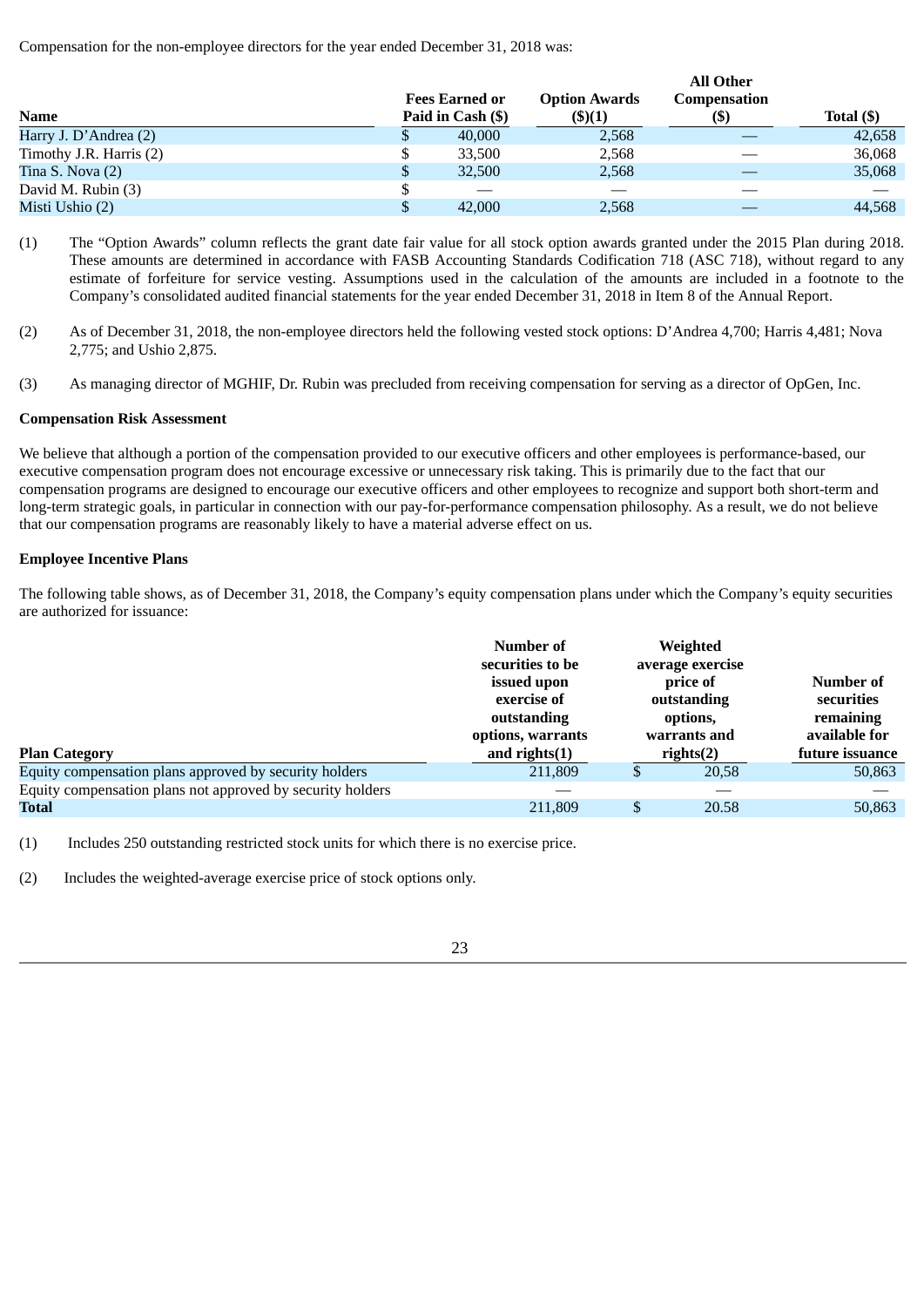## **2008 Plan**

Our 2008 Stock Option and Restricted Stock Plan, as amended, or 2008 Plan, was approved by our Board and stockholders in April 2008; subsequent increases in the number of shares available for awards under the 2008 Plan were approved by our Board and stockholders in January 2009, February 2011, March 2012, December 2012, April 2014 and October 2014. A total of 57,911 shares of our common stock are reserved for issuance under the 2008 Plan.

The 2008 Plan provided for the grant of stock options and restricted stock awards. The Compensation Committee determined the time or times at which a stock option will vest or become exercisable and the terms on which such option will remain exercisable. The Compensation Committee determined the conditions and restrictions and purchase price, if any, for grants or sales or restricted stock to plan participants. The Compensation Committee may also at any time accelerate the vesting or exercisability of an award.

Under the 2008 Plan, in the event of any dissolution or liquidation of the Company, the sale of all or substantially all of the Company's assets, or the merger or consolidation of the Company where the Company is not the surviving entity or which results in the acquisition of all or substantially all of the Company's then outstanding common stock, the Compensation Committee may: (a) provide for the assumption or substitution of some or all of the outstanding awards; (b) provide for a cash-out payment; or (c) in the case there is no assumption, substitution or cash-out, provide that all awards not exercised or awards providing for the future delivery of common stock will terminate upon the closing of the transaction.

Following our 2015 Equity Incentive Plan, or 2015 Plan, becoming effective, no further grants have been or will be made under our 2008 Plan.

# **2015 Plan**

The 2015 Plan provides for the granting of incentive stock options within the meaning of Section 422 of the Code to employees and the granting of non-qualified stock options to employees, non-employee directors and consultants. The 2015 Plan also provides for grants of restricted stock, restricted stock units, stock appreciation rights, dividend equivalents and stock payments to employees, non-employee directors and consultants. The 2015 Plan was amended by the Compensation Committee in February 2017 to revise the provisions with respect to net settlement of awards in response to change in regulations, and to establish standard periods for exercise of vested stock options following termination of service events.

*Administration*. The Compensation Committee administers the 2015 Plan, including the determination of the recipient of an award, the number of shares or amount of cash subject to each award, whether an option is to be classified as an incentive stock option or non-qualified stock option, and the terms and conditions of each award, including the exercise and purchase prices and the vesting and duration of the award. Our Board may appoint one or more separate committees of our Board, each consisting of one or more members of our Board, to administer our 2015 Plan with respect to employees who are not subject to Section 16 of the Exchange Act. Subject to applicable law, our Board may also authorize one or more officers to designate employees, other than employees who are subject to Section 16 of the Exchange Act, to receive awards under our 2015 Plan and/or determine the number of such awards to be received by such employees subject to limits specified by our Board.

*Authorized shares*. Under our 2015 Plan, the aggregate number of shares of our common stock authorized for issuance may not exceed (1) 54,200 plus (2) the sum of the number of shares subject to outstanding awards under the 2008 Plan as of the 2015 Plan's effective date that are subsequently forfeited or terminated for any reason before being exercised or settled, plus the number of shares subject to vesting restrictions under the 2008 Plan on the 2015 Plan's effective date that are subsequently forfeited. In addition, the number of shares that have been authorized for issuance under the 2015 Plan are automatically increased on the first day of each fiscal year beginning on January 1, 2016 and ending on (and including) January 1, 2025, in an amount equal to the lesser of (i) 4% of the outstanding shares of our common stock on the last day of the immediately preceding fiscal year, and (ii) another lesser amount determined by our Board. As of January 1, 2018, 123,023 shares remain available for future awards under the 2015 Plan.

Shares subject to awards granted under the 2015 Plan that are forfeited or terminated before being exercised or settled, or are not delivered to the participant because such award is settled in cash, will again become available for issuance under the 2015 Plan. However, shares that have actually been issued shall not again become available unless forfeited. No more than 160,000 shares may be delivered upon the exercise of incentive stock options granted under the 2015 Plan.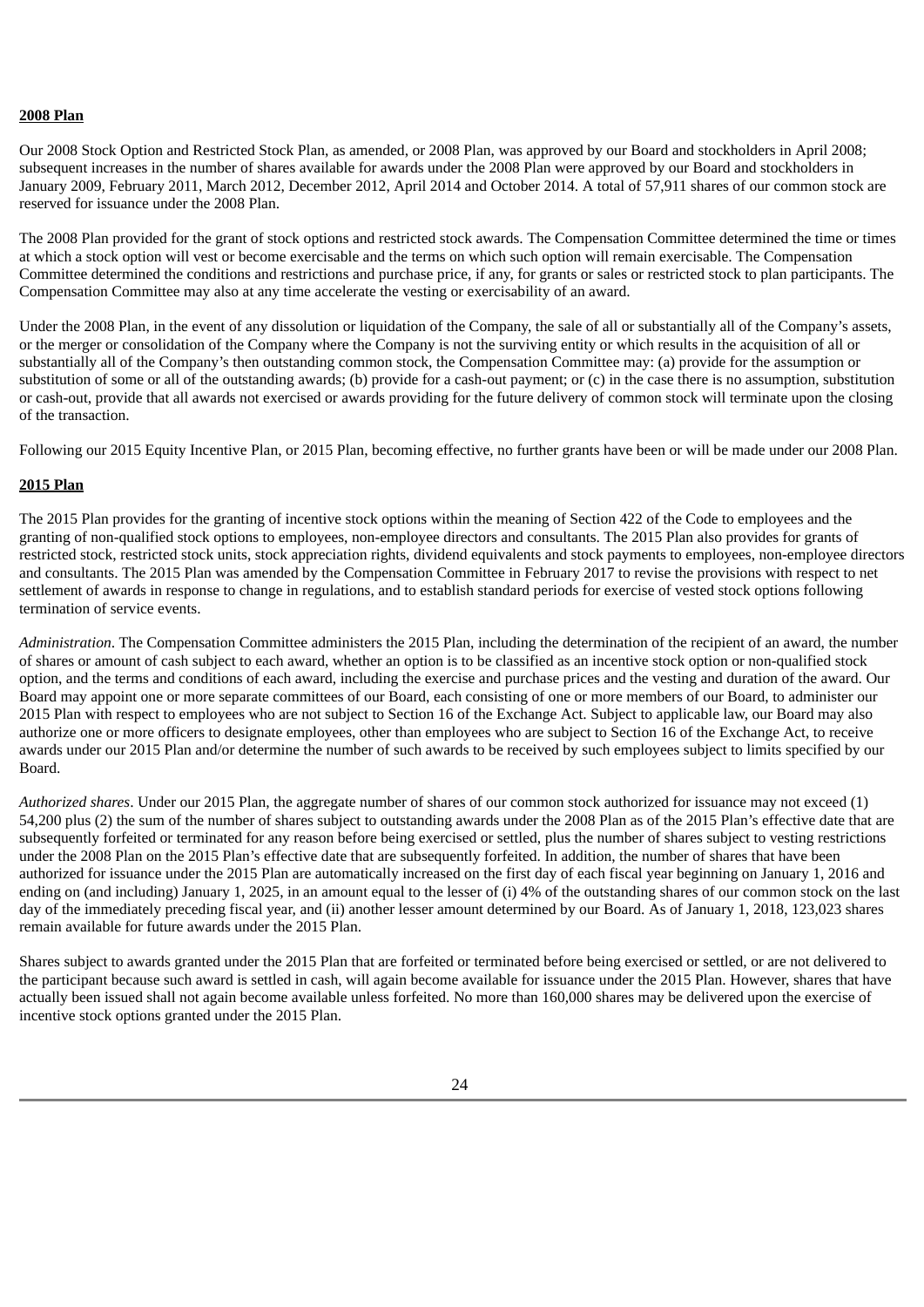# **Types of Awards**

*Stock options*. A stock option is the right to purchase a certain number of shares of stock, at a certain exercise price, in the future. Under our 2015 Plan, incentive stock options and non-qualified options must be granted with an exercise price of at least 100% of the fair market value of our common stock on the date of grant. Incentive stock options granted to any holder of more than 10% of our voting shares must have an exercise price of at least 110% of the fair market value of our common stock on the date of grant. The stock option agreement specifies the date when all or any installment of the option is to become exercisable. Payment of the exercise price may be made in cash or, if provided for in the stock option agreement evidencing the award, (1) by surrendering, or attesting to the ownership of, shares which have already been owned by the optionee, (2) by delivery of an irrevocable direction to a securities broker to sell shares and to deliver all or part of the sale proceeds to us in payment of the aggregate exercise price, (3) by a "net exercise" arrangement, or (4) by any other form that is consistent with applicable laws, regulations and rules.

*Restricted stock*. Restricted stock is a share award that may be subject to vesting conditioned upon continued service, the achievement of performance objectives or the satisfaction of any other condition as specified in a restricted stock agreement. Participants who are granted restricted stock awards generally have all of the rights of a stockholder with respect to such stock, other than the right to transfer such stock prior to vesting.

*Restricted stock units*. Restricted stock units give recipients the right to acquire a specified number of shares of stock at a future date upon the satisfaction of certain conditions, including any vesting arrangement, established by our Compensation Committee and as set forth in a restricted stock unit agreement. Unlike restricted stock, the stock underlying restricted stock units will not be issued until the restricted stock units have vested and are settled, and recipients of restricted stock units generally will have no voting or dividend rights prior to the time the vesting conditions are satisfied and the award is settled.

*Dividend equivalents*. At our Compensation Committee's discretion, performance-based restricted stock or restricted stock unit awards may provide for the right to dividend equivalents. Subject to the terms of the 2015 Plan, our Compensation Committee will determine the terms and conditions of any stock unit award, which will be set forth in a stock unit agreement to be entered into between us and each recipient.

*Stock appreciation rights*. Stock appreciation rights typically will provide for payments to the recipient based upon increases in the price of our common stock over the exercise price of the stock appreciation right. The exercise price of a stock appreciation right will be determined by our Compensation Committee, which shall not be less than the fair market value of our common stock on the date of grant. Our Compensation Committee may elect to pay stock appreciation rights in cash or in common stock or in a combination of cash and common stock.

*Performance-based awards*. Awards under our 2015 Plan may be made subject to the attainment of performance goals.

# **Other Plan Features**

*No Transfer*. Unless the agreement evidencing an award expressly provides otherwise, no award granted under the 2015 Plan may be transferred in any manner (prior to the vesting and lapse of any and all restrictions applicable to shares issued under such award), other than by will or the laws of descent and distribution, provided, however, that an incentive stock option may be transferred or assigned only to the extent consistent with Section 422 of the Code.

*Adjustments*. In the event of a recapitalization, stock split or similar capital transaction, our Compensation Committee will make appropriate and equitable adjustments to the number of shares reserved for issuance under the 2015 Plan, the limitations regarding the total number of shares underlying awards given to an individual participant in any calendar year, the number of shares that can be issued as incentive stock options, the number of shares subject to outstanding awards and the exercise price under each outstanding option or stock appreciation right.

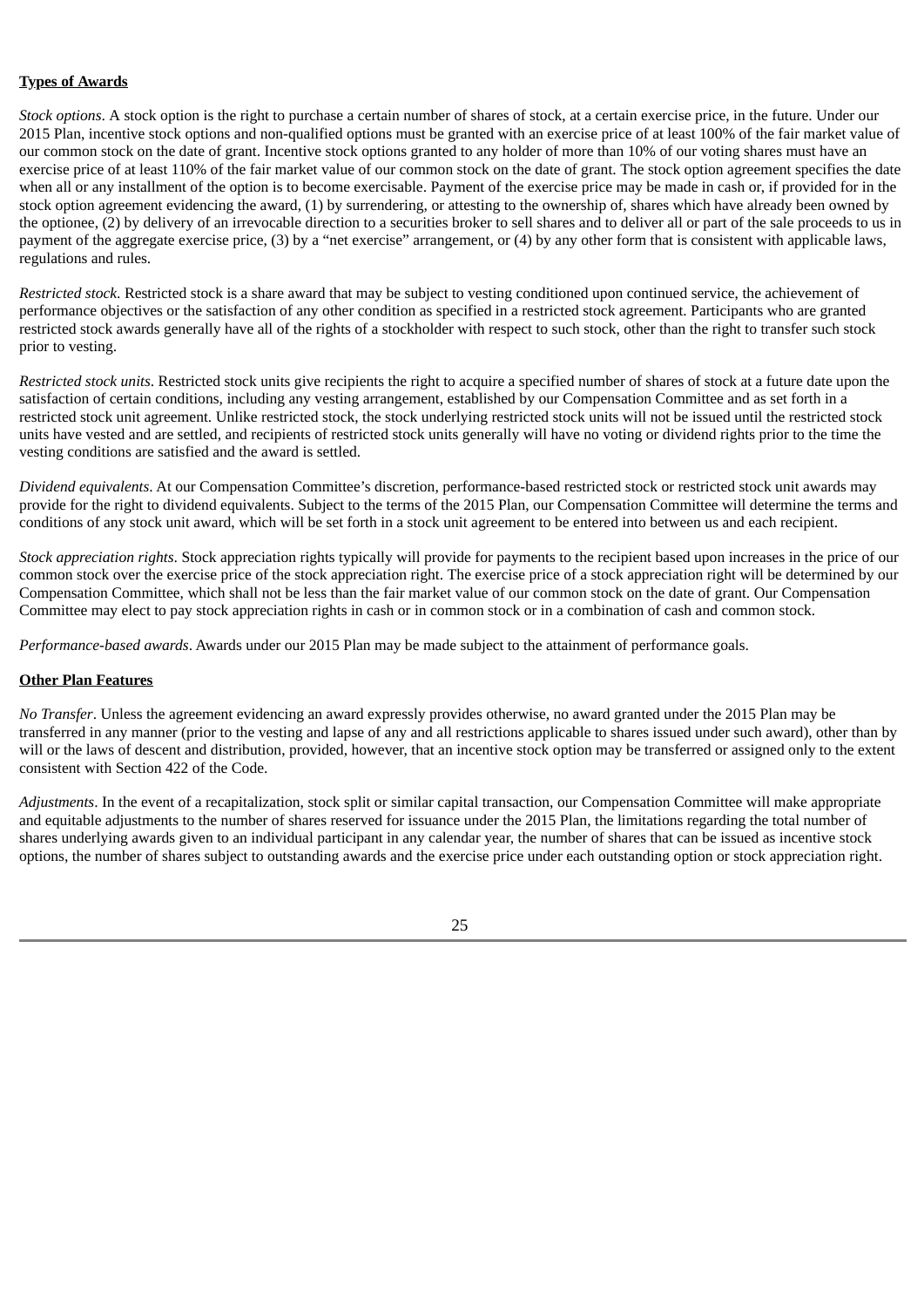*Change in Control*. If we are involved in a merger or other reorganization, outstanding awards will be subject to the agreement of merger or reorganization. Such agreement will provide for (1) the continuation of the outstanding awards by us if we are the surviving corporation, (2) the assumption or substitution of the outstanding awards by the surviving corporation or its parent or subsidiary, (3) immediate vesting, exercisability and settlement of the outstanding awards followed by their cancellation, or (4) settlement of the intrinsic value of the outstanding awards (whether or not vested or exercisable) in cash, cash equivalents, or equity (including cash or equity subject to deferred vesting and delivery consistent with the vesting restrictions applicable to such award or the underlying shares) followed by cancellation of such awards.

*Termination or Amendment*. Our Board may amend or terminate the 2015 Plan at any time, subject to stockholder approval where required by applicable law. Any amendment or termination may not materially impair the rights of holders of outstanding awards without their consent. No incentive stock option may be granted after the tenth anniversary of the date the 2015 Plan was adopted by our Board.

*Effective Date*. The 2015 Plan was initially adopted by our Board and subsequently approved by our stockholders in April 2015. The 2015 Plan became effective on May 4, 2015. Awards may be granted under the 2015 Plan until April 1, 2025.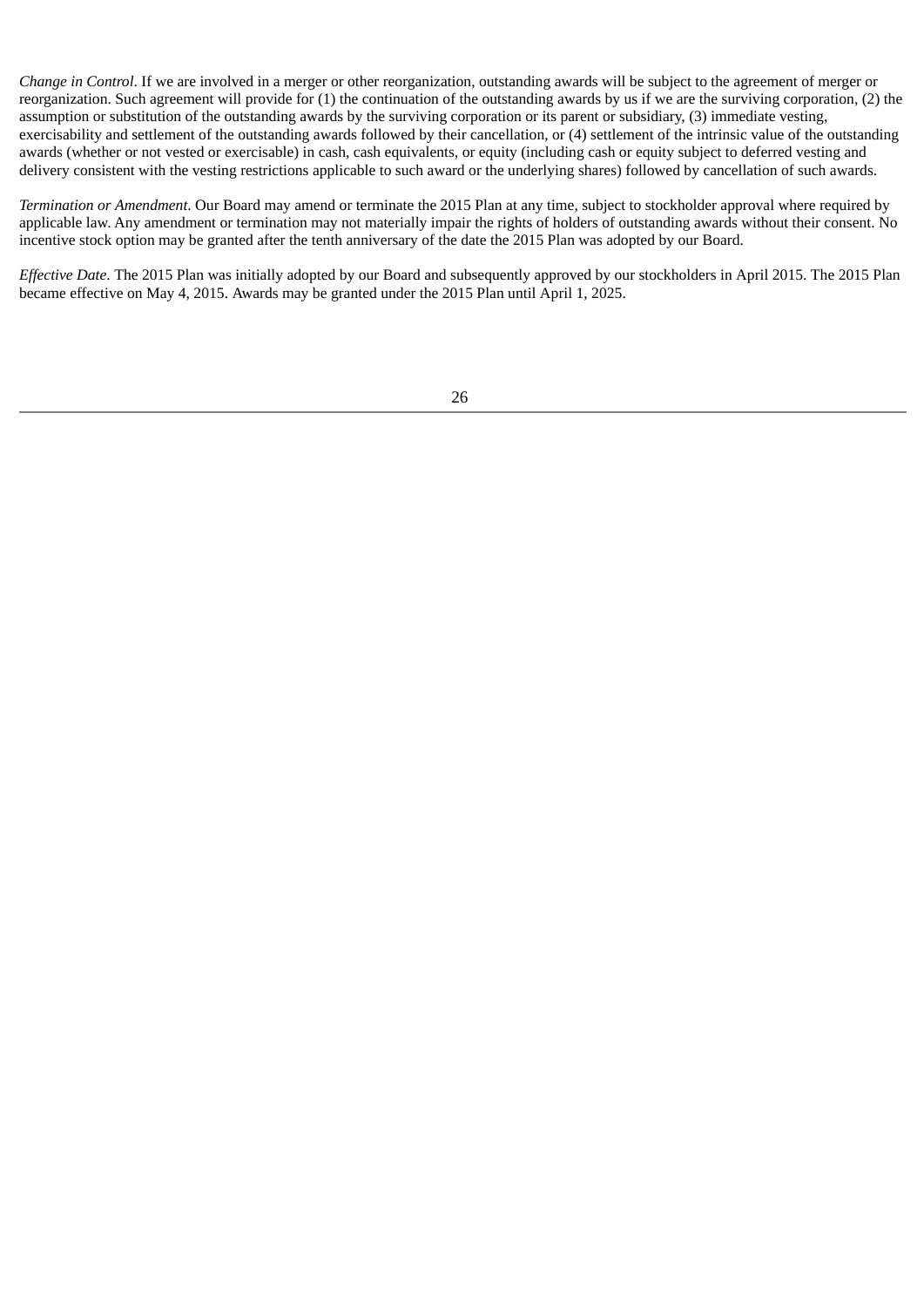# **PROPOSALS TO BE ACTED UPON AT THE ANNUAL MEETING**

# **PROPOSAL NO. ONE – ELECTION OF DIRECTORS**

# **Nominees for Election of Directors**

The Board is nominating the four current directors, Evan Jones, R. Donald Elsey, Tina S. Nova, Ph.D. and Misti Ushio, Ph.D. for re-election to the Board. Each director nominee, if elected, will serve for a one year term, until his or her successor is elected and qualified, or until their earlier death, resignation or removal. Each nominated director and director nominee has consented to being named as a nominee in this Proxy Statement and to serving as a director if elected. Neither management nor the Board is aware of any reason that would cause any nominee to be unavailable to serve as a director. Discretionary authority may be exercised by the proxy holders named in the enclosed proxy to vote for a substitute nominee proposed by the Board if any nominee becomes unavailable for election. Please see pages 7 and 8 of this Proxy Statement under the heading "**Management-Board of Directors**" for information regarding the four nominees for election as a director.

The persons named in the enclosed form of proxy will vote the shares represented by such proxy for the election of the four nominees for director named below. If, at the time of the Annual Meeting, any of these nominees shall become unavailable for any reason, which event is not expected to occur, the persons entitled to vote the proxy will vote for such substitute nominee or nominees, if any, as they determine in their sole discretion.

The Board is in the process of recruiting additional Board members, but no candidate is specifically identified at this time. If additional Board members are elected to the Board by the Board in accordance with the Amended and Restated Bylaws, such director shall serve for a term that ends at the 2020 annual meeting of stockholders and his or her successor is elected and qualified.

# **Vote Required and Recommendation**

The Board recommends a vote "For" the election of Evan Jones, R. Donald Elsey, Tina S. Nova, Ph.D. and Misti Ushio, Ph.D. to the Board. Directors are elected by a plurality of votes cast. Unless otherwise specified, the enclosed proxy will be voted "FOR" the election of the Board's slate of nominees.

# **PROPOSAL NO. TWO - AMENDMENT TO THE AMENDED AND RESTATED CERTIFICATE OF INCORPORATION TO IMPLEMENT A REVERSE STOCK SPLIT OF THE COMPANY'S OUTSTANDING COMMON STOCK**

# **General**

We are seeking stockholder approval for an amendment to the Company's Amended and Restated Certificate of Incorporation, or the Charter, authorizing a Reverse Stock Split of the issued and outstanding shares of our common stock, at a ratio within a range of five-to-one and not more than twenty-five-to-one, such ratio and the implementation and timing of such Reverse Stock Split to be determined in the discretion of our Board of Directors. The form of the proposed amendment to the Charter, or the Amendment, is attached to this proxy statement as Appendix A.

On July 1, 2019, our Board of Directors approved the proposed Reverse Stock Split, and the Amendment in order to effect the Reverse Stock Split, subject to stockholder approval, and directed that the Amendment be submitted to a vote of the Company's stockholders at the Annual Meeting.

If approved by our stockholders, and if implemented by our Board of Directors, the Reverse Stock Split will become effective at the time specified in the Amendment, as filed with the Secretary of State of the State of Delaware. The exact ratio of the Reverse Stock Split, within the five-to-one to twenty-five-to-one range, would be determined by the Board of Directors and publicly announced by the Company prior to filing the Amendment. In determining the appropriate ratio for the Reverse Stock Split, our Board of Directors will consider, among other things, factors such as:

· the minimum price per share requirements of The Nasdaq Capital Market;

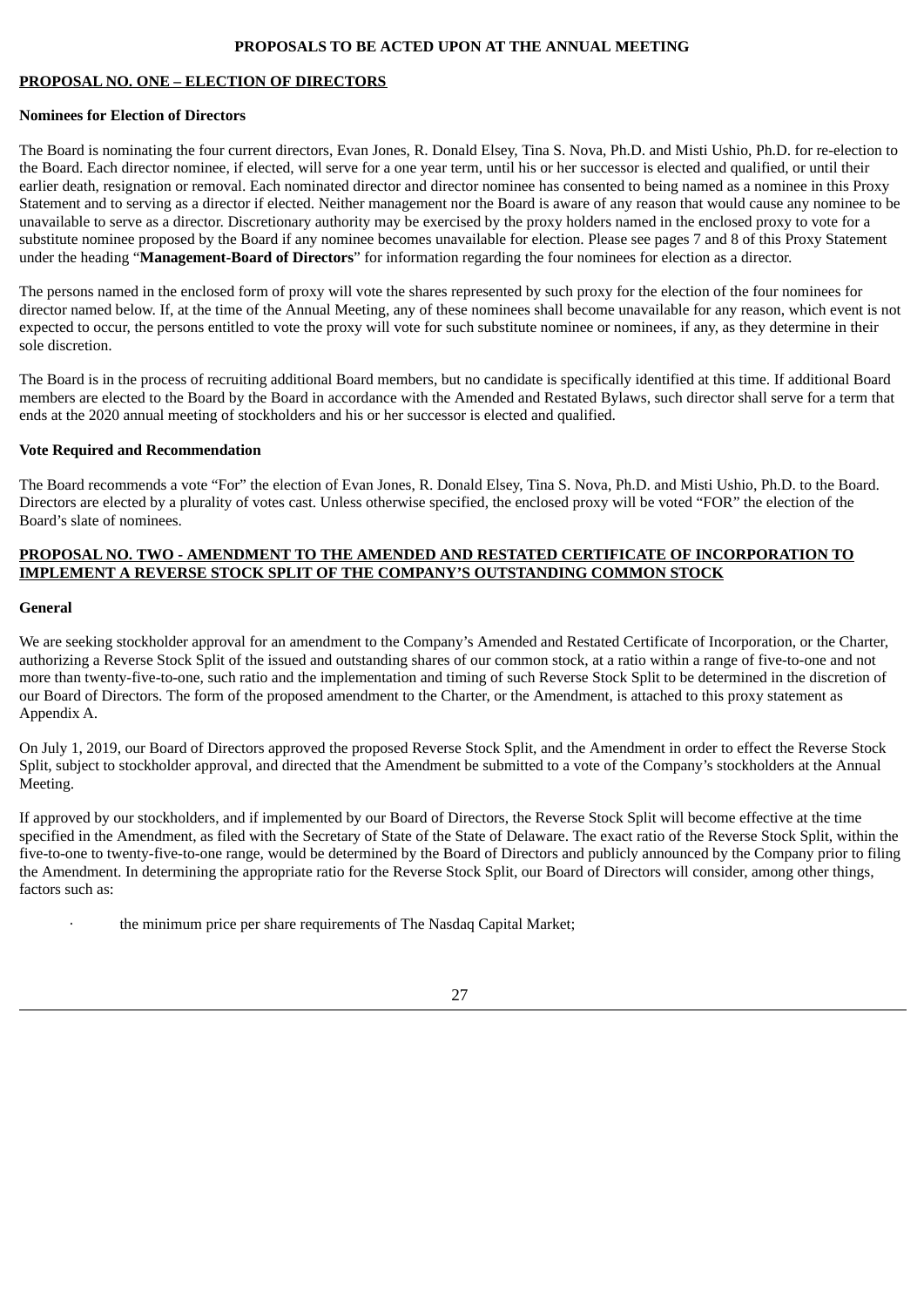- the historical trading price and trading volume of our common stock;
- · the number of shares of our common stock outstanding and anticipated equity financing transactions during 2019;
- the then-prevailing trading price and trading volume of our common stock and the anticipated impact of the Reverse Stock Split on the trading market for our common stock;
- · business developments affecting us; and
- prevailing general market and economic conditions.

#### **Reasons for the Reverse Stock Split**

Our Board of Directors authorized the Reverse Stock Split of our common stock with the primary intent of increasing the price of our common stock in order to meet the price criteria for continued listing on The Nasdaq Capital Market. Our common stock is publicly traded and listed on The Nasdaq Capital Market under the symbol "OPGN." Our Board of Directors believes that, in addition to increasing the price of our common stock, the Reverse Stock Split would make our common stock more attractive to a broader range of institutional and other investors. Accordingly, for these and other reasons discussed below, we believe that effecting the Reverse Stock Split is in OpGen's and our stockholders' best interests. Further, in addition to completing the Reverse Stock Split, the Company is considering conducting a public offering of its securities and other capital-raising alternatives to raise sufficient capital to allow the Company to implement its product development, regulatory approval strategy and initial commercialization plans for its Acuitas AMR Gene Panel diagnostic tests and Acuitas Lighthouse Software informatics. We expect any securities sold in a public offering would be registered on a Form S-1 Registration Statement. We believe it is important to complete the Reverse Stock Split prior to such financing

On May 6, 2019, we received a notice from the Listing Qualifications Staff of The Nasdaq Stock Market LLC, or Nasdaq, notifying us that, based upon the closing bid price of our common stock, for the 30 consecutive business days prior to the notice, the Company no longer met the requirement to maintain a minimum closing bid price of \$1.00 per share, as set forth in Nasdaq Listing Rule 5550(a)(2). In accordance with Nasdaq's Listing Rule 5810(c)(3)(A), we have a period of 180 calendar days to regain compliance with the rule. We have until November 4, 2019 to regain such compliance, but do not believe we will be able to do so without implementing a reverse stock split.

If we are not in compliance with the minimum bid price requirement by November 4, 2019, we would be required to meet the continued listing requirements for market value of publicly held shares and all other initial listing standards for The Nasdaq Capital Market, with the exception of the minimum bid price requirement, in order to be granted an additional 180-day grace period. We do not believe we will be able to meet all of the initial listing standards of The Nasdaq Capital Market at such time unless we successfully complete an equity financing, so we expect to receive a delisting notice from Nasdaq if the Reverse Stock Split Proposal is not approved. We believe effectuation of the Reverse Stock Split Proposal and the equity financing will help us avoid delisting from The Nasdaq Capital Market.

Our Board of Directors believes that the delisting of our common stock from The Nasdaq Capital Market would result in decreased liquidity and/or increased volatility in our common stock, and a diminution of institutional investor interest in our Company. Our Board also believes that a delisting could cause a loss of confidence of potential industry partners, lenders and employees, which could further harm our business and our future prospects.

Our Board of Directors believes that an increased stock price could encourage investor interest and improve the marketability of our common stock to a broader range of investors, and thus enhance our liquidity. Because of the trading volatility often associated with low-priced stocks, many brokerage firms and institutional investors have internal policies and practices that either prohibit them from investing in low-priced stocks or tend to discourage individual brokers from recommending low-priced stocks to their customers. Additionally, because brokers' commissions on low-priced stocks generally represent a higher percentage of the stock price than commissions on higher-priced stock, the current share price of our common stock may result in an investor paying transaction costs that represent a higher percentage of total share value than would be the case if our share price were higher. Our Board of Directors believes that the higher share price resulting from the Reverse Stock Split could enable institutional investors and brokerage firms with such policies and practices to invest in our common stock.

Although we expect that the Reverse Stock Split will result in an increase in the market price of our common stock, the Reverse Stock Split may not result in a permanent increase in the market price of our common stock, which is dependent on many factors, including general economic, market and industry conditions and other factors detailed from time to time in the reports we file with the SEC.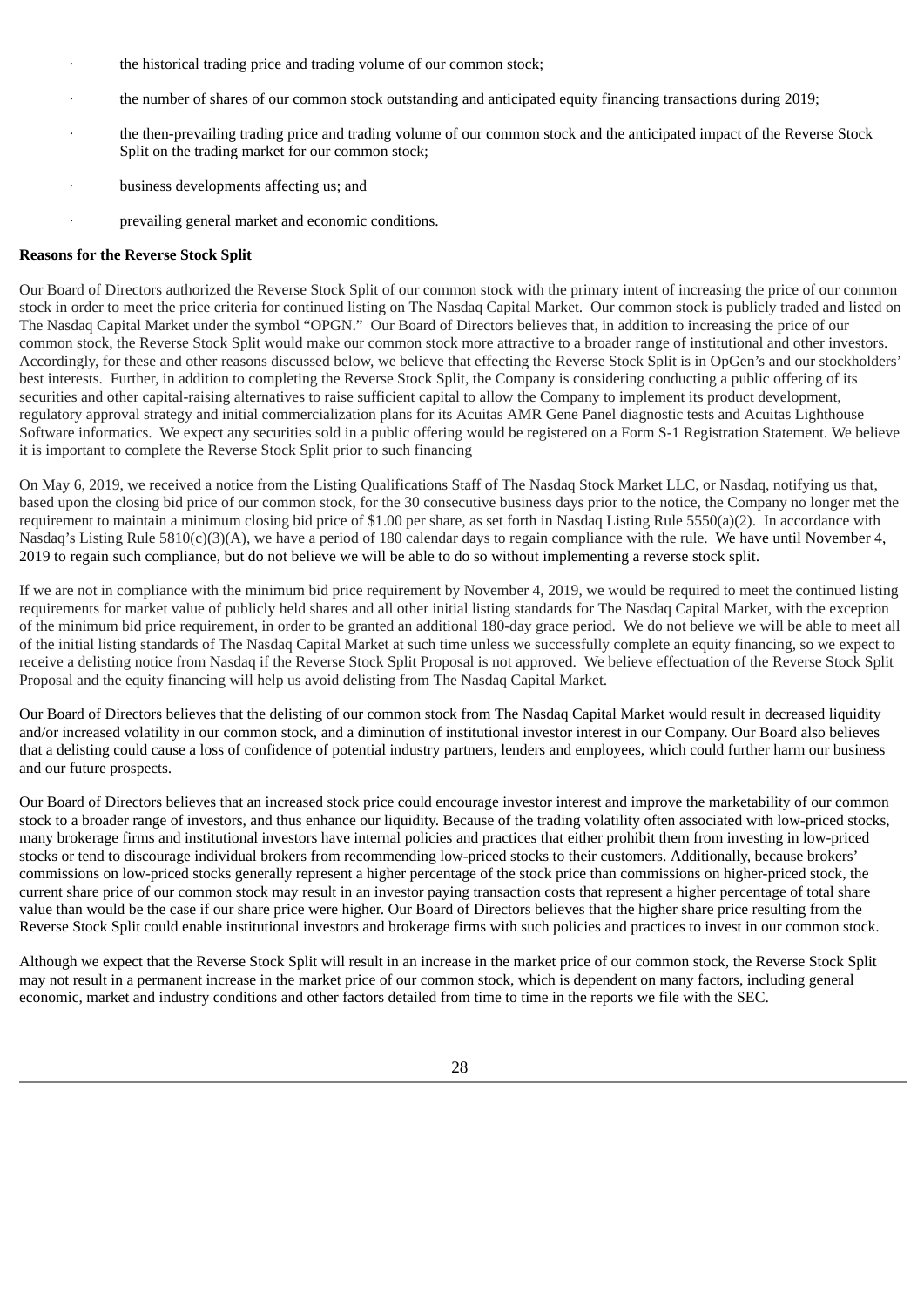# **Certain Risks Associated with the Reverse Stock Split**

Unexpected factors, such as our ability to successfully accomplish our business goals, market conditions and the market perception of our business may adversely affect the market price of our common stock. There can be no assurance that the total market capitalization of our common stock after the implementation of the Reverse Stock Split will be equal to or greater than the total market capitalization before the Reverse Stock Split or that the per share market price of our common stock following the Reverse Stock Split will increase in proportion to the reduction in the number of shares of our common stock outstanding before the Reverse Stock Split.

There can be no assurance that the market price per new share of our common stock after the Reverse Stock Split will remain unchanged or increase in proportion to the reduction in the number of old shares of our common stock outstanding before the Reverse Stock Split. For example, based on the closing price of our common stock on July 1, 2019 of \$0.395 per share, if the Board of Directors were to implement the Reverse Stock Split and utilize a ratio of five-to-one, we cannot assure you that the post-split market price of our common stock would remain greater than \$1.00. We are aware that in many cases, the market price of a company's shares declines after a reverse stock split is implemented.

Accordingly, the total market capitalization of our common stock after the Reverse Stock Split, when and if implemented, may be lower than the total market capitalization before the Reverse Stock Split. Moreover, in the future, the market price of our common stock following the Reverse Stock Split may not exceed or remain higher than the market price prior to the Reverse Stock Split.

Further, the liquidity of our capital stock may be harmed by the proposed Reverse Stock Split given the reduced number of shares that will be outstanding after the Reverse Stock Split, particularly if the stock price does not remain increased as a result of the Reverse Stock Split. In addition, the proposed Reverse Stock Split may increase the number of stockholders who own odd lots (less than 100 shares) of our common stock, creating the potential for such stockholders to experience an increase in the cost of selling their shares and greater difficulty effecting sales. If we effect the Reverse Stock Split, the resulting per-share stock price may not attract institutional investors and may not satisfy the investing guidelines of such investors and, consequently, the trading liquidity of our common stock may not improve.

While the Board of Directors proposes the Reverse Stock Split to bring the price of our common stock back above \$1.00 per share in order to meet the requirements for the continued listing of our common stock on The Nasdaq Capital Market, there is no guarantee that the price of our common stock will not decrease in the future, or that for any other reason our common stock will not remain in compliance with The Nasdaq Capital Market listing standards. There can be no guarantee that the closing bid price of our common stock will remain at or above \$1.00 for ten consecutive trading days, which would be required to cure our current listing standard deficiency.

#### **Potential Effects of the Proposed Reverse Stock Split**

If this proposal is approved and the Reverse Stock Split is effected, the Reverse Stock Split will be realized simultaneously and in the same ratio for all of our issued and outstanding shares of common stock. The immediate effect of the Reverse Stock Split would be to reduce the number of shares of our common stock outstanding and to increase the per-share trading price of our common stock.

However, we cannot predict the effect of any reverse stock split upon the market price of our common stock over an extended period, and in many cases, the market value of a company's common stock following a reverse stock split declines, in many cases, because of variables outside of a company's control (such as market volatility, investor response to the news of a proposed reverse stock split and the general economic environment). We cannot assure you that the trading price of our common stock after the Reverse Stock Split will rise in inverse proportion to the reduction in the number of shares of our common stock outstanding as a result of the Reverse Stock Split. Also, we cannot assure you that the Reverse Stock Split would lead to a sustained increase in the trading price of our common stock. The trading price of our common stock may change due to a variety of other factors, including our operating results and other factors related to our business and general market conditions. You should also keep in mind that the implementation of a reverse stock split does not have an effect on the actual or intrinsic value of our business or a stockholder's proportional ownership in our Company. However, should the overall value of our common stock decline after the proposed Reverse Stock Split, then the actual or intrinsic value of the shares of our common stock held by you will also proportionately decrease as a result of the overall decline in value.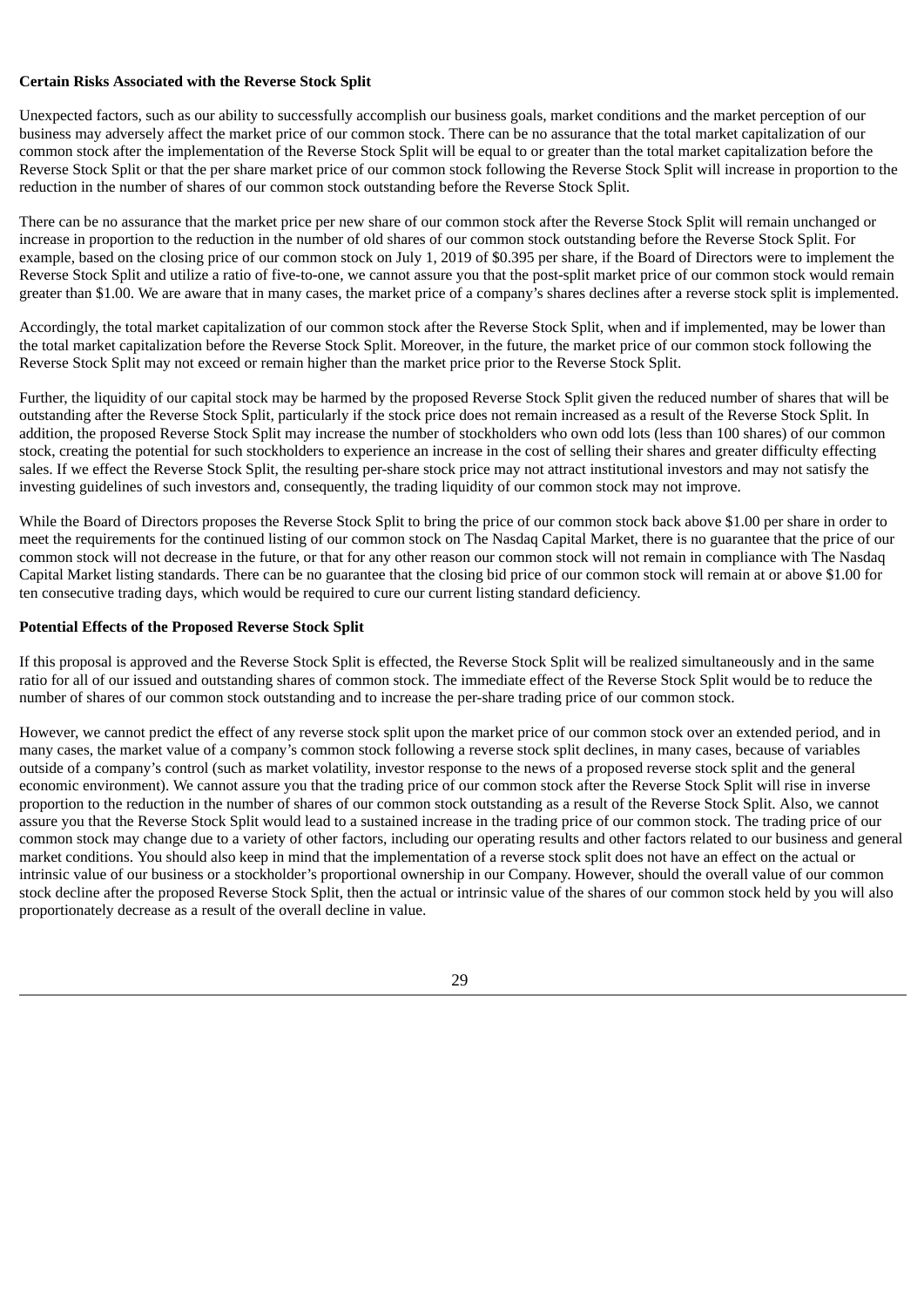*Examples of Potential Reverse Stock Split at Various Ratios*. The table below provides examples of reverse stock splits at various ratios up to twenty-five-to-one, without giving effect to the treatment of fractional shares. The actual number of shares outstanding after giving effect to the Reverse Stock Split, if effected, will depend on the actual ratio that is determined by our Board of Directors in accordance with the Amendment to the Company's Charter.

| Reverse Stock Split Ratio | Shares outstanding<br>after Reverse Stock Split |
|---------------------------|-------------------------------------------------|
| 5 for 1                   | 3,529,144                                       |
| $10$ for $1$              | 1,764,572                                       |
| $15$ for $1$              | 1,176381                                        |
| $20$ for $1$              | 882,286                                         |
| $25$ for $1$              | 705,828                                         |
|                           |                                                 |

The resulting decrease in the number of shares of our common stock outstanding could potentially adversely affect the liquidity of our common stock, especially in the case of larger block trades.

*Effects on Ownership by Individual Stockholders*. If we implement the Reverse Stock Split, the number of shares of our common stock held by each stockholder would be reduced by multiplying the number of shares held immediately before the Reverse Stock Split by the appropriate ratio and then rounding down to the nearest whole share. We would pay cash to each stockholder in lieu of any fractional interest in a share to which each stockholder would otherwise be entitled as a result of the Reverse Stock Split, as described in further detail below. The Reverse Stock Split would not affect any stockholder's percentage ownership interest in our Company or proportionate voting power, except to the extent that interests in fractional shares would be paid in cash.

*Effect on Restricted Stock Units, Stock Options, Warrants*. In addition, we would adjust all outstanding shares of any restricted stock units, stock options and warrants entitling the holders to purchase shares of our common stock as a result of the Reverse Stock Split, as required by the terms of these securities. In particular, we would reduce the conversion ratio for each security, and would increase the exercise price in accordance with the terms of each security based on Reverse Stock Split ratio (i.e., the number of shares issuable under such securities would decrease by the ratio, and the exercise price per share would be multiplied by ratio). Also, we would reduce the number of shares reserved for issuance under our existing equity incentive plans, proportionately based on the ratio of the Reverse Stock Split. The Reverse Stock Split would not otherwise affect any of the rights currently accruing to holders of our common stock, or options or warrants exercisable for our common stock.

*Other Effects on Issued and Outstanding Shares*. If we implement the Reverse Stock Split, the rights pertaining to the issued and outstanding shares of our common stock would be unchanged after the Reverse Stock Split. Each share of our common stock issued following the Reverse Stock Split would be fully paid and non-assessable.

# **Reservation of Right to Abandon the Proposed Amendment to our Amended and Restated Certificate of Incorporation**

Our Board of Directors reserves the right not to file the Amendment to our Charter without further action by our stockholders at any time before the effectiveness of the filing of the Amendment with the Secretary of State of the State of Delaware, even if the authority to effect the Amendment is approved by our stockholders at the Annual Meeting. By voting in favor of the Amendment, you are expressly also authorizing our Board of Directors to delay, not proceed with, and abandon, the proposed Amendment if it should so decide, in its sole discretion, that such action is in the best interests of the Company and its stockholders.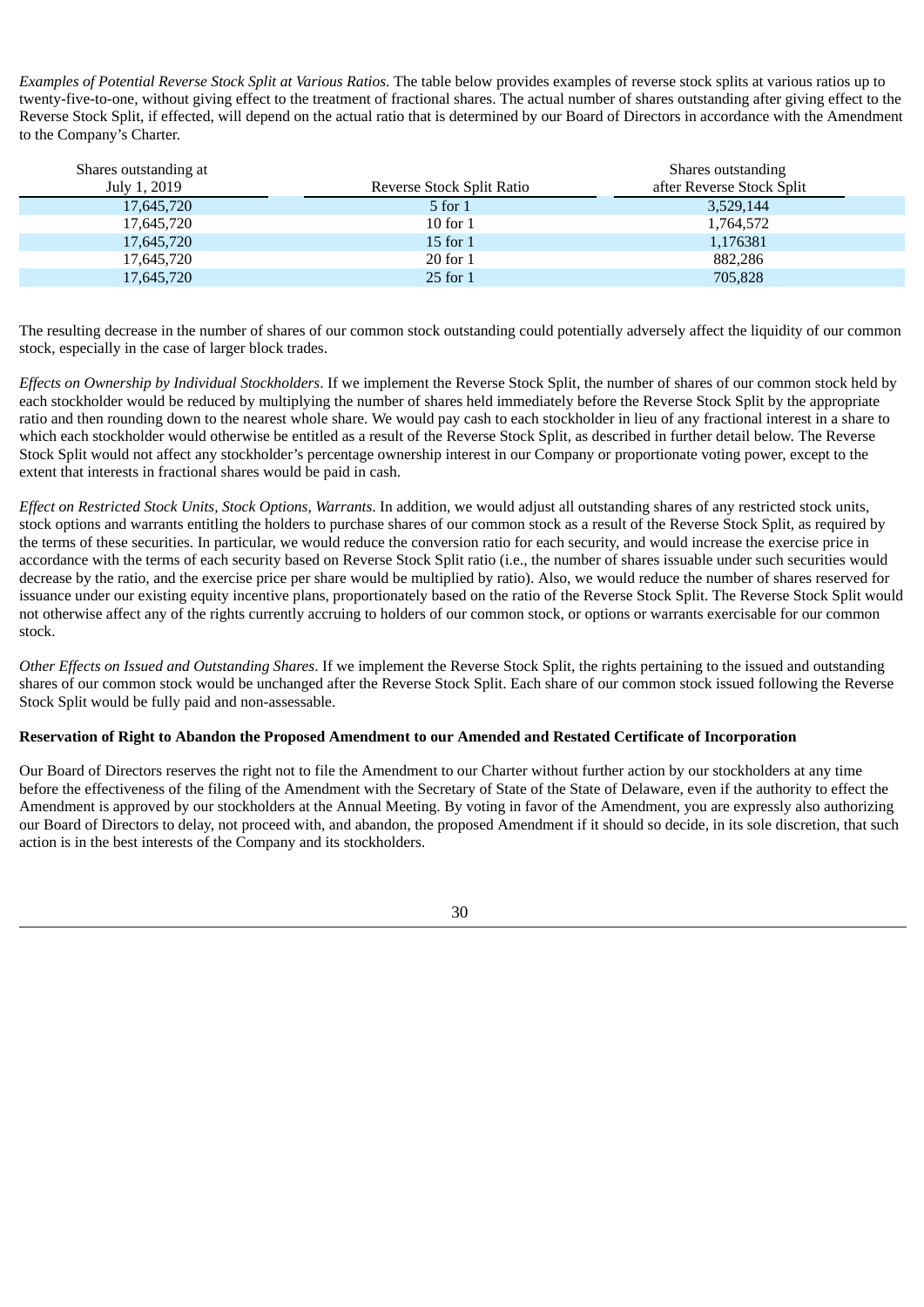#### **Procedure for Effecting the Proposed Stock Split and Exchange of Stock Certificates**

If stockholders approve this proposal and our Board of Directors does not otherwise abandon the Amendment contemplating the Reverse Stock Split, we will file with the Delaware Secretary of State a Certificate of Amendment to our Charter, in the form attached to this proxy statement as Appendix A. The Reverse Stock Split will become effective at the time and on the date of filing of, or at such later time as is specified in, the Amendment, which we refer to as the "effective time." Beginning at the effective time, each certificate representing shares of common stock will be deemed for all corporate purposes to evidence ownership of the number of whole shares into which the shares previously represented by the certificate were combined pursuant to the Reverse Stock Split.

Upon the Reverse Stock Split, we intend to treat stockholders holding our common stock in "street name," through a bank, broker or other nominee, in the same manner as registered stockholders whose shares are registered in their names. Banks, brokers or other nominees will be instructed to effect the Reverse Stock Split for their beneficial holders holding our common stock in "street name." However, these banks, brokers or other nominees may have different procedures than registered stockholders for processing the Reverse Stock Split. If you hold your shares with a bank, broker or other nominee and if you have any questions in this regard, we encourage you to contact your nominee.

Following the Reverse Stock Split, stockholders holding physical certificates must exchange those certificates for new certificates and a cash payment in lieu of any fractional shares.

The Transfer Agent will advise registered stockholders of the procedures to be followed to exchange certificates in a letter of transmittal to be sent to stockholders. No new certificates will be issued to a stockholder until the stockholder has surrendered the stockholder's outstanding certificate(s), together with the properly completed and executed letter of transmittal, to the Transfer Agent. Any old shares submitted for transfer, whether pursuant to a sale, other disposition or otherwise, will automatically be exchanged for new shares. **Stockholders should not destroy any stock certificate(s) and should not submit any certificate(s) until requested to do so.**

#### **No Appraisal Rights**

No appraisal rights are available under the General Corporation Law of the State of Delaware or under our Charter, or our Amended and Restated bylaws with respect to the Reverse Stock Split. There may exist other rights or actions under state law for stockholders who are aggrieved by reverse stock splits generally.

#### **Accounting Consequences**

The par value of our common stock would remain unchanged at \$0.01 per share after the Reverse Stock Split. Also, our capital account would remain unchanged, and we do not anticipate that any other accounting consequences would arise as a result of the Reverse Stock Split.

# **No Going Private Transaction**

Notwithstanding the decrease in the number of outstanding shares following the Reverse Stock Split, our Board of Directors does not intend for this transaction to be the first step in a "going private transaction" within the meaning of Rule 13e-3 of the Exchange Act.

#### **Material U.S. Federal Income Tax Consequences of the Reverse Stock Split**

The following is a summary of the material U.S. federal income tax consequences of the Reverse Stock Split to holders of our shares. This summary is based on the Internal Revenue Code of 1986, as amended, or the Code, the Treasury regulations promulgated thereunder, and administrative rulings and court decisions in effect as of the date of this document, all of which may be subject to change, possibly with retroactive effect. This summary only addresses holders who hold their shares as capital assets within the meaning of the Code and does not address all aspects of U.S. federal income taxation that may be relevant to holders subject to special tax treatment, such as financial institutions, dealers in securities, insurance companies, foreign persons and tax-exempt entities. In addition, this summary does not consider the effects of any applicable state, local, foreign or other tax laws.

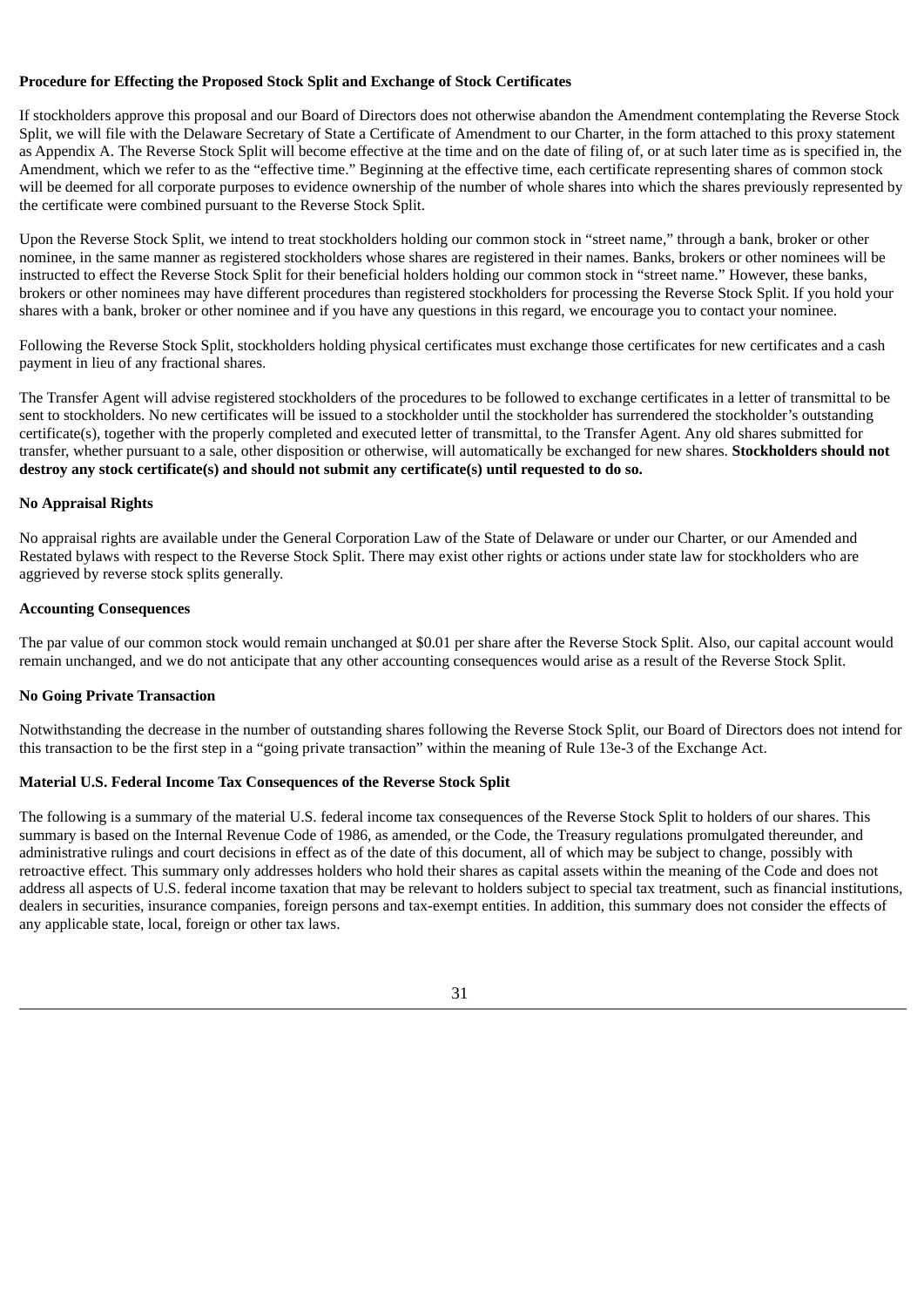We have not sought and will not seek any ruling from the Internal Revenue Service, or the IRS, or an opinion from counsel with respect to the U.S. federal income tax consequences discussed below. There can be no assurance that the tax consequences discussed below would be accepted by the IRS or a court. The tax treatment of the Reverse Stock Split to holders may vary depending upon a holder's particular facts and circumstances.

We urge holders to consult with their own tax advisors as to any U.S. federal, state, local or foreign tax consequences applicable to them that could result from the Reverse Stock Split.

Except as described below with respect to cash received in lieu of fractional shares, the receipt of common stock in the Reverse Stock Split should not result in any taxable gain or loss to a holder for U.S. federal income tax purposes. The aggregate tax basis of the common stock received by a holder as a result of the Reverse Stock Split (including the basis of any fractional share to which a holder is entitled) will be equal to the aggregate basis of the existing common stock exchanged for such stock. A holder's holding period for the common stock received in the Reverse Stock Split will include the holding period of the common stock exchanged therefor.

A holder who receives cash in lieu of a fractional share of common stock will be treated as first receiving such fractional share and then receiving cash in redemption of such fractional share. A holder generally will recognize capital gain or loss on such deemed redemption in an amount equal to the difference between the amount of cash received and the adjusted basis of such fractional share.

# **Required Vote**

The affirmative vote of holders of at least sixty-six and two-thirds percent (66 2/3%) of the outstanding shares common stock as of the Record Date, is required for approval of this proposal. Therefore, abstentions and broker non-votes will have the same effect as votes against this proposal.

## **Recommendation of the Board of Directors**

The Board of Directors unanimously recommends that you vote "FOR" Proposal No. Two.

# **PROPOSAL NO. THREE – GRANT OF DISCRETIONARY AUTHORITY TO ADJOURN THE ANNUAL MEETING IF NECESSARY TO SOLICIT ADDITIONAL PROXIES**

# **General**

In the event there are insufficient votes, in person or represented by proxy, at the time of the Annual Meeting to approve Proposal No. Two, the Board of Directors may move to adjourn the Annual Meeting, if necessary or advisable, in order to enable the Board of Directors to solicit additional proxies in favor of the approval of Proposal No. Two. In that event, the Board of Directors will ask its stockholders to vote only upon the adjournment proposal and not on Proposal Two.

# **Required Vote**

The affirmative vote of holders of a majority of the shares of our common stock present in person or by proxy at the Annual Meeting and entitled to vote is required to approve Proposal No. Three.

# **Recommendation of the Board of Directors**

The Board of Directors unanimously recommends that you vote "FOR" Proposal No. Three.

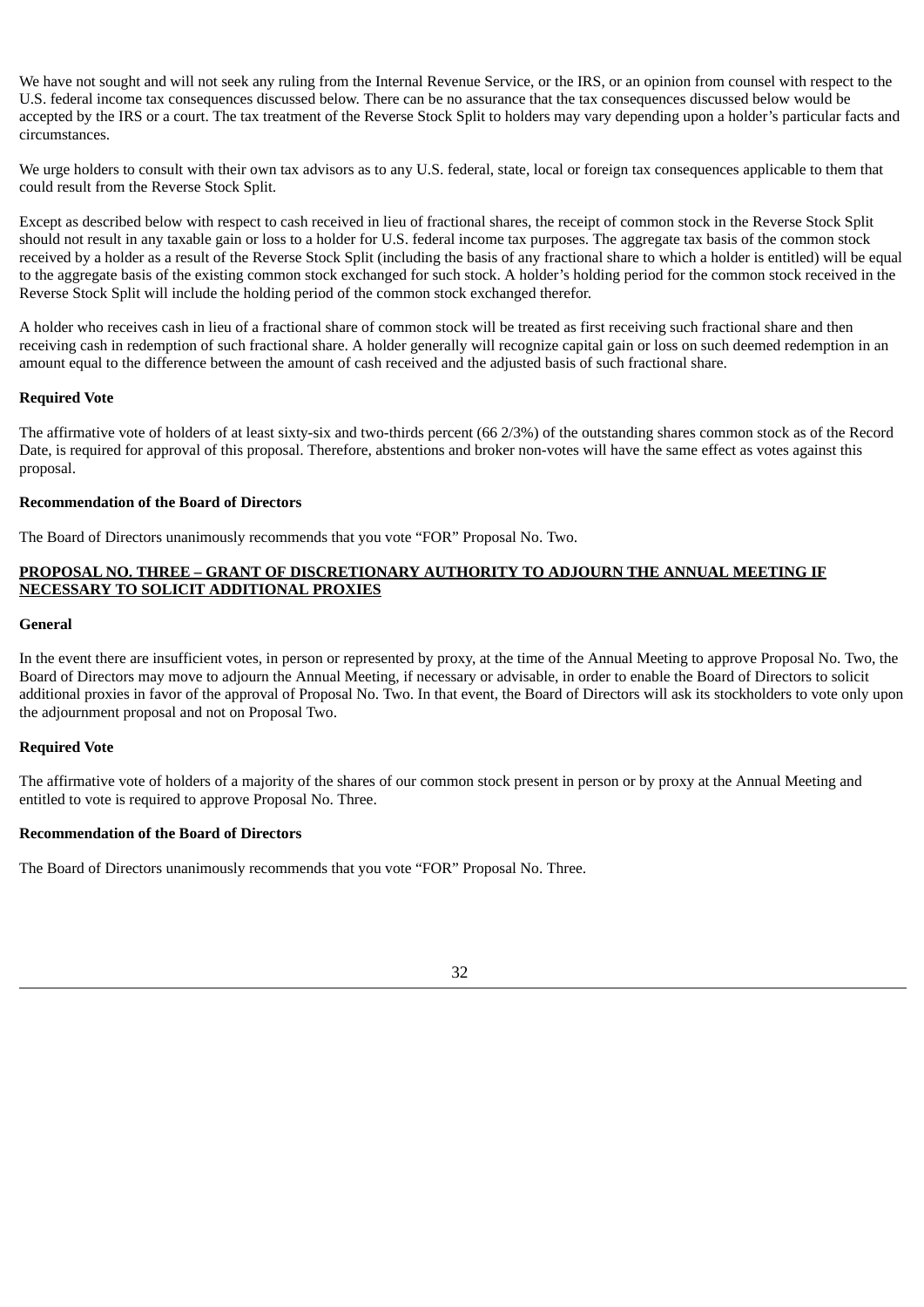# **PROPOSAL NO. FOUR - RATIFICATION OF INDEPENDENT ACCOUNTING FIRM**

# **Independent Registered Public Accounting Firm**

On July 1, 2019, the Board unanimously approved the Audit Committee's recommendation to appoint CohnReznick LLP, or CohnReznick, as the Company's independent registered public accounting firm for the fiscal year ending December 31, 2019, and directed that the selection of CohnReznick be submitted to the stockholders for ratification at the Annual Meeting. Although the Company is not required to submit the selection of independent registered public accountants for stockholder approval, if the stockholders do not ratify this selection, the Audit Committee may reconsider its selection of CohnReznick. The Board considers CohnReznick to be well qualified to serve as the independent auditors for the Company; however, even if the selection is ratified, the Board may direct the appointment of a different independent registered public accounting firm at any time during the current or subsequent fiscal year if the Audit Committee and Board determine that the change would be in the Company's best interests.

Representatives of CohnReznick are expected to attend the Annual Meeting and will be available to respond to appropriate questions and, if they desire, to make a statement.

# **Audit Fees**

CohnReznick LLP has served as the independent registered public accounting firm of the Company since 2013. The following table presents the aggregate fees billed to the Company by CohnReznick for its audits of the Company's consolidated annual financial statements and other services for the years ended December 31, 2018 and 2017.

|                           |   | 2018                     | 2017    |
|---------------------------|---|--------------------------|---------|
| Audit Fees (1)            | Φ | 383,681                  | 411,681 |
| <b>Audit Related Fees</b> |   |                          |         |
| Tax Fees                  |   | $\overline{\phantom{a}}$ |         |
| All Other Fees            |   | $\overline{\phantom{a}}$ |         |
| <b>Total Fees</b>         |   | 383,681                  | 411,681 |

(1) Audit Fees consist of fees billed for professional services performed by CohnReznick for the audit of our consolidated annual financial statements for the years ended December 31, 2018 and 2017, the review of our quarterly financial statements on Form 10- Q, filing of Registration Statements on Forms S-1, S-3 and S-8, and associated Consent Letters and related services that are normally provided in connection with statutory and regulatory filings or engagements.

# **Policy on Audit Committee Pre-Approval**

Our Audit Committee has a policy in place that requires its review and pre-approval of all audit and permissible non-audit services provided by our independent registered public accounting firm. The services requiring pre-approval by the audit committee may include audit services, audit-related services, tax services and other services. All such audit and permissible non-audit services were pre-approved in accordance with this policy during the fiscal year ended December 31, 2018. The Audit Committee considers whether the provision of each non-audit service is compatible with maintaining the independence of our independent registered public accounting firm. The responsibility to pre-approve audit and non-audit services may be delegated by the Audit Committee to one or more members of the Audit Committee; provided that any decisions made by such member or members must be presented to the full Audit Committee at its next scheduled meeting.

# **Vote Required and Recommendation**

The ratification of the appointment of CohnReznick as the Company's independent registered public accounting firm for the fiscal year ending December 31, 2019 requires the affirmative vote of a majority of the votes cast by the holders of common stock entitled to vote.

# The Board recommends that stockholders vote "FOR" the ratification of CohnReznick as the Company's independent registered **public accounting firm for the fiscal year ending December 31, 2019.**

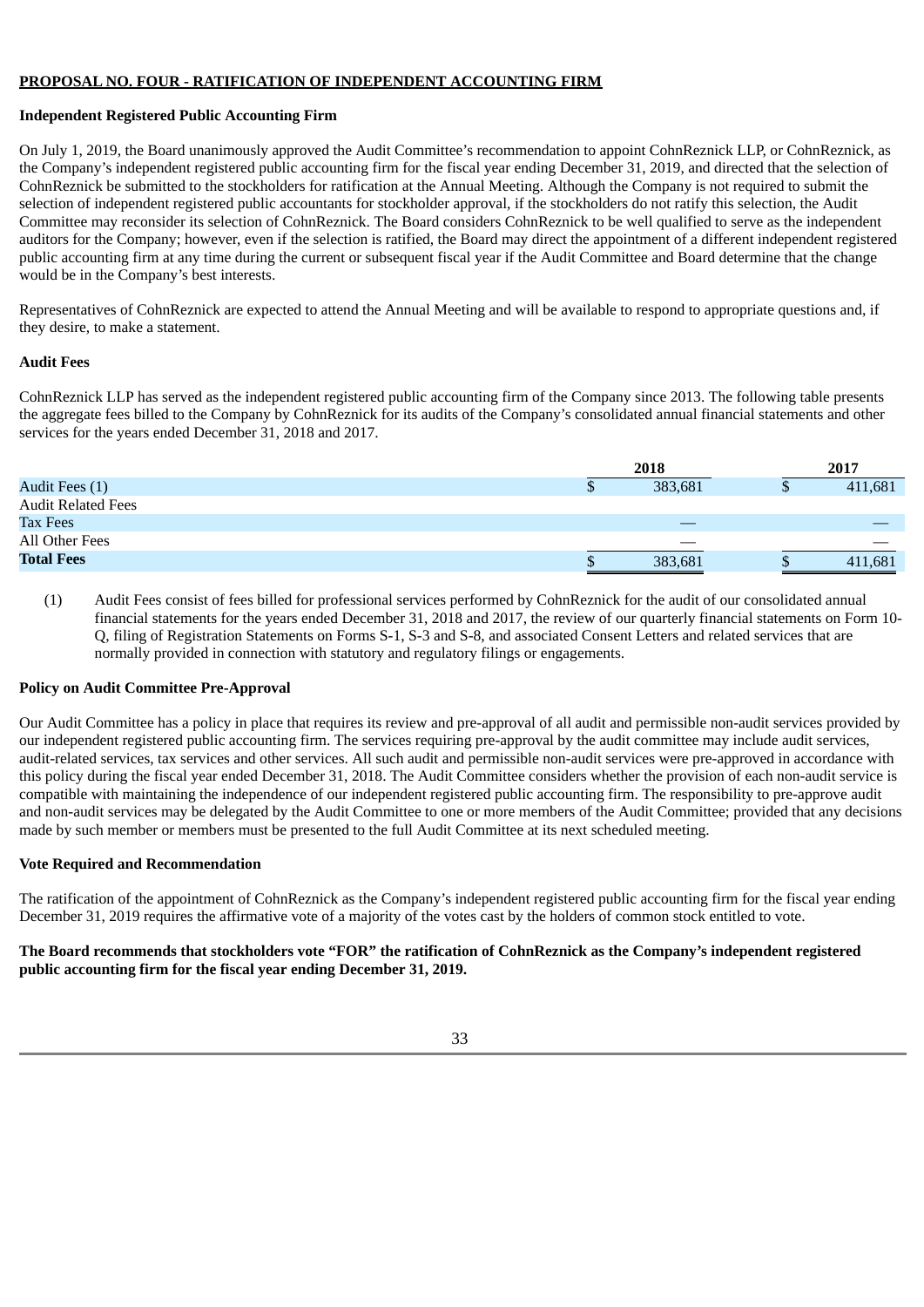#### **ANNUAL REPORT TO STOCKHOLDERS**

Included with this Proxy Statement is the Company's 2018 Annual Report to Stockholders.

# **OTHER MATTERS**

Management and the Board of the Company know of no matters to be brought before the Annual Meeting other than as set forth herein. However, if any such other matters properly are presented to the stockholders for action at the Annual Meeting and any adjournments or postponements thereof, it is the intention of the proxy named in the enclosed proxy card to vote in his discretion on all matters on which the shares represented by such proxy are entitled to vote.

#### **DELIVERY OF DOCUMENTS TO STOCKHOLDERS SHARING AN ADDRESS**

Only one Notice of Internet Availability of Proxy Materials is being delivered to stockholders sharing an address unless we have received contrary instructions from one or more of the stockholders. Upon the written or oral request of a stockholder, we will deliver promptly a separate copy of the Notice of Internet Availability of Proxy Materials to a stockholder at a shared address to which a single copy was delivered. Stockholders desiring to receive a separate copy now or in the future may contact us at our corporate offices located at 708 Quince Orchard Road, Suite 205, Gaithersburg, MD 20878, or by telephone: (240) 813-1260.

Stockholders who share an address but are receiving multiple copies of the Notice of Internet Availability of Proxy Materials may contact us through our corporate offices at 708 Quince Orchard Road, Suite 205, Gaithersburg, MD 20878, or by telephone: (240) 813-1260 to request that a single copy be delivered.

#### **STOCKHOLDER PROPOSALS**

We expect to hold our next annual meeting of stockholders in July 2020. Proposals from stockholders intended to be presented at the next annual meeting of stockholders should be addressed to OpGen, Inc., Attention: Corporate Secretary, 708 Quince Orchard Road, Suite 205, Gaithersburg, MD 20878. We must receive the proposals by no earlier than 120 days and no later than 90 days prior to the first anniversary of the date on which this Proxy Statement was first made available to our stockholders in connection with this Annual Meeting, or no earlier than March 18, 2020 and no later than April 18, 2020. Upon receipt of any such proposal, we shall determine whether or not to include any such proposal in the proxy statement and proxy for next year's annual meeting in accordance with applicable law. It is suggested that stockholders forward such proposals by Certified Mail—Return Receipt Requested. After April 18, 2020, which is 90 days prior to the first anniversary of the date on which this Proxy Statement was first made available to our stockholders, any stockholder proposal submitted outside the process of Rule 14a-8 will be considered to be untimely. Any nominations for director positions will be accepted in accordance with the procedures described in this Proxy Statement under the heading "**Procedures for Nominating a Director Candidate**."

> **BY ORDER OF THE BOARD OF DIRECTORS OF OPGEN, INC.**

Evan Jones, Chairman of the Board of Directors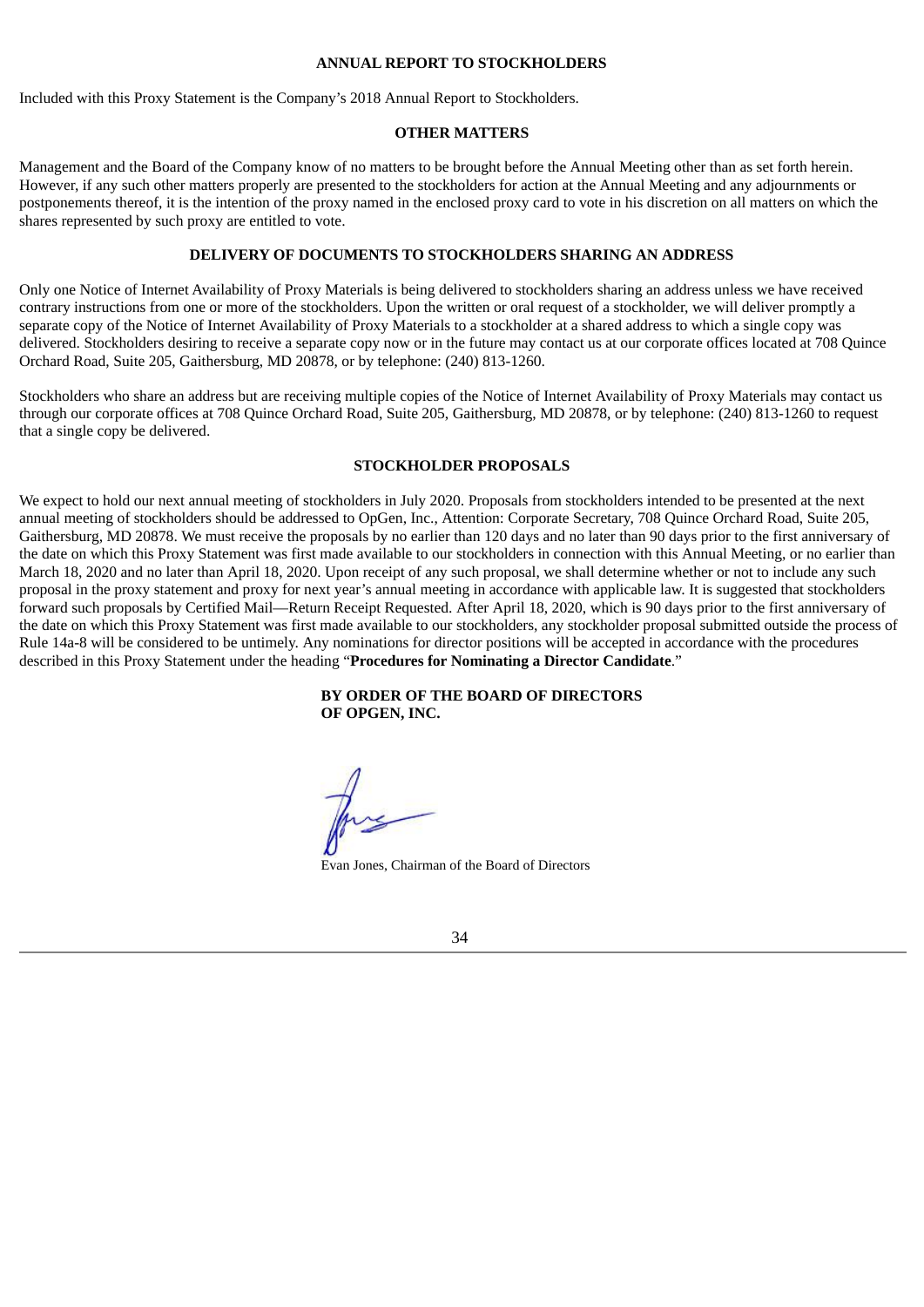# **Appendix A**

# **CERTIFICATE OF AMENDMENT OF THE AMENDED AND RESTATED CERTIFICATE OF INCORPORATION OF OPGEN, INC.**

OpGen, Inc., a corporation duly organized and validly existing under and by virtue of the General Corporation Law of the State of Delaware (the "DGCL");

#### **DOES HEREBY CERTIFY AS FOLLOWS:**

**FIRST:** The name of the corporation (the "Corporation") is: OpGen, Inc.

**SECOND:** The Amended and Restated Certificate of Incorporation of the Corporation was filed with the office of the Secretary of State of Delaware on May 7, 2015 (the "Restated Certificate"), a Certificate of Correction of the Restated Certificate (the "Certificate of Correction") was filed with the office of the Secretary of State of Delaware on June 6, 2015 (the "Certificate of Correction") and a Certificate of Amendment of the Amended and Restated Certificate of Incorporation (the "Amendment" and together with the Restated Certificate and the Certificate of Correction, the "Charter").

**THIRD:** The Charter is hereby amended as follows:

(a) Article FOURTH of the Charter, is hereby supplemented by addition of the following paragraphs as new sixth and seventh paragraphs under "A. Common Stock.":

Upon this Certificate of Amendment becoming effective pursuant to the General Corporation Law of the State of Delaware (the "Effective Time"), the shares of Common Stock issued and outstanding or held in treasury immediately prior to the Effective Time (the "Old Common Stock") shall be reclassified into a different number of shares of Common Stock (the "New Common Stock") such that each [[five] to [twenty-five]] shares of Old Common Stock shall, at the Effective Time, be automatically reclassified into one share of New Common Stock. From and after the Effective Time, certificates representing the Old Common Stock shall represent the number of whole shares of New Common Stock into which such Old Common Stock shall have been reclassified pursuant to the immediately preceding sentence. No fractional shares of Common Stock shall be issued as a result of such reclassification. In lieu of any fractional shares to which the stockholder would otherwise be entitled, the Corporation shall pay cash equal to such fraction multiplied by the then fair value of the Common Stock as determined in good faith by the Board of Directors of the Corporation.

From and after the Effective Time, the term "New Common Stock" as used in this Article FOURTH shall mean the Common Stock as provided in this Amended and Restated Certificate of Incorporation, as amended and corrected and as further amended by this Certificate of Amendment. The par value of the New Common Stock shall be \$0.01 per share.

**FOURTH:** The foregoing amendment was duly adopted in accordance with the provisions of Section 242 of the DGCL.

**FIFTH:** This Certificate of Amendment shall be deemed effective upon its filing with the Secretary of State of the State of Delaware.

**IN WITNESS WHEREOF**, the undersigned has duly executed this Certificate of Amendment on this \_\_ day of \_\_\_\_\_\_\_\_\_, 2019.

# **OPGEN, INC.**

By: Name: Title:

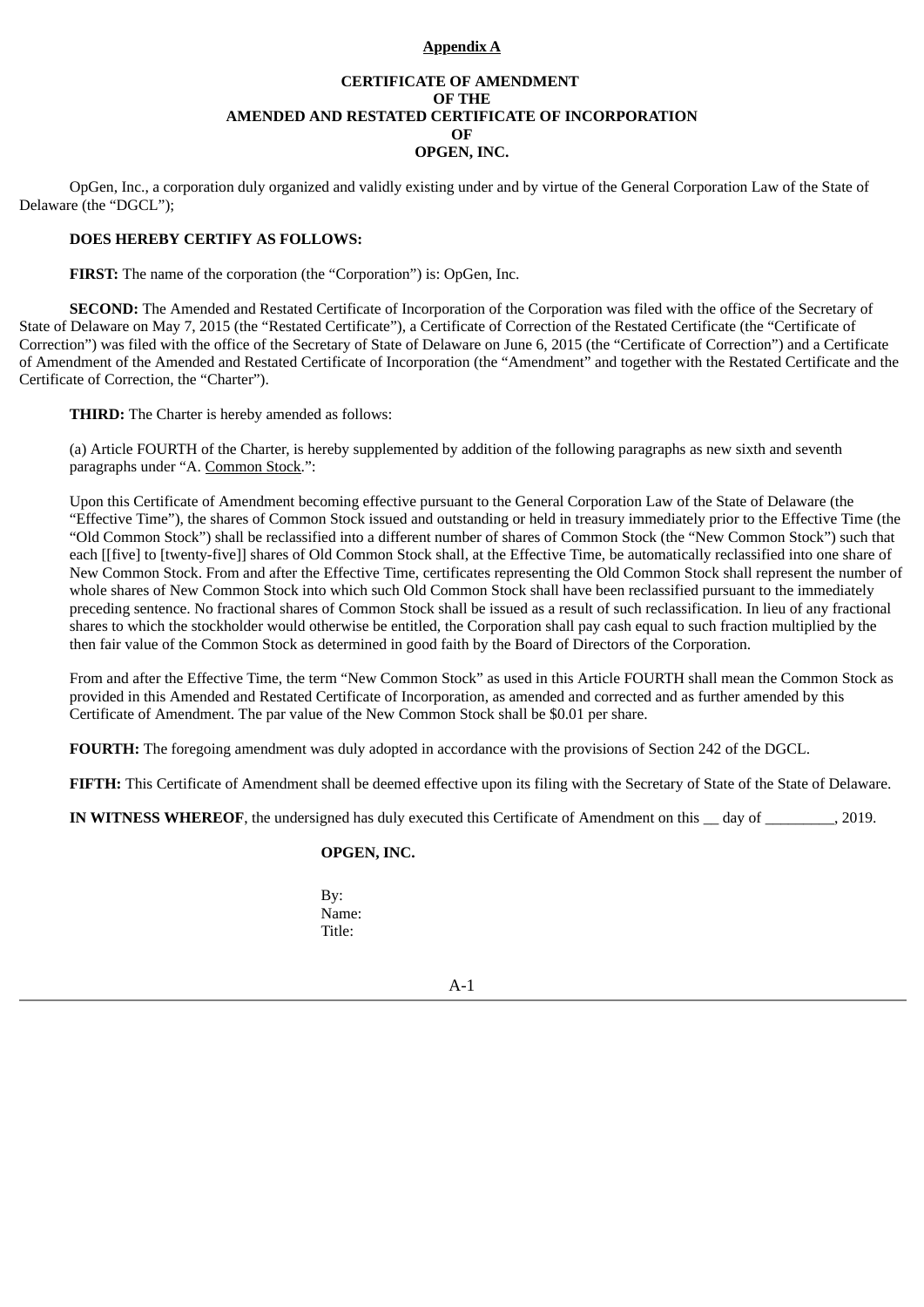# **PROXY**

# **OPGEN, INC.** 708 Quince Orchard Road, Suite 205 Gaithersburg, MD 20878

# **ANNUAL MEETING OF STOCKHOLDERS – AUGUST 22, 2019 PROXY SOLICITED ON BEHALF OF THE BOARD OF DIRECTORS**

The undersigned stockholder of OpGen, Inc. hereby constitutes and appoints Evan Jones and Timothy C. Dec as attorneys and proxies, with full power of substitution, to appear, attend and vote all of the shares of common stock and/or standing in the name of the undersigned at the Annual Meeting of Stockholders to be held at the offices of Ballard Spahr LLP located at 1909 K Street, NW, 12th Floor, Washington, DC 20006 on August 22, 2019, beginning at 10:00 a.m., local time, and at any adjournment or adjournments thereof, upon the following:

Proposal One: To elect the following four persons as directors to hold office until the next annual meeting of stockholders and until their successors have been elected and qualified:

| Evan Jones          | For $/$ /  | Withhold Authority to Vote / / |
|---------------------|------------|--------------------------------|
| R. Donald Elsey     | For $/$ /  | Withhold Authority to Vote / / |
| Tina S. Nova, Ph.D. | For $\ell$ | Withhold Authority to Vote / / |
| Misti Ushio, Ph.D.  | For $\ell$ | Withhold Authority to Vote / / |

Proposal Two: To approve the adoption of an amendment to the Company's Amended and Restated Certificate of Incorporation, to effect a reverse stock split at a ratio of not less than five-to-one and not more than twenty-five-to-one, such ratio and the implementation and timing of such reverse stock split to be determined in the discretion of our Board of Directors.

For / / Against / / Abstain / /

Proposal Three: To approve one or more adjournments to the Annual Meeting, if necessary or appropriate, to permit further solicitation of proxies if there are not sufficient votes at the time of the Annual Meeting cast in favor of Proposal No. Two.

For / / Against / / Abstain / /